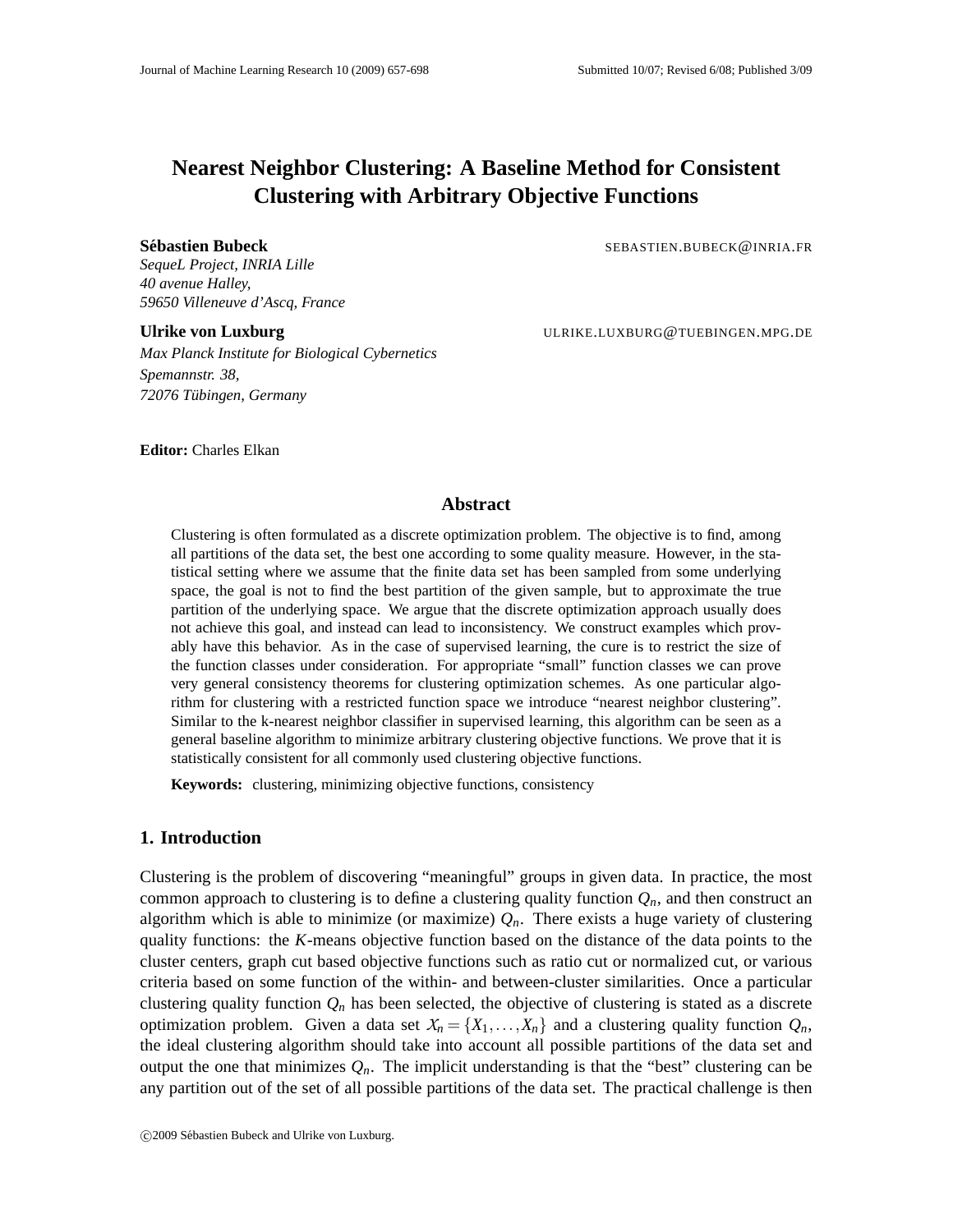to construct an algorithm which is able to explicitly compute this "best" clustering by solving an optimization problem. We will call this approach the "discrete optimization approach to clustering".

Now let us look at clustering from the perspective of statistical learning theory. Here we assume that the finite data set has been sampled from an underlying data space *X* according to some probability measure <sup>P</sup>. The ultimate goal in this setting is not to discover the best possible partition of the data set  $X_n$ , but to learn the "true clustering" of the underlying space X. While it is not obvious how this "true clustering" should be defined in a general setting (cf. von Luxburg and Ben-David, 2005), in an approach based on quality functions this is straightforward. We choose a clustering quality function  $Q$  on the set of partitions of the entire data space  $X$ , and define the true clustering *f* ∗ to be the partition of *X* which minimizes *Q*. In a finite sample setting, the goal is now to approximate this true clustering as well as possible. To this end, we define an empirical quality function  $Q_n$  which can be evaluated based on the finite sample only, and construct the empirical clustering  $f_n$  as the minimizer of  $Q_n$ . In this setting, a very important property of a clustering algorithm is consistency: we require that  $Q(f_n)$  converges to  $Q(f^*)$  when  $n \to \infty$ . This strongly reminds of the standard approach in supervised classification, the empirical risk minimization approach. For this approach, the most important insight of statistical learning theory is that in order to be consistent, learning algorithms have to choose their functions from some "small" function space only. There are many ways how the size of a function space can be quantified. One of the easiest ways is to use shattering coefficients  $s(f, n)$  (see Section 2 for details). A typical result in statistical learning theory is that a necessary condition for consistency is  $\mathbb{E} \log s(\mathcal{F}, n)/n \rightarrow 0$  (cf. Theorem 2.3 in Vapnik, 1995, Section 12.4 of Devroye et al., 1996). That is, the "number of functions"  $s(f, n)$  in  $f$  must not grow exponentially in *n*, otherwise one cannot guarantee for consistency.

Stated like this, it becomes apparent that the two viewpoints described above are not compatible with each other. While the discrete optimization approach on any given sample attempts to find the best of all (exponentially many) partitions, statistical learning theory suggests to restrict the set of candidate partitions to have sub-exponential size. So from the statistical learning theory perspective, an algorithm which is considered ideal in the discrete optimization setting will not produce partitions which converge to the true clustering of the data space.

In practice, for most clustering objective functions and many data sets the discrete optimization approach cannot be performed perfectly as the corresponding optimization problem is NP hard. Instead, people resort to heuristics and accept suboptimal solutions. One approach is to use local optimization procedures potentially ending in local minima only. This is what happens in the *K*means algorithm: even though the *K*-means problem for fixed *K* and fixed dimension is not NP hard, it is still too hard for being solved globally in practice. Another approach is to construct a relaxation of the original problem which can be solved efficiently (spectral clustering is an example for this). For such heuristics, in general one cannot guarantee how close the heuristic solution is to the finite sample optimum. This situation is clearly unsatisfactory: in general, we neither have guarantees on the finite sample behavior of the algorithm, nor on its statistical consistency in the limit.

The following alternative approach looks much more promising. Instead of attempting to solve the discrete optimization problem over the set of all partitions, and then resorting to relaxations due to the hardness of this problem, we turn the tables. Directly from the outset, we only consider candidate partitions in some restricted class  $\mathcal{F}_n$  containing only polynomially many functions. Then the discrete optimization problem of minimizing  $Q_n$  over  $\mathcal{F}_n$  is not NP hard—formally it can be solved in polynomially many steps by trying all candidates in  $\mathcal{F}_n$ . From a theoretical point of view this approach has the advantage that the resulting clustering algorithm has the potential of being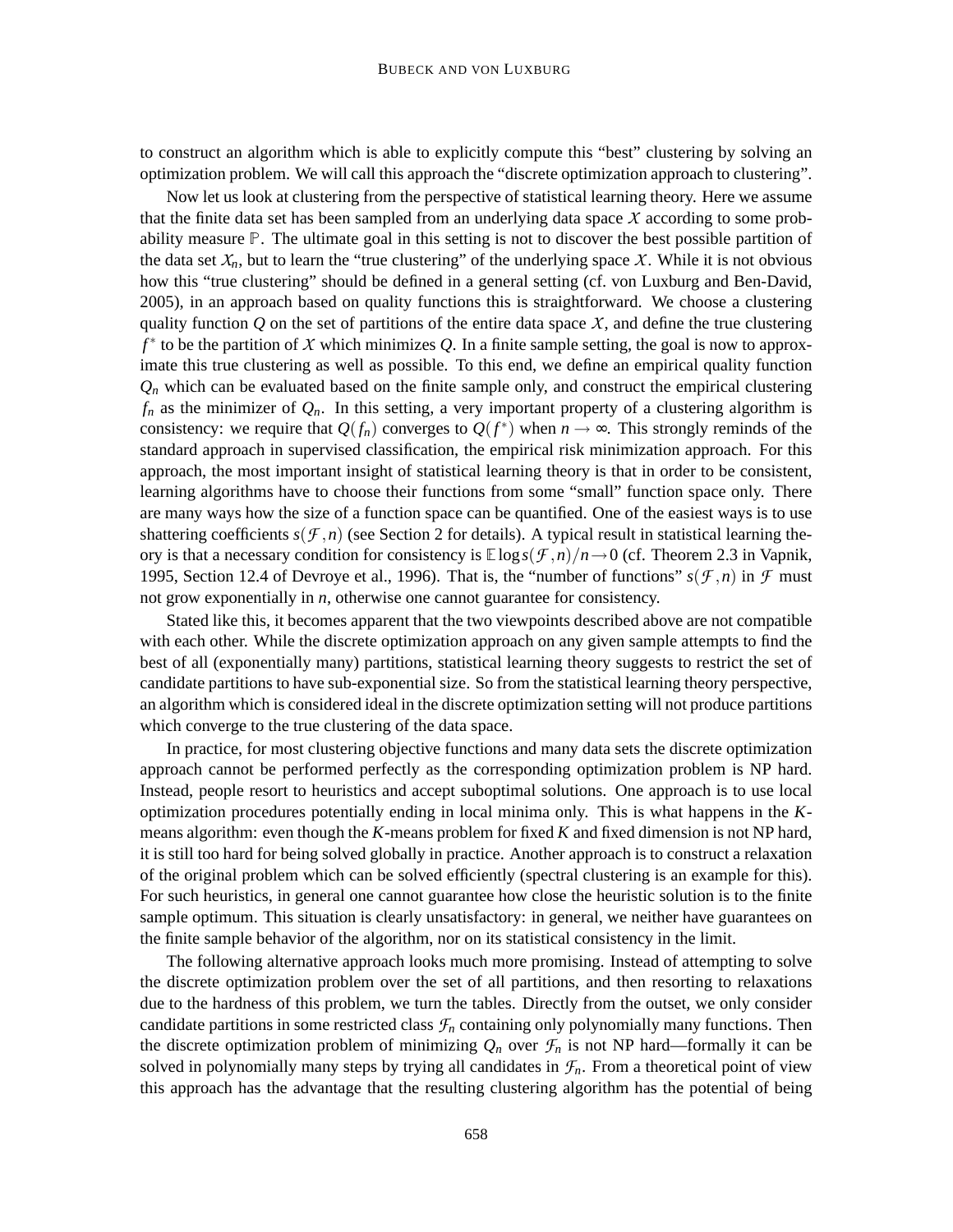consistent. In addition, this approach also has advantages in practice: rather than dealing with uncontrolled relaxations of the original problem, we restrict the function class to some small subset  $\mathcal{F}_n$  of "reasonable" partitions. Within this subset, we then have complete control over the solution of the optimization problem and can find the global optimum. Put another way, one can also interpret this approach as some controlled way to approximate a solution of the NP hard optimization problem on the finite sample, with the positive side effect of obeying the rules of statistical learning theory.

This is the approach we want to describe in this paper. In Section 2 we will first construct an example which demonstrates the inconsistency in the discrete optimization approach. Then we will state a general theorem which gives sufficient conditions for clustering optimization schemes to be consistent. We will see that the key point is to control the size of the function classes the clustering are selected from. In Section 3 we will then introduce an algorithm which is able to work with such a restricted function class. This algorithm is called nearest neighbor clustering, and in some sense it can be seen as a clustering-analogue to the well-known nearest neighbor classifier for classification. We prove that nearest neighbor clustering is consistent under minimal assumptions on the clustering quality functions  $Q_n$  and  $Q$ . Then we will apply nearest neighbor clustering to a large variety of clustering objective functions, such as the *K*-means objective function, normalized cut and ratio cut, the modularity objective function, or functions based on within-between cluster similarity ratios. For all these functions we will verify the consistency of nearest neighbor clustering in Section 4. Discussion of our results, also in the context of the related literature, can be found in Sections 5 and 6. The proofs of all our results are deferred to the appendix, as some of them are rather technical.

# **2. General (In)Consistency Results**

In the rest of this paper, we consider a space X which is endowed with a probability measure  $\mathbb{P}$ . The task is to construct a clustering  $f: X \to \{1, \ldots, K\}$  on this space, where *K* denotes the number of clusters to construct. We denote the space of all P-measurable functions from *X* to  $\{1,...,K\}$  by *H*. Let  $Q: \mathcal{H} \to \mathbb{R}^+$  denote a clustering quality function: for each clustering, it tells us "how good" a given clustering is. This quality function will usually depend on the probability measure <sup>P</sup>. An optimal clustering, according to this objective function, is a clustering *f* ∗ which satisfies

$$
f^*\in \mathop{\rm argmin}_{f\in \mathcal{F}} Q(f).
$$

where  $\mathcal{F} \subseteq \mathcal{H}$  is a fixed set of candidate clusterings. Now assume that  $\mathbb{P}$  is unknown, but that we are given a finite sample  $X_1, ..., X_n \in \mathcal{X}$  which has been drawn i.i.d according to  $\mathbb{P}$ . Our goal is to use this sample to construct a clustering  $f_n$  which "approximates" an optimal clustering  $f^*$ . To this end, assume that  $Q_n : \mathcal{H} \to \mathbb{R}^+$  is an estimator of Q which can be computed based on the finite sample only (that is, it does not involve any function evaluations  $f(x)$  for  $x \notin \{X_1, ..., X_n\}$ ). We then consider the clustering

$$
f_n \in \operatorname*{argmin}_{f \in \mathcal{F}_n} Q_n(f).
$$

Here,  $\mathcal{F}_n$  is a subset of  $\mathcal{H}$ , which might or might not be different from  $\mathcal{F}$ . The general question we are concerned with in this paper is the question of consistency: under which conditions do we know that  $Q(f_n) \to Q(f^*)$ ?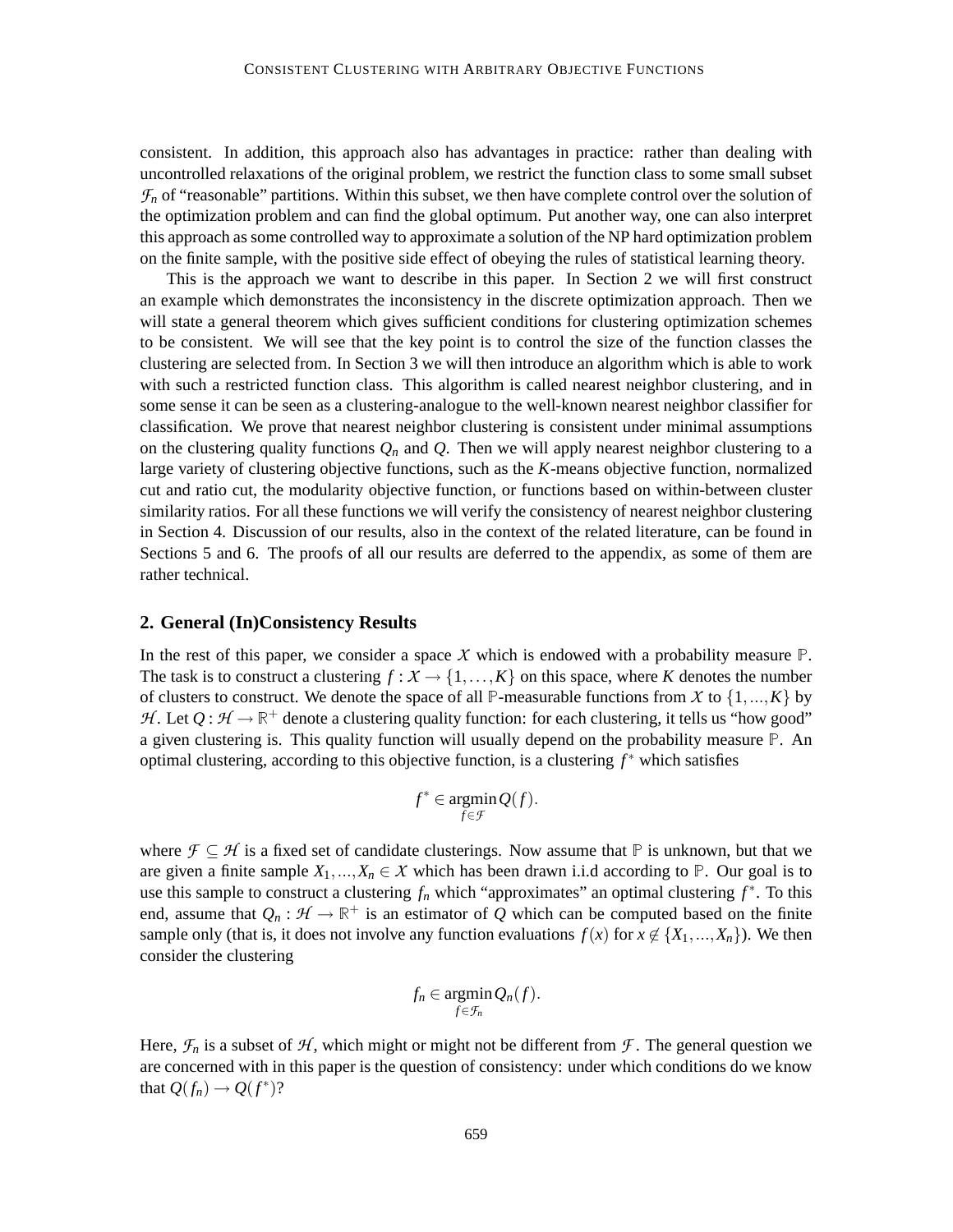Note that to avoid technical overload we will assume throughout this paper that all the minima (as in the definitions of  $f^*$  and  $f_n$ ) exist and can be attained. If this is not the case, one can always go over to statements about functions which are ε-close to the corresponding infimum. We also will not discuss issues of measurability in this paper (readers interested in measurability issues for empirical processes are referred to Section 1 of van der Vaart and Wellner, 1996).

#### **2.1 Inconsistency example**

In the introduction we suggested that as in the supervised case, the size of the function class  $\mathcal{F}_n$ might be the key to consistency of clustering. In particular, we argued that optimizing over the space of all measurable functions might lead to inconsistency. First of all, we would like to prove this statement by providing a example. This example will show that if we optimize a clustering objective function over a too large class of functions, the resulting clusterings are not consistent.

**Example 1 (Inconsistency in general)** As data space we choose  $X = [0,1] \cup [2,3]$ , and as proba*bility measure* <sup>P</sup> *we simply use the normalized Lebesgue measure* λ *on X. We define the following similarity function between points in X:*

$$
s(x,y) = \begin{cases} 1 & \text{if } x \in [0,1], y \in [0,1] \\ 1 & \text{if } x \in [2,3], y \in [2,3] \\ 0 & \text{otherwise.} \end{cases}
$$

*For simplicity, we consider the case where we want to construct*  $K = 2$  *clusters called*  $C_1$  *and C*<sub>2</sub>*. Given a clustering function*  $f : X \to \{0,1\}$  *<i>we call the clusters*  $C_1 := \{x \in X \mid f(x) = 0\}$  *and*  $C_2 := \{x \in X \mid f(x) = 1\}$ . As clustering quality function Q we use the between-cluster similarity *(equivalent to* cut*, see Section* 4.2 *for details):*

$$
Q(f) = \int_{x \in C_1} \int_{y \in C_2} s(X, Y) d\mathbb{P}(X) d\mathbb{P}(Y).
$$

*As an estimator of Q we will use the function Q<sup>n</sup> where the integrals are replaced by sums over the data points:*

$$
Q_n(f) = \frac{1}{n(n-1)} \sum_{i \in C_1} \sum_{j \in C_2} s(X_i, X_j).
$$

*As set F we choose the set of all measurable partitions on X (note that the same example also holds true when we only look at the set F of measurable partitions such that both clusters have a minimal mass*  $\epsilon$  *for some*  $\epsilon > 0$ *). For all*  $n \in \mathbb{N}$  *we set*  $\mathcal{F}_n = \mathcal{F}$ *. Let*  $X_1, ..., X_n \in \mathcal{X}$  *be our training data. Now define the functions*

$$
f^*(x) = \begin{cases} 0 & \text{if } x \in [0,1] \\ 1 & \text{if } x \in [2,3] \end{cases} \qquad \text{and} \qquad f_n(x) = \begin{cases} 0 & \text{if } x \in \{X_1, ..., X_n\} \cap [0,1] \\ 1 & \text{if } x \in [2,3] \\ 0 & \text{if } x \in [0,0.5] \setminus \{X_1, ..., X_n\} \\ 1 & \text{if } x \in [0.5,1] \setminus \{X_1, ..., X_n\} \end{cases}.
$$

*It is obvious that*  $Q(f^*) = 0$  *and*  $Q_n(f_n) = 0$ . As both Q and  $Q_n$  are non-negative, we can *conclude*  $f^*$  ∈ argmin<sub> $f ∈ F$ </sub>  $Q(f)$  *and*  $f_n ∈$  argmin<sub> $f ∈ F$ </sub>  $Q_n(f)$ *. It is also straightforward to compute*  $Q(f_n) = 1/16$  *(independently of n). Hence, we have inconsistency:*  $1/16 = Q(f_n) \rightarrow Q(f^*) = 0$ .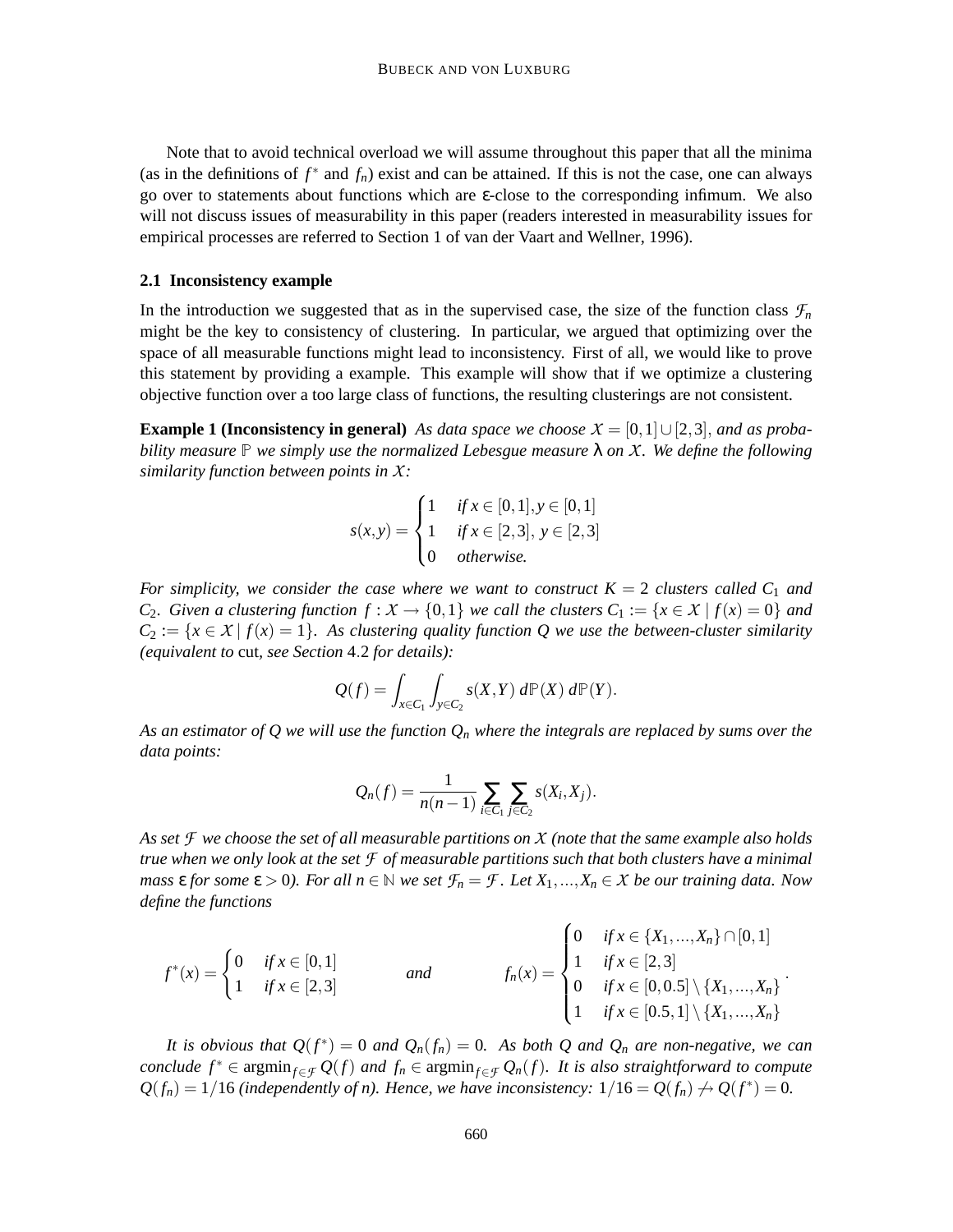Note that the example is set up in a rather natural way. The data space contains two perfect clusters  $([0,1]$  and  $[2,3]$ ) which are separated by a large margin. The similarity function is the ideal similarity function for this case, giving similarity 1 to points which are in the same cluster, and similarity 0 to points in different clusters. The function  $f^*$  is the correct clustering. The empirical clustering  $f_n$ , if restricted to the data points, reflects the correct clustering. It is just the "extension" of the empirical clustering to non-training points which leads to the inconsistency of *fn*. Intuitively, the reason why this can happen is clear: the function space  $\mathcal F$  does not exclude the unsuitable extension chosen in the example, the function overfits. This can happen because the function class is too large.

#### **2.2 Main Result**

Now we would like to present our first main theorem. It shows that if  $f_n$  is only picked out of a "small" function class  $\mathcal{F}_n$ , then we can guarantee consistency of clustering. Before stating the theorem we would like to recall the definition of the shattering coefficient in a *K*-class setting. For a function class  $\mathcal{F}: \mathcal{X} \to \{1, \ldots, K\}$  the shattering coefficient of size *n* is defined as

$$
s(\mathcal{F},n)=\max_{x_1,\ldots,x_n\in\mathcal{X}}|\{(f(x_1),\ldots,f(x_n))\mid f\in\mathcal{F}\}|.
$$

To state our theorem, we will also require a pseudo-distance *d* between functions. A pseudo-distance is a dissimilarity function  $d : X \times X \to \mathbb{R}^+$  which is symmetric, satisfies the triangle inequality and the condition  $f = g \implies d(f, g) = 0$ , but not necessarily the condition  $d(f, g) = 0 \implies f = g$ . For distances between sets of functions we use the standard convention  $d(\mathcal{F}, \mathcal{G}) = \inf_{f \in \mathcal{F}, g \in \mathcal{G}} d(f, g)$ . Our theorem is as follows:

**Theorem 1 (Consistency of a clustering optimizing scheme)** *Let*  $(X_n)_{n\in\mathbb{N}}$  *be a sequence of random variables which have been drawn i.i.d. according to some probability measure* <sup>P</sup> *on some set X*. *Let*  $\mathcal{F}_n := \mathcal{F}_n(X_1, \ldots, X_n)$  ⊂ *H be a sequence of function spaces, and*  $\mathcal{F} \subset \mathcal{H}$ *. Let*  $d : \mathcal{H} \times \mathcal{H} \to \mathbb{R}$  *be a* pseudo-distance defined on H . Let  $Q : H \to \mathbb{R}^+$  be a clustering quality function, and  $Q_n : H \to \mathbb{R}^+$ *an estimator of this function which can be computed based on the finite sample only. Finally let*

$$
\widetilde{\mathcal{F}_n} := \bigcup_{X_1,\ldots,X_n \in \mathbb{R}^d} \mathcal{F}_n.
$$

*Define the true and the empirical clusterings as*

$$
f^* \in \operatorname*{argmin}_{f \in \mathcal{F}} Q(f),
$$
  

$$
f_n \in \operatorname*{argmin}_{f \in \mathcal{F}_n} Q_n(f).
$$

*Assume that the following conditions are satisfied:*

*1.*  $Q_n(f)$  *is a consistent estimator of*  $Q(f)$  *which converges sufficiently fast for all*  $f \in \widetilde{\mathcal{F}_n}$ *:* 

$$
\forall \varepsilon > 0, \ \ s(\mathcal{F}_n, 2n) \sup_{f \in \widetilde{\mathcal{F}_n}} \mathbb{P}(|Q_n(f) - Q(f)| > \varepsilon) \to 0,
$$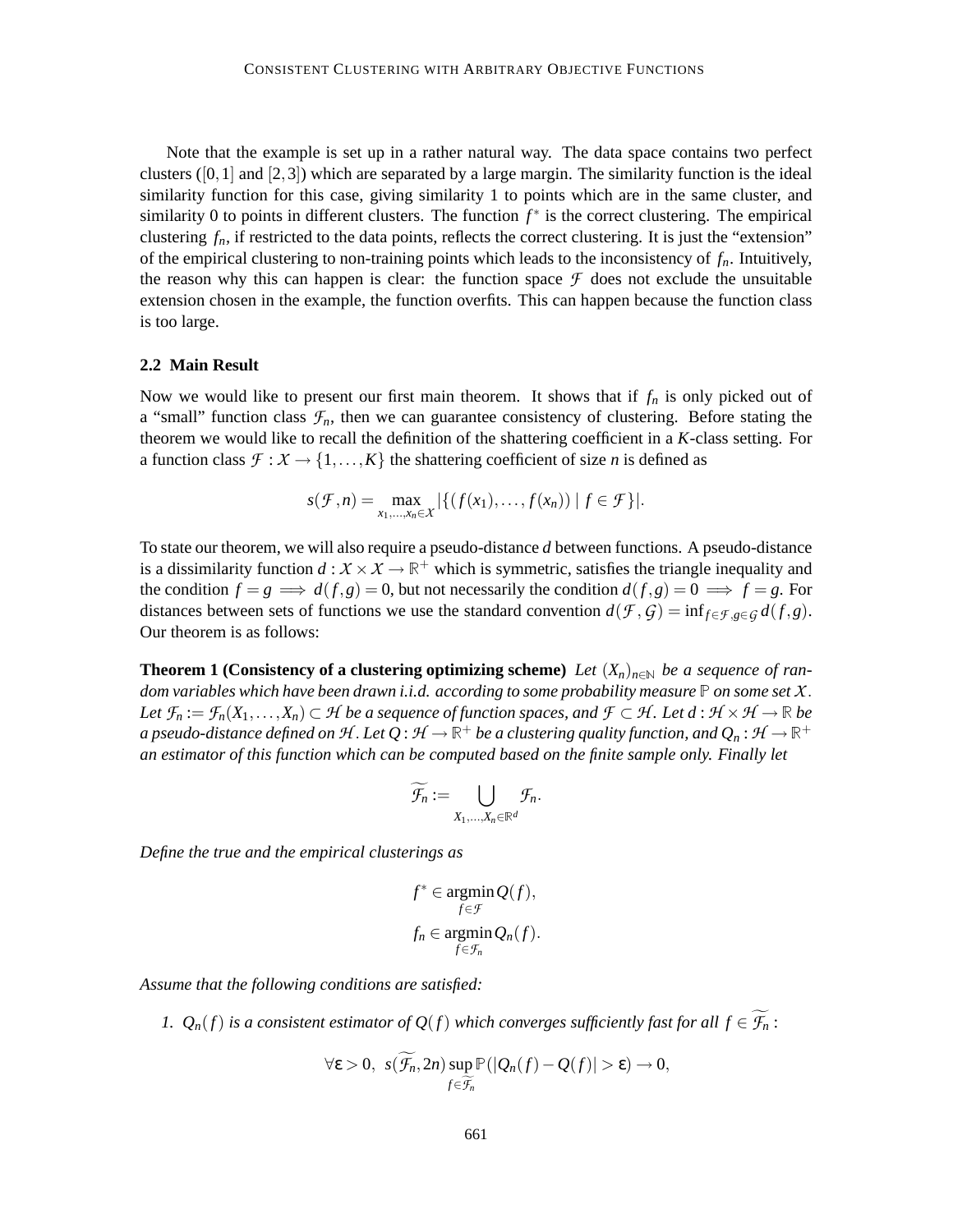*2. F<sup>n</sup> approximates F in the following sense:*

\n- (i) 
$$
\forall f \in \mathcal{F}, d(f, \mathcal{F}_n) \to 0
$$
 in probability,
\n- (ii)  $\mathbb{P}(f_n \notin \mathcal{F}) \to 0$ .
\n

*3. Q is uniformly continuous with respect to the pseudo-distance d between*  $\mathcal{F}$  and  $\widetilde{\mathcal{F}}_n$ :

$$
\forall \varepsilon > 0 \ \exists \delta(\varepsilon) > 0 \ \text{such that} \ \forall f \in \mathcal{F} \ \forall g \in \widetilde{\mathcal{F}_n} : \ d(f, g) \leq \delta(\varepsilon) \Rightarrow |Q(f) - Q(g)| \leq \varepsilon.
$$

*Then the optimization scheme is weakly consistent, that is*  $Q(f_n) \to Q(f^*)$  *in probability.* 

This theorem states sufficient conditions for consistent clustering schemes. In the context of the standard statistical learning theory, the three conditions in the theorem are rather natural. The first condition mainly takes care of the estimation error. Implicitly, it restricts the size of the function class  $\mathcal{F}_n$  by incorporating the shattering coefficient. We decided to state condition 1 in this rather abstract way to make the theorem as general as possible. We will see later how it can be used in concrete applications. Of course, there are many more ways to specify the size of function classes, and many of them might lead to better bounds in the end. However, in this paper we are not so much concerned with obtaining the sharpest bounds, but we want to demonstrate the general concept (as the reader can see in appendix, the proofs are already long enough using simple shattering numbers). The second condition in the theorem takes care of the approximation error. Intuitively it is clear that if we want to approximate solutions in  $\mathcal{F}$ , eventually  $\mathcal{F}_n$  needs to be "close" to  $\mathcal{F}$ . The third condition establishes a relation between the quality function *Q* and the distance function *d*: if two clusterings f and g are close with respect to d, then their quality values  $Q(f)$  and  $Q(g)$  are close, too. We need this property to be able to conclude from "closeness" as in Condition 2 to "closeness" of the clustering quality values.

Finally, we would like to point out a few technical treats. First of all, note that the function class  $\mathcal{F}_n$  is allowed to be data dependent. Secondly, as opposed to most results in empirical risk minimization we do not assume that  $Q_n$  is an unbiased estimator of Q (that is, we allow  $\mathbb{E}Q_n \neq Q$ ), nor does *Q* need to be "an expectation" (that is, of the form  $Q(f) = \mathbb{E}(\Omega(f, X))$  for some Ω). Both facts make the proof more technical, as many of the standard tools (symmetrization, concentration inequalities) become harder to apply. However, this is necessary since in the context of clustering biased estimators pop up all over the place. We will see that many of the popular clustering objective functions lead to biased estimators.

#### **3. Nearest Neighbor Clustering—General Theory**

The theorem presented in the last section shows sufficient conditions under which clustering can be performed consistently. Now we want to present a generic algorithm which can be used to minimize arbitrary clustering objective functions. With help of Theorem 1 we can then prove the consistency of its results for a large variety of clustering objective functions.

We have seen that the key to obtain consistent clustering schemes is to work with an appropriate function class. But of course, given quality functions  $Q$  and  $Q_n$ , the question is how such a function space can be constructed in practice. Essentially, three requirements have to be satisfied:

• The function space  $\mathcal{F}_n$  has to be "small". Ideally, it should only contain polynomially many functions.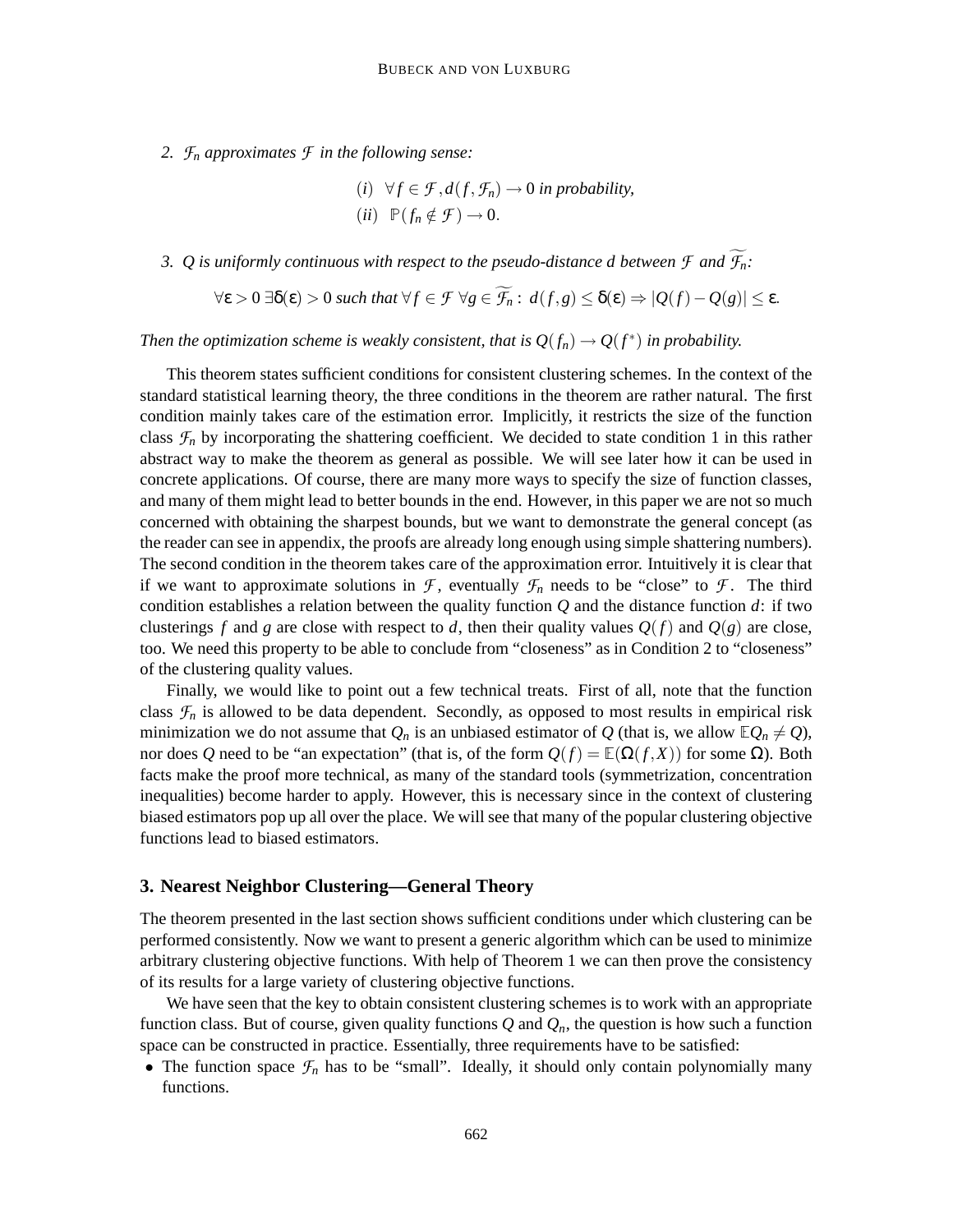- The function space  $\mathcal{F}_n$  should be "rich enough". In the limit  $n \to \infty$ , we would like to be able to approximate any (reasonable) measurable function.
- We need to be able to solve the optimization problem  $\argmin_{f \in \mathcal{F}_n} Q_n(f)$ . This sounds trivial at first glance, but in practice is far from easy.

One rather straightforward way to achieve all requirements is to use a function space of piecewise constant functions. Given a partitioning of the data space in small cells, we only look at clusterings which are constant on each cell (that is, the clustering never splits a cell). If we make sure that the number of cells is only of the order  $log(n)$ , then we know that the number of clusterings is at most  $K^{\log(n)} = n^{\log(K)}$ , which is polynomial in *n*. In the following we will introduce a data-dependent random partition of the space which turns out to be very convenient.

#### **3.1 Nearest Neighbor Clustering—The Algorithm**

We will construct a function class  $\mathcal{F}_n$  as follows. Given a finite sample  $X_1, \ldots, X_n \in \mathbb{R}^d$ , the number *K* of clusters to construct, and a number  $m \in \mathbb{N}$  with  $K \le m \ll n$ , randomly pick a subset of *m* "seed points"  $X_{s_1}, \ldots, X_{s_m}$ . Assign all other data points to their closest seed points, that is for all  $j = 1, \ldots, m$  define the set  $Z_j$  as the subset of data points whose nearest seed point is  $X_{s_j}$ . In other words, the sets  $Z_1, \ldots, Z_m$  are the Voronoi cells induced by the seeds  $X_{s_1}, \ldots, X_{s_m}$ . Then consider all partitions of  $X_n$  which are constant on all the sets  $Z_1, ..., Z_m$ . More formally, for given seeds we define the set  $\mathcal{F}_n$  as the set of all functions

$$
\mathcal{F}_n := \{f: X \to \{1,\ldots,K\} \mid \forall j = 1,\ldots,m : \forall z, z' \in Z_j : f(z) = f(z')\}.
$$

Obviously, the function class  $\mathcal{F}_n$  contains  $K^m$  functions, which is polynomial in *n* if the number *m* of seeds satisfies  $m \in O(\log n)$ . Given  $\mathcal{F}_n$ , the most simple polynomial-time optimization algorithm is then to evaluate  $Q_n(f)$  for all  $f \in \mathcal{F}_n$  and choose the solution  $f_n = \operatorname{argmin}_{f \in \mathcal{F}_n} Q_n(f)$ . We call the resulting clustering the *nearest neighbor clustering* and denote it by  $NNC(Q_n)$ . The entire algorithm is summarized in Figure 1. We have already published results on the empirical performance

# **Nearest Neighbor Clustering NNC(***Qn***), naive implementation**

**Parameters:** number  $K$  of clusters to construct, number  $m \in \mathbb{N}$  of seed points to use (with  $K \leq m \ll n$ ), clustering quality function  $Q_n$ 

**Input:** data set  $X_n = \{X_1, \ldots, X_n\}$ , distances  $d_{ij} = d(X_i, X_j)$ 

- Subsample *m* seed points from the data points, without replacement.
- Build the Voronoi decomposition  $Z_1,\ldots,Z_m$  of  $X_n$  based on the distances  $d_{ij}$  using the seed points as centers
- Define  $\mathcal{F}_n := \{f: \mathcal{X}_n \to \{1,\ldots,K\} \mid f \text{ constant on all cells } Z_j\}$
- For all  $f \in \mathcal{F}_n$  evaluate  $Q_n(f)$ .

**Output:**  $f_n := \operatorname{argmin}_{f \in \mathcal{F}_n} Q_n(f)$ 

Figure 1: Nearest neighbor clustering for a general clustering objective function *Qn*.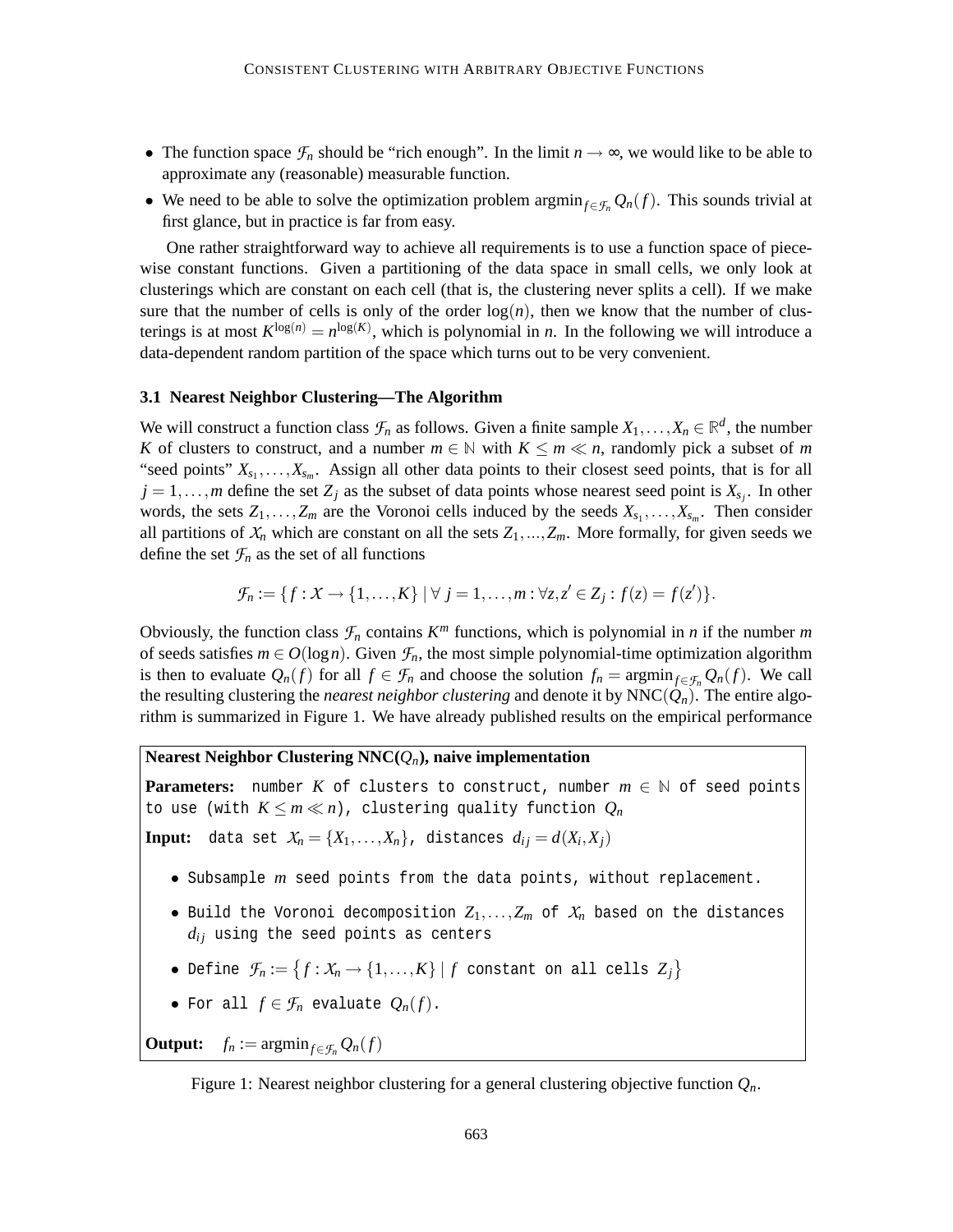of the algorithm in von Luxburg et al. (2008), and more results can be found in Section 3 of Jegelka (2007). We have found that on finite samples, the algorithm performs surprisingly well in terms of quality function: using  $m = \log n$  seed points, the objective function values obtained at the solutions are comparable to these of *K*-means or spectral clustering, respectively. Moreover, there exist efficient ways to compute *f<sup>n</sup>* using branch and bound methods. Using these methods, the running time of nearest neighbor clustering using  $m = \log n$  seeds is roughly comparable to the one of the other clustering algorithms. See von Luxburg et al. (2008) and Jegelka (2007) for details on the experimental results.

# **3.2 Consistency of Nearest Neighbor Clustering (General Statement)**

Now we want to prove that nearest neighbor clustering is consistent. We will see that even though we can rely on Theorem 1, the consistency proof for nearest neighbor clustering does not come for free. Let  $f: X \to \{1,\ldots,K\}$  be a clustering function. In the following, we will often use the notation  $f_k$  for the indicator function of the  $k$ -th cluster:

$$
f_k(x) := \mathbb{1}_{f(x) = k}.
$$

This is a slight abuse of notation, as we already reserved the notation  $f_n$  for the minimizer of the empirical quality function. However, from the context it will always be clear whether we will refer to  $f_n$  or  $f_k$ , respectively, as we will not mix up the letters *n* (for the sample size) and *k* (a cluster index).

As distance function between two clusterings we use the 0-1-loss

$$
d(f,g):=\mathbb{P}(f(X)\neq g(X)|X_1,\ldots,X_n).
$$

Here the conditioning is needed for the cases where the functions *f* or *g* are data dependent. Note that in clustering, people often consider a variant of this distance which is independent with respect to the choice of labels, that is they choose  $\tilde{d}(f,g) := \min_{\pi} P(f(X) \neq \pi(g(X)) | X_1, \ldots, X_n)$ , where  $\pi$ runs over all permutations of the set  $\{1,\ldots,K\}$ . However, we will see that for our purposes it does not hurt to use the overly sensitive 0-1 distance instead. The main reason is that at the end of the day, we only want to compare functions based on their quality values, which do not change under label permutations. In general, the theorems and proofs could also be written in terms of *d*. For better readability, we decided to stick to the standard 0-1 distance, though.

We will see below that in many cases, even in the limit case one would like to use a function space  $\mathcal F$  which is a proper subset of  $\mathcal H$ . For example, one could only be interested in clusterings where all clusters have a certain minimal size, or where the functions satisfy certain regularity constraints. In order to be able to deal with such general function spaces, we will introduce a tool to restrict function classes to functions satisfying certain conditions. To this end, let

$$
\Phi: \mathcal{H} \to \mathbb{R}^+
$$

be a functional which quantifies certain aspects of a clustering. In most cases, we will use functionals  $\Phi$  which operate on the individual cluster indicator functions  $f_k$ . For example,  $\Phi(f_k)$  could measure the size of cluster  $k$ , or the smoothness of the cluster boundary. The function class  $\mathcal F$  will then be defined as

$$
\mathcal{F} = \{ f \in \mathcal{H} \mid \Phi(f_k) > a \text{ for all } k = 1, \dots, K \},\
$$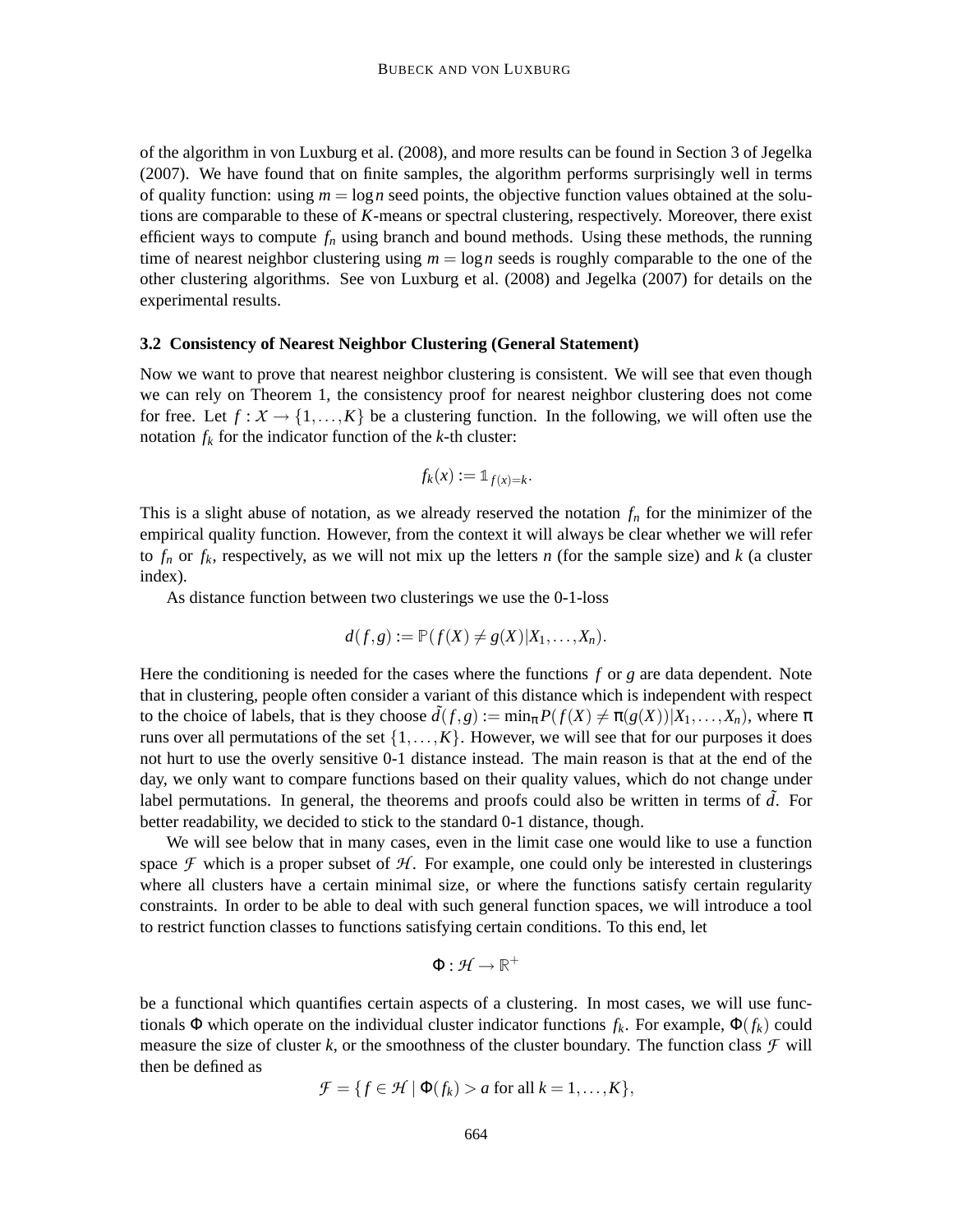where  $a \ge 0$  is a constant. In general, the functional  $\Phi$  can be used to encode our intuition about "what a cluster is". Note that this setup also includes the general case of  $\mathcal{F} = \mathcal{H}$ , that is the case where we do not want to make any further restrictions on *F*, for example by setting  $\Phi(f_k) \equiv 1$ ,  $a \equiv 0$ . As it is the case for *Q*, we will usually not be able to compute  $\Phi$  on a finite sample only. Hence we also introduce an empirical counterpart  $\Phi_n$  which will be used in the finite sample case.

The following theorem will state sufficient conditions for the consistency of nearest neighbor clustering. For simplicity we state the theorem for the case  $X = \mathbb{R}^d$ , but the proofs can also be carried over to more general spaces. Also, note that we only state the theorem for the case  $d \geq 2$ ; in case  $d = 1$  the theorem holds as well, but the formulas look a bit different.

**Theorem 2** (Consistency of nearest neighbor clustering) *Let*  $X = \mathbb{R}^d$ ,  $d \geq 2$ ,  $Q: \mathcal{H} \to \mathbb{R}^+$  *be a clustering quality function, and*  $Q_n : \mathcal{H} \to \mathbb{R}^+$  *an estimator of this function which can be computed based on the finite sample only. Similarly, let*  $\Phi : \mathcal{H} \to \mathbb{R}^+$ *, and*  $\Phi_n : \mathcal{H} \to \mathbb{R}^+$  *an estimator of this function. Let*  $a > 0$  *and*  $(a_n)_{n \in \mathbb{N}}$  *be such that*  $a_n > a$  *and*  $a_n \to a$ *. Let*  $m = m(n) \le n \in \mathbb{N}$ *. Finally, denote*  $d(f, g)$  *the 0-1-loss, and let*  $NN_m(x)$  *be the nearest neighbor of x among*  $X_1, \ldots, X_m$  *according to the Euclidean distance. Define the function spaces*

$$
\mathcal{F} := \{ f : \mathbb{R}^d \to \{1, ..., K\} \mid f \text{ continuous a.e. and } \forall k \in \{1, ..., K\} \ \Phi(f_k) > a \}
$$
\n
$$
\mathcal{F}_n := \{ f : \mathbb{R}^d \to \{1, ..., K\} \mid f(x) = f(NN_m(x)) \text{ and } \forall k \in \{1, ..., K\} \ \Phi_n(f_k) > a_n \}
$$
\n
$$
\widetilde{\mathcal{F}_n} := \bigcup_{X_1, ..., X_n \in \mathbb{R}^d} \mathcal{F}_n
$$
\n
$$
\widehat{\mathcal{F}_n} := \{ f : \mathbb{R}^d \to \{1, ..., K\} \mid \exists \text{ Voronoi partition of } m \text{ cells: } f \text{ constant on all cells} \}.
$$

*Assume that the following conditions are satisfied:*

- *1. Qn*(*f*) *is a consistent estimator of Q*(*f*) *which converges sufficiently fast for all*  $f \in \mathcal{F}_n$ :  $\forall \varepsilon > 0, K^m(2n)^{(d+1)m^2} \sup_{f \in \widetilde{\mathcal{F}_n}} \mathbb{P}(|Q_n(f) - Q(f)| > \varepsilon) \to 0,$
- *2.*  $\Phi_n(f_k)$  *is a consistent estimator of*  $\Phi(f_k)$  *which converges sufficiently fast for all*  $f \in \widehat{\mathcal{F}_n}$ *:*

$$
\forall \varepsilon > 0, K^m(2n)^{(d+1)m^2} \sup_{f \in \widehat{\mathcal{F}_n}} \mathbb{P}(|\Phi_n(f_k) - \Phi(f_k)| > \varepsilon) \to 0,
$$

- *3. Q is uniformly continuous with respect to the pseudo-distance*  $d(f,g)$  *between*  $\mathcal F$  *and*  $\widetilde{\mathcal F}_n$ *, as defined in Condition (*3*) of Theorem* 1*,*
- *4.*  $\Phi_k(f) := \Phi(f_k)$  *is uniformly continuous with respect to the pseudo-distance*  $d(f, g)$  *between F* and  $\widehat{\mathcal{F}}_n$ , as defined in Condition (3) of Theorem 1,
- *5. a<sup>n</sup> decreases slowly enough to a:*

$$
K^m(2n)^{(d+1)m^2}\sup_{g\in\widehat{\mathcal{F}}_n,k}\mathbb{P}(\Phi_n(g_k)-\Phi(g_k)\geq a_n-a)\to 0,
$$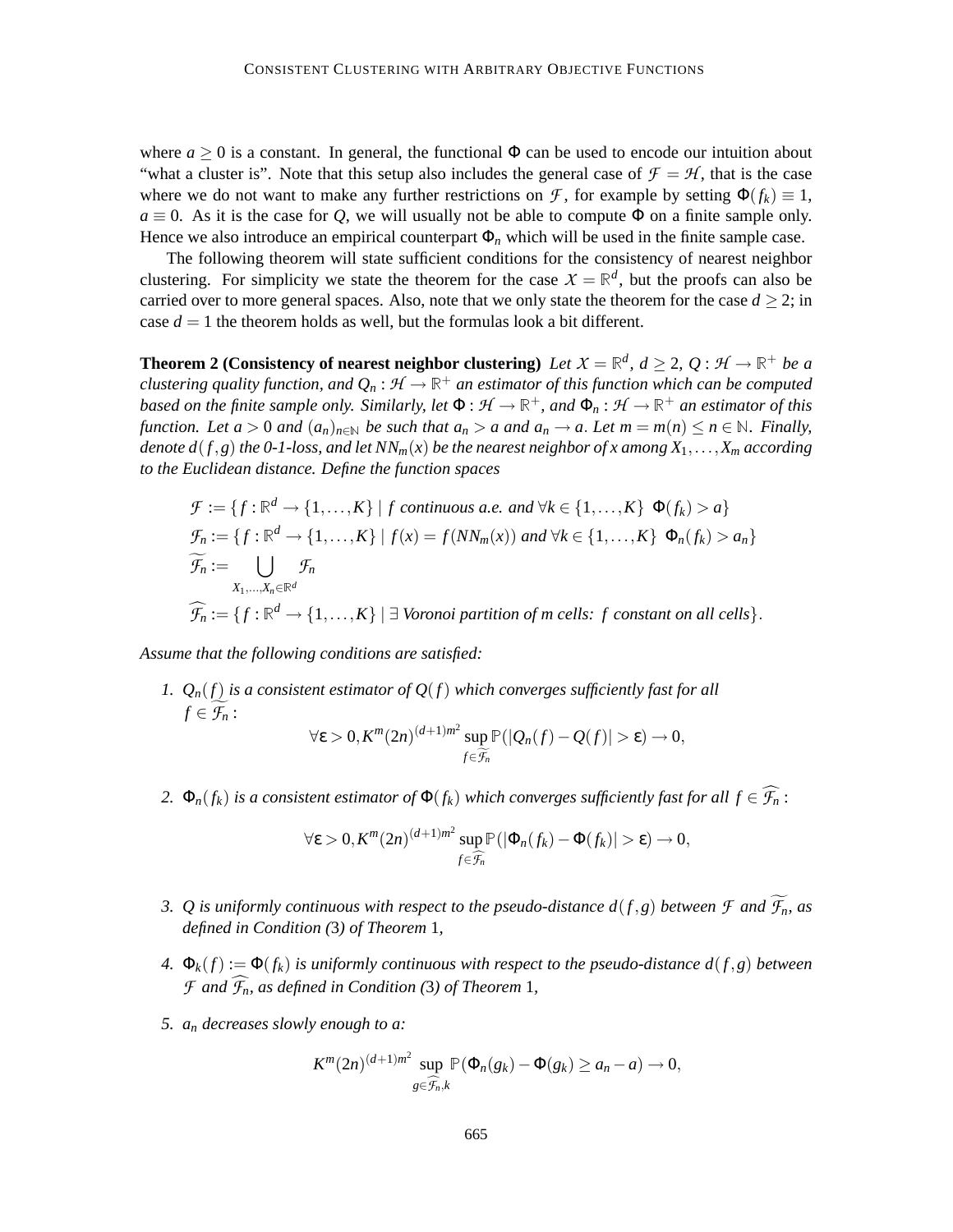*6.*  $m \rightarrow \infty$ .

*Then nearest neighbor clustering based on m seed points using quality function*  $Q_n$  *is weakly con*sistent, that is for  $f_n \in \operatorname{argmin}_{f \in \mathcal{F}_n} Q_n(f)$  and  $f^* \in \operatorname{argmin}_{f \in \mathcal{F}} Q(f)$  we have  $Q(f_n) \to Q(f^*)$  in *probability.*

This theorem is still rather abstract, but pretty powerful. In the following we will demonstrate this by applying it to many concrete clustering objective functions. To define our objective functions, we will from now on adopt the convention  $0/0 = 0$ .

#### **4. Nearest Neighbor Clustering with Popular Clustering Objective Functions**

In this section we want to study the consistency of nearest neighbor clustering when applied to particular objective functions. For simplicity we assume in this section that  $X = \mathbb{R}^d$ .

#### **4.1 NNC Using the** *K***-means Objective Function**

The *K*-means objective function is the within-cluster sum of squared distances, called WSS for short. To define it properly, for a given clustering function  $f : \mathbb{R}^d \to \{1, ..., K\}$  we introduce the following quantities:

$$
\begin{aligned}\n\text{WSS}_n(f) &:= \frac{1}{n} \sum_{i=1}^n \sum_{k=1}^K f_k(X_i) \|X_i - c_{k,n}\|^2 &\text{where} \\
c_{k,n} &:= \frac{1}{n_k} \frac{1}{n} \sum_{i=1}^n f_k(X_i) X_i &\text{and} & n_k &:= \frac{1}{n} \sum_{i=1}^k f_k(X_i) \\
\text{WSS}(f) &:= \mathbb{E} \sum_{k=1}^K f_k(X) \|X - c_k\|^2 &\text{where} & c_k &:= \frac{\mathbb{E} f_k(X) X}{\mathbb{E} f_k(X)}.\n\end{aligned}
$$

Here,  $WSS_n$  plays the role of  $Q_n$  and WSS the role of  $Q$ . Let us point out some important facts. First the empirical quality function is not an unbiased estimator of the true one, that is  $EWS_n \neq WSS$ and  $\mathbb{E}c_{k,n} \neq c_k$  (note that in the standard treatment of *K*-means this can be achieved, but not on arbitrary function classes, see below for some discussion). However, at least we have  $\mathbb{E} n_k = \mathbb{E} f_k(X)$ and  $\mathbb{E} \frac{1}{n} \sum_{i=1}^{n} f_k(X_i) X_i = \mathbb{E} f_k(X) X$ . Moreover, one should remark that if we define  $WSS(\cdot, \mathbb{P}) := WSS$ then  $WSS_n = WSS(\cdot, \mathbb{P}_n)$  where  $\mathbb{P}_n$  is the empirical distribution.

Secondly, our setup for proving the consistency of nearest neighbor clustering with the WSS objective function is considerably more complicated than proving the consistency of the global minimizer of the *K*-means algorithm (e.g., Pollard, 1981). The reason is that for the *K*-means algorithm one can use a very helpful equivalence which does not hold for nearest neighbor clustering. Namely, if one considers the minimizer of  $WSS_n$  in the space of *all possible partitions*, then one can see that the clustering constructed by this minimizer always builds a Voronoi partition with *K* cells; the same holds in the limit case. In particular, given the cluster centers  $c_{k,n}$  one can reconstruct the whole clustering by assigning each data point to the closest cluster center. As a consequence, to prove the convergence of *K*-means algorithms one usually studies the convergence of the empirical cluster centers  $c_{k,n}$  to the true centers  $c_k$ . However, in our case this whole chain of arguments breaks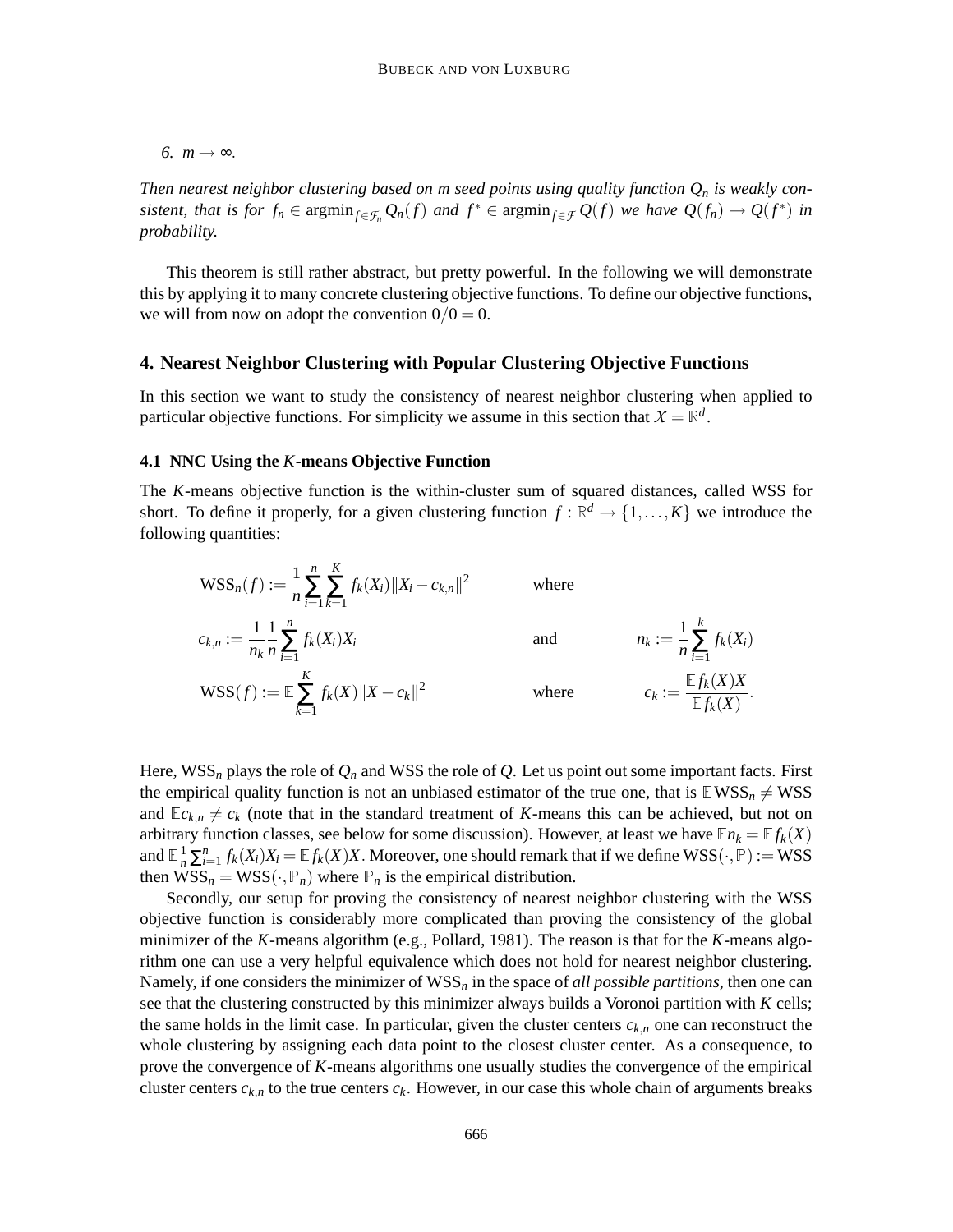down. The reason is that the clusters chosen by nearest neighbor clustering *from the set*  $\mathcal{F}_n$  are not necessarily Voronoi cells, they do not even need to be convex (all clusters are composed by small Voronoi cells, but the union of "small" Voronoi cells is not a "large" Voronoi cell). Also, it is not the case that each data point is assigned to the cluster corresponding to the closest cluster center. It may very well happen that a point *x* belongs to cluster *C<sup>i</sup>* , but is closer to the center of another cluster *C<sup>j</sup>* than to the center of its own cluster *C<sup>i</sup>* . Consequently, we cannot reconstruct the nearest neighbor clustering from the centers of the clusters. This means that we cannot go over to the convergence of centers, which makes our proof considerably more involved than the one of the standard *K*-means case.

Due to these technical problems, it will be of advantage to only consider clusters which have a certain minimal size (otherwise, the cluster quality function WSS is not uniformly continuous). To achieve this, we use the functionals

$$
\Phi_{\text{WSS}}(f_k) := \mathbb{E} f_k(X), \qquad \qquad \Phi_{\text{WSS}_n}(f_k) := n_k(f).
$$

and will only consider clusterings where  $\Phi(f_k) \ge a > 0$ . In practice, this can be interpreted as a simple means to avoid empty clusters. The constant *a* can be chosen so small that its only effect is to make sure that each cluster contains at least one data point. The corresponding function spaces are

$$
\mathcal{F} := \{f : \mathbb{R}^d \to \{1, \dots, K\} \mid f \text{ continuous a.e. and } \forall k \in \{1, \dots, K\} \text{ } \Phi_{WSS}(f_k) > a\}
$$
  

$$
\mathcal{F}_n := \{f : \mathbb{R}^d \to \{1, \dots, K\} \mid f(x) = f(NN_m(x)) \text{ and } \forall k \in \{1, \dots, K\} \text{ } \Phi_{WSS_n}(f_k) > a_n\}
$$

Moreover, for technical convenience we restrict our attention to probability measures which have a bounded support inside some large ball, that is which satisfy supp  $P \subset B(0,A)$  for some constant  $A > 0$ . It is likely that our results also hold in the general case, but the proof would get even more complicated. With the notation of Theorem 2 we have:

**Theorem 3 (Consistency of** NNC(WSS)) *Assume that*  $a_n > a, a_n \to a, m \to \infty$  and

$$
\frac{m^2\log n}{n(a-a_n)^2}\to 0.
$$

*Then for all probability measures on* <sup>R</sup>*<sup>d</sup> with bounded support, nearest neighbor clustering with* WSS *is consistent, that is if*  $n \to \infty$  *then*  $WSS(f_n) \to WSS(f^*)$  *in probability.* 

This theorem looks very nice and simple. The conditions on *a<sup>n</sup>* and *m* are easily satisfied as soon as these quantities do not converge too fast. For example, if we define

$$
a_n = a + \frac{1}{\log n} \quad \text{and} \quad m = \log n
$$

then

$$
\frac{m^2 \log n}{n(a_n - a)^2} = \frac{(\log n)^5}{n} \to 0.
$$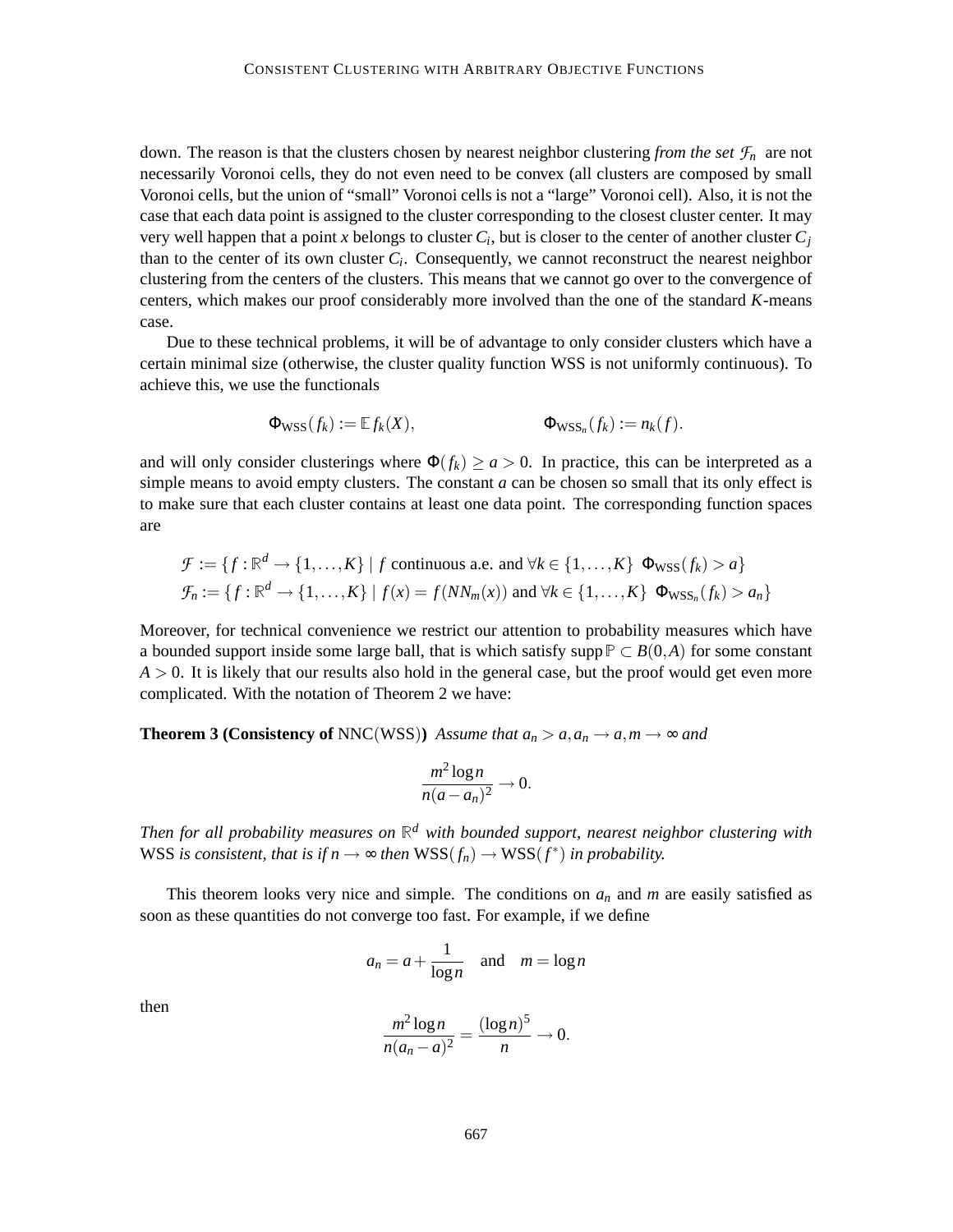Moreover, it is straightforward to see from the proofs that this theorem is still valid if we consider the objective functions  $WSS_n$  and WSS with  $\|\cdot\|$  instead of  $\|\cdot\|^2$ . It also holds for any other norm, such as the *p*-norms  $\|\cdot\|_p$ . However, it does not necessarily hold for powers of norms (in this sense, the squared Euclidean norm is an exception). The proof shows that the most crucial property is

$$
||X_i - c_{k,n}|| - ||X_i - c_k|| \le \text{const} \cdot ||c_{k,n} - c_k||.
$$

This is straightforward if the triangle inequality holds, but might not be possible for general powers of norms.

By looking more carefully at our proofs one can state the following rate of convergence:

**Theorem 4 (Convergence Rate for** NNC(WSS)) *Assume that* supp  $P \subset B(0,A)$  *for some constant*  $A > 0$  *and that*  $n(a_n - a)^2 \to \infty$ . Let  $\epsilon \leq 1$  *and*  $a^* := \inf_k \mathbb{E} f_k^*(X) - a > 0$ . Then there exists :

$$
N = N((a_n), a^*) \in \mathbb{N},
$$
  
\n
$$
C_1 = C_1(a, a^*, \varepsilon, K, A) > 0,
$$
  
\n
$$
C_2 = C_2(a, a^*, \varepsilon, A, f^*, \mathbb{P}) > 0,
$$
  
\n
$$
C_3 = C_3(a, d, \varepsilon, K, A) > 0,
$$
  
\n
$$
C_4 = C_4(a, d, A) > 0
$$

*such that for n* ≥ *N the following holds true:*

$$
\mathbb{P}(|\mathbf{WSS}(f_n) - \mathbf{WSS}(f^*)| \geq \varepsilon)
$$
  
\$\leq C\_1e^{-C\_2m} + K^{m+1}(2n)^{(d+1)m^2} \left(C\_3e^{-C\_4\varepsilon^2n} + 8Ke^{-\frac{n(a\_n-a)^2}{8}}\right)\$.

At first glance, it seems very tempting to try to use the Borel-Cantelli lemma to transform the weak consistency into strong consistency. However, we do not have an explicit functional form of dependency of  $C_2$  on  $\varepsilon$ . The main reason is that in Lemma 11 (Appendix) the constant  $b(\varepsilon)$  will be defined only implicitly. If one would like to prove strong consistency of nearest neighbor clustering with WSS one would have to get an explicit form of  $b(\varepsilon)$  in Lemma 11.

For a general discussion relating the consistency result of NNC(WSS) in to the consistency results by Pollard (1981) and others see Section 5.

#### **4.2 NNC Using Standard Graph-cut Based Objective Functions**

In this section we want to look into the consistency of nearest neighbor clustering for graph based objective functions as they are used in spectral clustering (see von Luxburg, 2007 for details). Let  $s: \mathbb{R}^d \times \mathbb{R}^d \to \mathbb{R}^+$  be a similarity function which is upper bounded by a constant *C*. The two main quantities we need to define graph-cut based objective functions are the cut and the volume. For a given cluster described by the cluster indicator function  $f_k : \mathbb{R}^d \to \{0,1\}$ , we set

$$
cut(f_k) := cut(f_k, \mathbb{P}) := \mathbb{E} f_k(X_1)(1 - f_k(X_2))s(X_1, X_2),
$$

$$
\mathrm{vol}(f_k) := \mathrm{vol}(f_k, \mathbb{P}) := \mathbb{E} f_k(X_1) s(X_1, X_2).
$$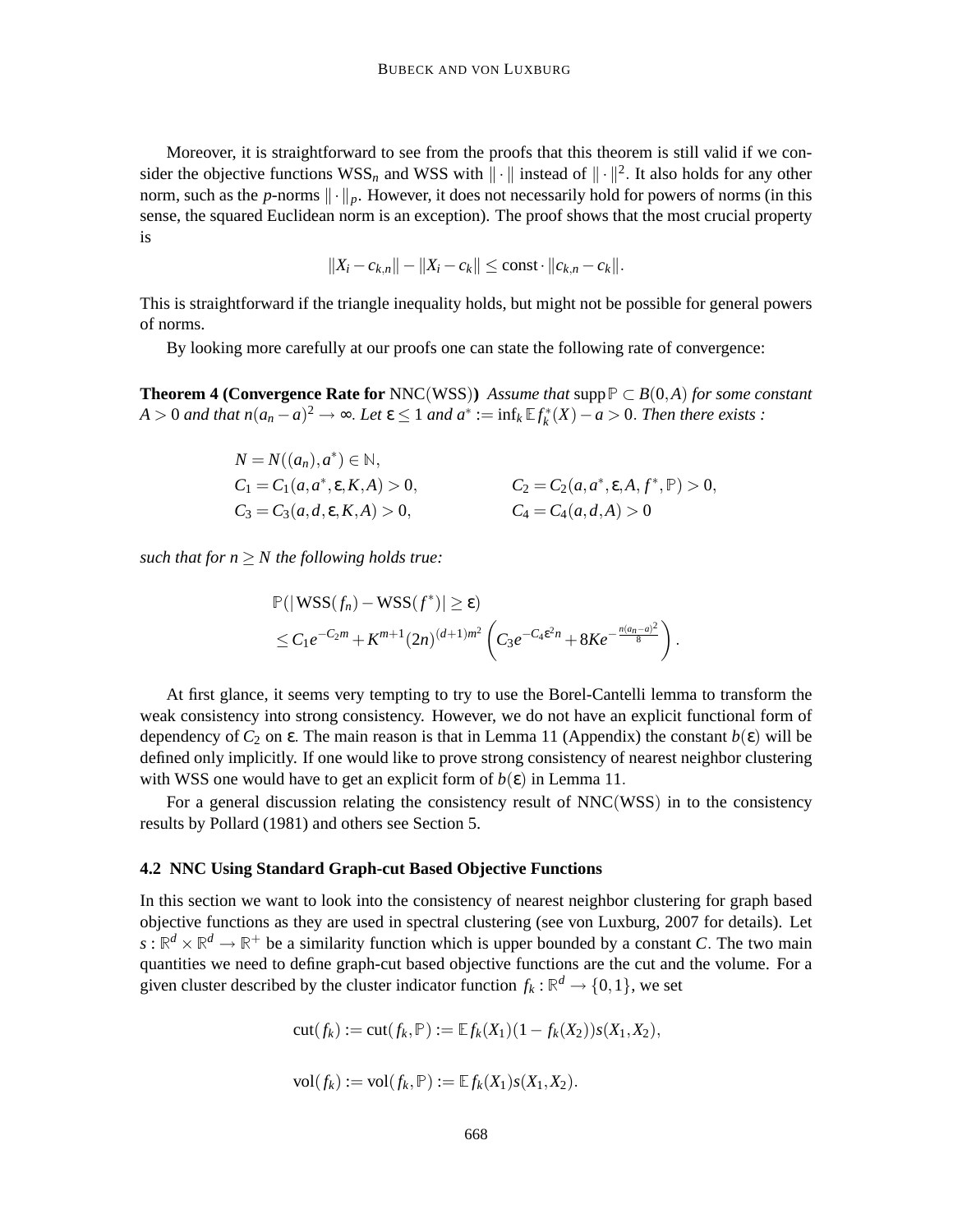For  $f \in H$  we can then define the normalized cut and the ratio cut by

$$
Ncut(f) := Ncut(f, \mathbb{P}) := \sum_{k=1}^{K} \frac{\text{cut}(f_k)}{\text{vol}(f_k)},
$$
  

$$
RatioCut(f) := RatioCut(f, \mathbb{P}) := \sum_{k=1}^{K} \frac{\text{cut}(f_k)}{\mathbb{E}f_k(X)}.
$$

The empirical estimators of these objective functions will be Ncut( $f$ ,  $\mathbb{P}_n$ ) and RatioCut( $f$ ,  $\mathbb{P}_n$ ), in explicit formulas:

$$
cut_n(f_k) := \frac{1}{n(n-1)} \sum_{i,j=1}^n f_k(X_i)(1 - f(X_j))s(X_i, X_j),
$$
  
\n
$$
vol_n(f_k) := \frac{1}{n(n-1)} \sum_{i,j=1}^n f_k(X_i)s(X_i, X_j),
$$
  
\n
$$
nu_k := \frac{1}{n} \sum_{i=1}^k f_k(X_i),
$$
  
\n
$$
ReLU_n(f) := \sum_{k=1}^K \frac{cut_n(f_k)}{vol_n(f_k)},
$$
  
\n
$$
RatioCut_n(f) := \sum_{k=1}^K \frac{cut_n(f_k)}{nu_k}.
$$

Again we need to define how we will measure the size of the clusters. We will use

$$
\Phi_{\text{cut}}(f_k) := \text{vol}(f_k), \qquad \Phi_{\text{Ncut}}(f_k) := \text{vol}(f_k), \qquad \Phi_{\text{RatioCut}}(f_k) := \mathbb{E} f_k(X).
$$

with the corresponding empirical quantities  $\Phi_{\text{cut}_n}$ ,  $\Phi_{\text{Neut}_n}$  and  $\Phi_{\text{RatioCut}_n}$ . Then, with the notations of Theorem 2, we have:

**Theorem 5 (Consistency of** NNC(cut),NNC(Ncut) **and** NNC(RatioCut)**)** *Assume that the similarity function s is bounded by a constant*  $C > 0$ *, let*  $a_n > a$ *,*  $a_n \rightarrow a$ *, m*  $\rightarrow \infty$  *and* 

$$
\frac{m^2\log n}{n(a-a_n)^2}\to 0.
$$

*Then nearest neighbor clustering with* cut,Ncut *and* RatioCut *is universally weakly consistent, that is for all probability measures, if*  $n \to \infty$  *we have*  $cut(f_n) \to cut(f^*)$ ,  $Ncut(f_n) \to Ncut(f^*)$  *and*  $RatioCut(f_n) \rightarrow RatioCut(f^*)$  *in probability.* 

For these objective functions one can also state a rate of convergence. For sake of shortness we only state it for the normalized cut:

**Theorem 6 (Convergence Rate for** NNC(Ncut)**)** *Assume that the similarity function s is bounded*  $by C > 0$  and that  $n(a_n - a)^2 \to \infty$ . Let  $\varepsilon \leq 1$  and  $a^* := \inf_k vol(f_k^*) - a > 0$ . Then there exist

$$
N = N((a_n), a^*) \in \mathbb{N},
$$
  
\n
$$
C_1 = C_1(a, a^*, \varepsilon, K, C) > 0,
$$
  
\n
$$
C_2 = C_2(a, a^*, \varepsilon, C, K, f^*, \mathbb{P}) > 0,
$$
  
\n
$$
C_3 = C_3(a, \varepsilon, K, C) > 0,
$$
  
\n
$$
C_4 = C_4(a, K, C) > 0.
$$

*such that for*  $n \geq N$  *the following holds true:* 

$$
\mathbb{P}(|\mathrm{Ncut}(f_n) - \mathrm{Ncut}(f^*)| \geq \varepsilon)
$$
  
\$\leq C\_1 e^{-C\_2 m} + K^{m+1}(2n)^{(d+1)m^2} \left( C\_3 e^{-C\_4 \varepsilon^2 n} + 8Ke^{-\frac{n(a\_n-a)^2}{8}} \right).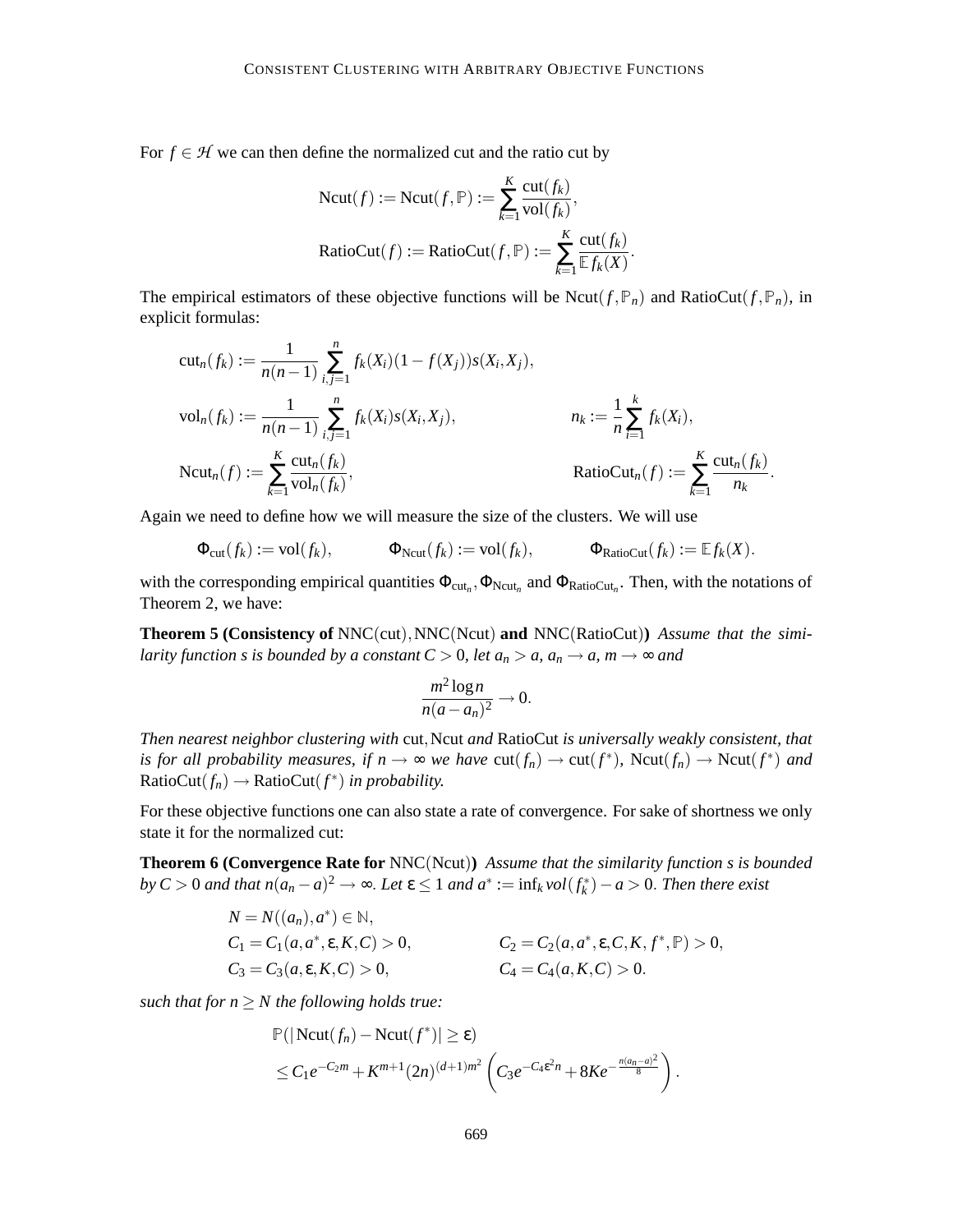#### **4.3 NNC Using the Modularity Objective Function**

A slightly different objective functions for graph clustering is the "modularity", which has been put forward by Newman (2006) for detecting communities in networks. In this paper, the modularity is formulated as an objective function to find communities in a finite graph. However, as it is the case for Ncut or RatioCut, the modularity cannot be directly minimized. Instead, a spectral relaxation has been developed to minimize the modularity, see Newman (2006) for details. Of course, the nearest neighbor clustering algorithm can also be used to minimize this objective function directly, without using a relaxation step. Using our own notation we define:

$$
Mod_n(f) =
$$
\n
$$
\sum_{k=1}^n \frac{1}{n(n-1)} \sum_{i \neq j} f_k(X_i) f_k(X_j) \left( \frac{1}{(n-1)^2} \sum_{l,l \neq i} s(X_i, X_l) \sum_{l,l \neq j} s(X_j, X_l) - s(X_i, X_j) \right),
$$
\n
$$
Mod(f) =
$$
\n
$$
\sum_{k=1}^n \int \int f_k(X) f_k(Y) \left( \int s(X, Z) d\mathbb{P}(Z) \int s(Y, Z) d\mathbb{P}(Z) - s(X, Y) \right) d(\mathbb{P} \times \mathbb{P})(X, Y).
$$

In the proof we will see that as the limit function  $Mod(.)$  is uniformly continuous on  $H$ , we do not need to quantify any function  $\Phi$  or  $\Phi_n$  to measure the volume of the clusters. The function classes are thus

$$
\mathcal{F} := \{f : \mathbb{R}^d \to \{1, \dots, K\} \mid f \text{ continuous a.e.}\},
$$
  

$$
\mathcal{F}_n := \{f : \mathbb{R}^d \to \{1, \dots, K\} \mid f(x) = f(NN_m(x))\}.
$$

**Theorem 7 (Consistency of** NNC(Mod)) *Assume that*  $m \rightarrow \infty$  *and* 

$$
\frac{m^2\log n}{n}\to 0.
$$

*Then nearest neighbor clustering with* Mod *is universally weakly consistent: for all probability measures, if*  $n \to \infty$  *then*  $\text{Mod}(f_n) \to \text{Mod}(f^*)$  *in probability.* 

# **4.4 NNC Using Objective Function Based on the Ratio of Within-cluster and Between-cluster Similarity**

Often, clustering algorithms try to minimize joint functions of the within-cluster similarity and the between cluster similarity. The most popular choice is the ratio of those two quantities, which is closely related to the criterion used in Fisher linear discriminant analysis. Formally, the betweencluster similarity corresponds to the cut, and the within similarity of cluster *k* is given by

$$
WS := \mathbb{E}f(X_1)f(X_2)s(X_1,X_2).
$$

Thus the ratio of between- and within-cluster similarity is given as

$$
BWR(f) := \sum_{k=1}^{K} \frac{\text{cut}(f_k)}{WS(f_k)}.
$$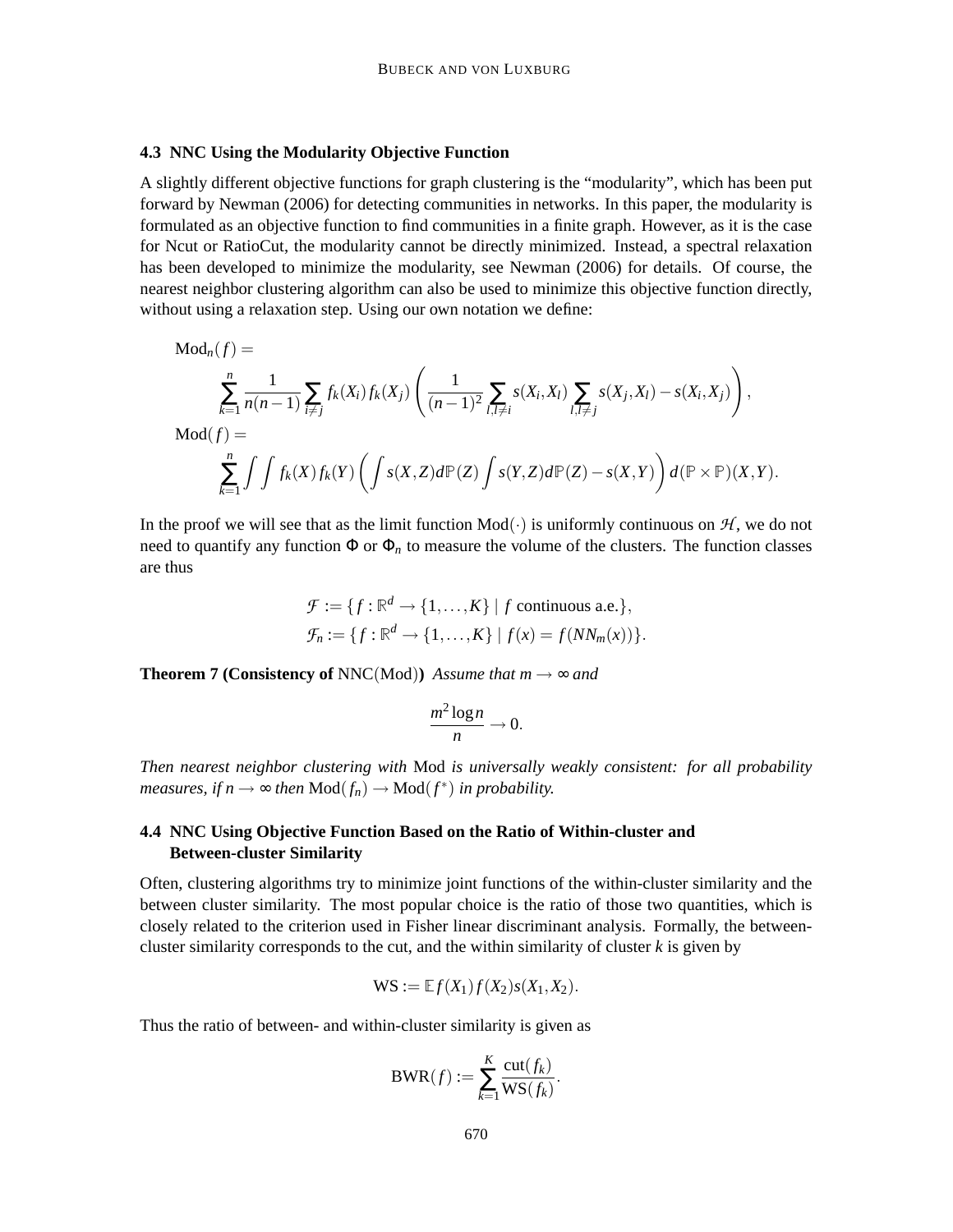Again we use their empirical estimations:

$$
WS_n(f_k) := \frac{1}{n(n-1)} \sum_{i,j=1}^n f_k(X_i) f_k(X_j) s(X_i, X_j),
$$
  
\n
$$
BWR_n(f) := \sum_{k=1}^K \frac{\text{cut}_n(f_k)}{WS_n(f_k)}.
$$

To measure the size of the cluster we use

$$
\Phi_{\text{BWR}}(f_k) := \text{WS}(f_k)
$$

and its natural empirical counterpart. This leads to function spaces

$$
\mathcal{F} := \{f : \mathbb{R}^d \to \{1, \ldots, K\} \mid f \text{ continuous a.e. and } \forall k \in \{1, \ldots, K\} \Phi_{\text{BWR}}(f_k) > a\},
$$
  

$$
\mathcal{F}_n := \{f : \mathbb{R}^d \to \{1, \ldots, K\} \mid f(x) = f(NN_m(x)) \text{ and } \forall k \in \{1, \ldots, K\} \Phi_{\text{BWR}_n}(f_k) > a_n\}.
$$

**Theorem 8 (Consistency of** NNC(BWR)**)** *Assume that the similarity function s is bounded by a constant*  $C > 0$ *, let*  $a_n > a$ ,  $a_n \rightarrow a$ ,  $m \rightarrow \infty$  and

$$
\frac{m^2\log n}{n(a-a_n)^2}\to 0.
$$

*Then nearest neighbor clustering with* BWR *is universally weakly consistent, that is for all probability measure if*  $n \to \infty$  *then*  $BWR(f_n) \to BWR(f^*)$  *in probability.* 

# **5. Relation to Previous Work**

In this section we want to discuss our results in the light of the existing literature on consistent clusterings.

#### **5.1 Standard Consistency Results for Center-based Algorithms**

For a few clustering algorithms, consistency results are already known. The most well-known among them is the *K*-means algorithm. For this algorithm it has been first proved by Pollard (1981) that the global minimizer of the *K*-means objective function on a finite sample converges to the global minimizer on the underlying space.

First of all, we would like to point out that the consistency result by Pollard (1981) can easily be recovered using our theorems. Let us briefly recall the standard *K*-means setting. The objective function which *K*-means attempts to optimize is the function WSS, which we already encountered in the last sections. In the standard *K*-means setting the optimization problem is stated over the space of all measurable functions *H* :

$$
f^* = \operatorname*{argmin}_{f \in \mathcal{H}} \text{WSS}(f).
$$

It is not difficult to prove that the solution *f* ∗ of this optimization problem always has a particular form. Namely, the solution *f*<sup>\*</sup> forms a Voronoi decomposition of the space, where the cluster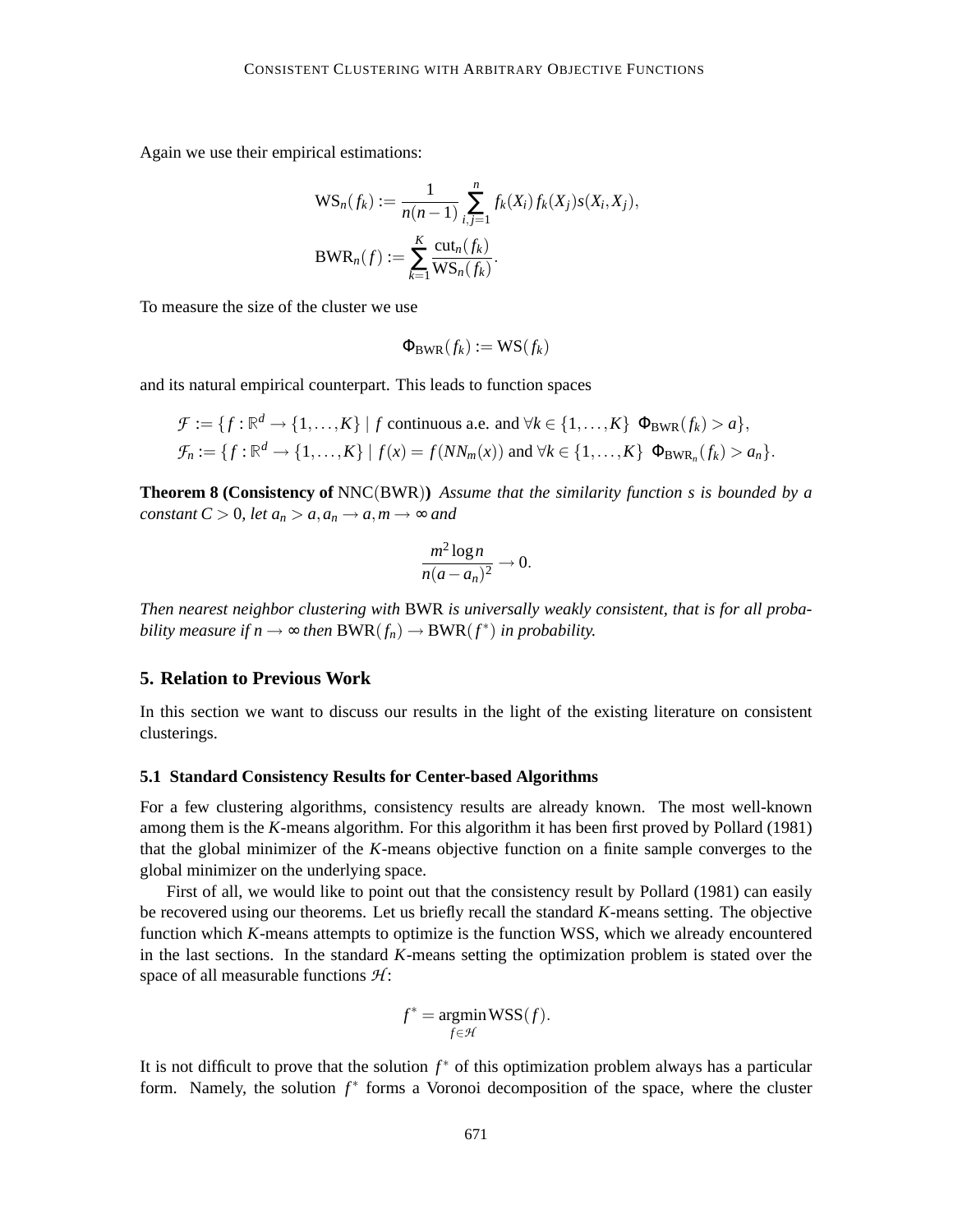centers  $c_k$  are the centers of the Voronoi cells. Thus, we can rewrite the optimization problem above equivalently as

$$
f^* = \operatornamewithlimits{argmin}_{f \in \mathcal{G}_K} \text{WSS}(f)
$$

where  $G_K$  denotes the set of all clusterings for which the clusters are Voronoi cells. The optimization problem for the finite sample case can be stated analogously:

$$
f_n = \operatorname*{argmin}_{f \in \mathcal{G}_K} \text{WSS}_n(f).
$$

So in this particular case we can set  $\mathcal{F}_n = \mathcal{F} = G_K$ . This means that even though the original optimization problem has been set up to optimize over the huge set  $H$ , the optimization only needs to run over the small set  $G_K$ . It is well known that the shattering coefficient of  $G_K$  is polynomial in *n*, namely it is bounded by  $K^K n^{(d+1)K^2}$  (cf. Lemma 10). Moreover, the uniform continuity of WSS on  $G_K$  (Condition (3) of Theorem 2) can easily be verified if we assume that the probability distribution has compact support. As a consequence, using similar techniques as in the proofs of Theorem 3 we can prove that the global minimizer of the empirical  $K$ -means objective function  $WSS_n$  converges to the global minimizer of the true *K*-means objective function WSS. By this we recover the wellknown result by Pollard (1981), under slightly different assumptions. In this sense, our Theorem 1 can be seen as a blueprint for obtaining Pollard-like results for more general objective functions and function spaces.

Are there any more advantages of Theorem 3 in the *K*-means setting? At first glance, our result in Theorem 3 looks similar to Pollard's result: the global minimizers of both objective functions converge to the true global minimizer. However, in practice there is one important difference. Note that as opposed to many vector quantization problems (cf. Garey et al., 1982), minimizing the *K*means objective function is not NP-hard in *n*: the solution is always a Voronoi partition, there exist polynomially many Voronoi partitions of *n* points, and they can be enumerated in polynomial time (cf. Inaba et al., 1994). However, the size of the function class  $G_K$  is still so large that it would take too long to simply enumerate all its functions and select the best one. Namely, we will see in Lemma 10 that the number of Voronoi partitions of *n* points in  $\mathbb{R}^d$  using *K* cells is bounded by  $n^{(d+1)K}$ , which is huge even for moderate *d* and *K*. As a work-around in practice one uses the well-known *K*-means *algorithm*, which is only able to find a *local* minimum of WSS*n*(*f*). In contrast, nearest neighbor clustering works with a different function class which is much smaller than  $G_K$ : it has only size  $n^{\log K}$ . On this smaller class we are still able to compute the *global* minimum of  $WSS_n(f)$ . Consequently, our result in Theorem 3 is not only a theoretical statement about some abstract quantity as it is the case for Pollard's result, but it applies to the algorithm used in practice. While Pollard's result abstractly states that the global minimum (which cannot be computed efficiently) converges, our result implies that the result of nearest neighbor clustering does converge.

# **5.2 Consistency of Spectral Clustering**

In the previous section we have seen in Theorems 5 and 6 that NNC is consistent for all the standard graph cut objective functions. Now we want to discuss these results in connection with the graph cut literature. It is well known that the discrete optimization problem of minimizing Ncut*<sup>n</sup>* or RatioCut*<sup>n</sup>* is an NP-hard problem, see Wagner and Wagner (1993). However, approximate solutions of relaxed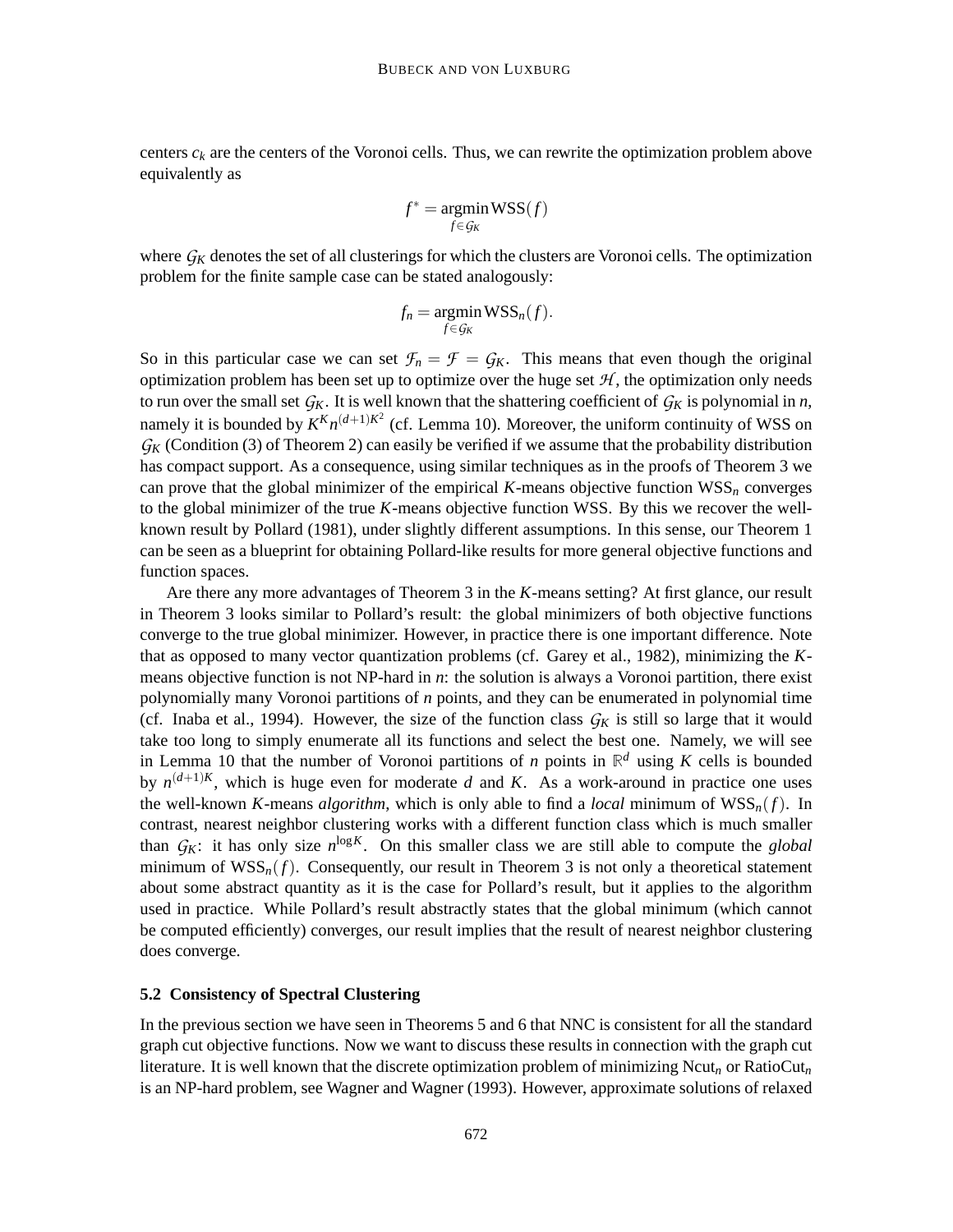problems can be obtained by spectral clustering, see von Luxburg (2007) for a tutorial. Consistency results for spectral clustering algorithms have been proved in von Luxburg et al. (2008). These results show that under certain conditions, the solutions computed by spectral clustering on finite samples converge to some kind of "limit solutions" based on the underlying distribution. In the light of the previous discussions, this sounds plausible, as the space of solutions of spectral clustering is rather restricted: we only allow solutions which are eigenfunctions of certain integral operators. Thus, spectral clustering implicitly works with a small function class.

However, it is important to note that the convergence results of spectral clustering do not make any statement about the minimizers of Ncut (a similar discussion also holds for RatioCut). The problem is that on any finite sample, spectral clustering only solves a relaxation of the original problem of minimizing Ncut*n*. The Ncut*n*-value of this solution can be arbitrarily far away from the minimal Ncut*n*-value on this sample (Guattery and Miller, 1998), unless one makes certain assumptions which are not necessarily satisfied in a standard statistical setting (cf. Spielman and Teng, 1996, or Kannan et al., 2004). Thus the convergence statements for the results computed by the spectral clustering algorithm cannot be carried over to consistency results for the minimizers of Ncut. One knows that spectral clustering converges, but one does not have any guarantee about the Ncut-value of the solution. Here our results for nearest neighbor clustering present an improvement, as they directly refer to the minimizer of Ncut. While it is known that spectral clustering converges to "something", for the solutions computed by nearest neighbor clustering we know that they converge to the global minimizer of Ncut (or RatioCut, respectively).

#### **5.3 Consistency of Other Clustering Schemes**

To the best of our knowledge, apart from results on center-based algorithms and spectral clustering, there are very few non-parametric clustering algorithms for which statistical consistency has been proved so far. The only other major class of algorithms for which consistency has been investigated is the class of linkage algorithms. While single linkage can be proved to be "fractionally consistent", that is it can at least discover sufficiently distinct high-density regions, both complete and average linkage are not consistent and can be misleading (cf. Hartigan, 1981, 1985). A more general method for hierarchical clustering used in Wong and Lane (1983) is statistically consistent, but essentially first estimates the density and then constructs density level sets based on this estimator.

Concerning parametric clustering algorithms, the standard setting is a model-based approach. One assumes that the underlying probability distribution has a certain parametric form (for example a mixture of Gaussians), and the goal is to estimate the parameters of the distribution from the sample. Estimating parameters in parametric models has been intensively investigated in statistics, in particular in the maximum likelihood framework and the Bayesian framework (for an overview how this can be done for clustering see Fraley and Raftery, 1998, or the book McLachlan and Peel, 2004). Numerous consistency results are known, but typically they require that the true underlying distribution indeed comes from the model class under consideration. For example, in a Bayesian setting one can show that in the large sample limit, the posterior distribution will concentrate around the true mixture parameters. However, if the model assumptions are not satisfied, counter-examples to consistency can be constructed. Moreover, the consistency results mentioned above are theoretic in the sense that the algorithm used in practice does not necessarily achieve them. Standard approaches to estimate mixture parameters are the EM algorithm (in a frequentist of MAP setting), or for example Markov Chain Monte Carlo sampling in a fully Bayesian approach. However, as it is the case for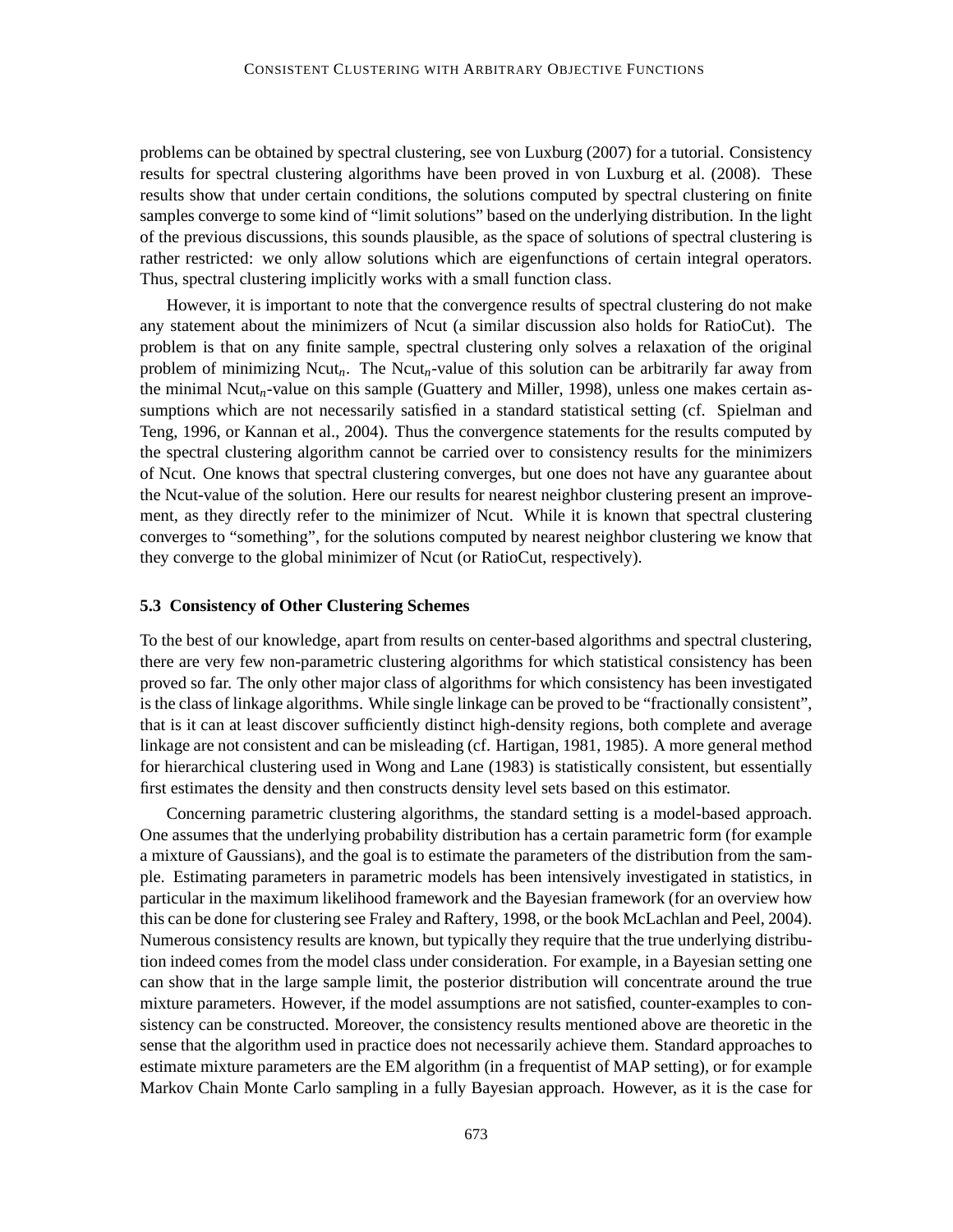the *K*-means algorithm, these methods can get stuck in local optima, and no convergence towards the global optimum can be guaranteed. Another way to tackle model-based clustering problems is based on the minimum message length or minimum description length principle. The standard reference for MML approaches to learn mixtures is Figueiredo and Jain (2002), for a general overview on MDL see Grünwald (2007). Consistency results for MML are quite similar to the ones for the Bayesian approach: if the true distribution indeed comes from the mixture class and the number of components is known, then consistency can be achieved. For general results on consistency of MDL see Sections 16 and 17.11 in Grünwald (2007). Often, MML/MDL approaches are interpreted as a particular way to work with small function classes, consisting of functions which can be described in a "compact" way. In this sense, this method can also be seen as a way of achieving "small" function classes.

### **5.4 Sublinear Time Algorithms Using Subsampling**

Some algorithms related to our approach have been published in the theoretical computer science community, such as Indyk (1999), Mishra et al. (2001), or Czumaj and Sohler (2007). The general idea is to use subsampling approaches to approximate clustering solutions, and to prove that these approximations are quite accurate. Given a sample of *n* points, one draws a subsample of  $m \ll n$ points, applies some (approximate) clustering algorithm to the subsample, and then extends this clustering to the remaining points. Using techniques such as concentration inequalities, Chernoff bounds or Hoeffding bounds, one can then prove that the resulting clustering approximates the best clustering on the original point set.

While at first glance, this approach sounds very similar to our nearest neighbor clustering, note that the focus in these papers is quite a different one than ours. The authors do not aim for consistent clustering solutions (that is, solutions which are close to the "true clustering solution" of the underlying space ), but they want to find algorithms to approximate the optimal clustering on a given finite sample in sublinear time. The sublinearity is achieved by the fact that already a very small subsample (say,  $m = \log n$ ) is enough to achieve good approximation guarantees. However, our main point that it is important to control the size of the underlying function class, is not revealed in these papers. As the authors mainly deal with *K*-means type settings, they automatically work with polynomial function classes of center-based clusterings, and the issue of inconsistency does not arise. Moreover, subsampling is just one way of reducing the function class to a smaller size, there can be many others. In this sense, we believe that our "small function class" approach is more general than the subsampling approach.

Finally, one difference between our approach and the subsampling approach is the kind of results of interest. We are mainly concerned with asymptotic results, and on our way achieve approximation guarantees which are good for large sample size *n*. The focus of the subsampling papers is nonasymptotic, dealing with a small or moderate sample size *n*, and to prove approximation guarantees in this regime.

# **5.5 Other Statistical Learning Theory Approaches to Clustering**

In the last years there have been several papers which started to look at clustering from a statistical learning theory perspective. A general statistical learning theory approach to clustering, based on a very similar intuition as ours, has already been presented in Buhmann (1998). Here the authors put forward an "empirical risk approximation" approach for unsupervised learning, along the lines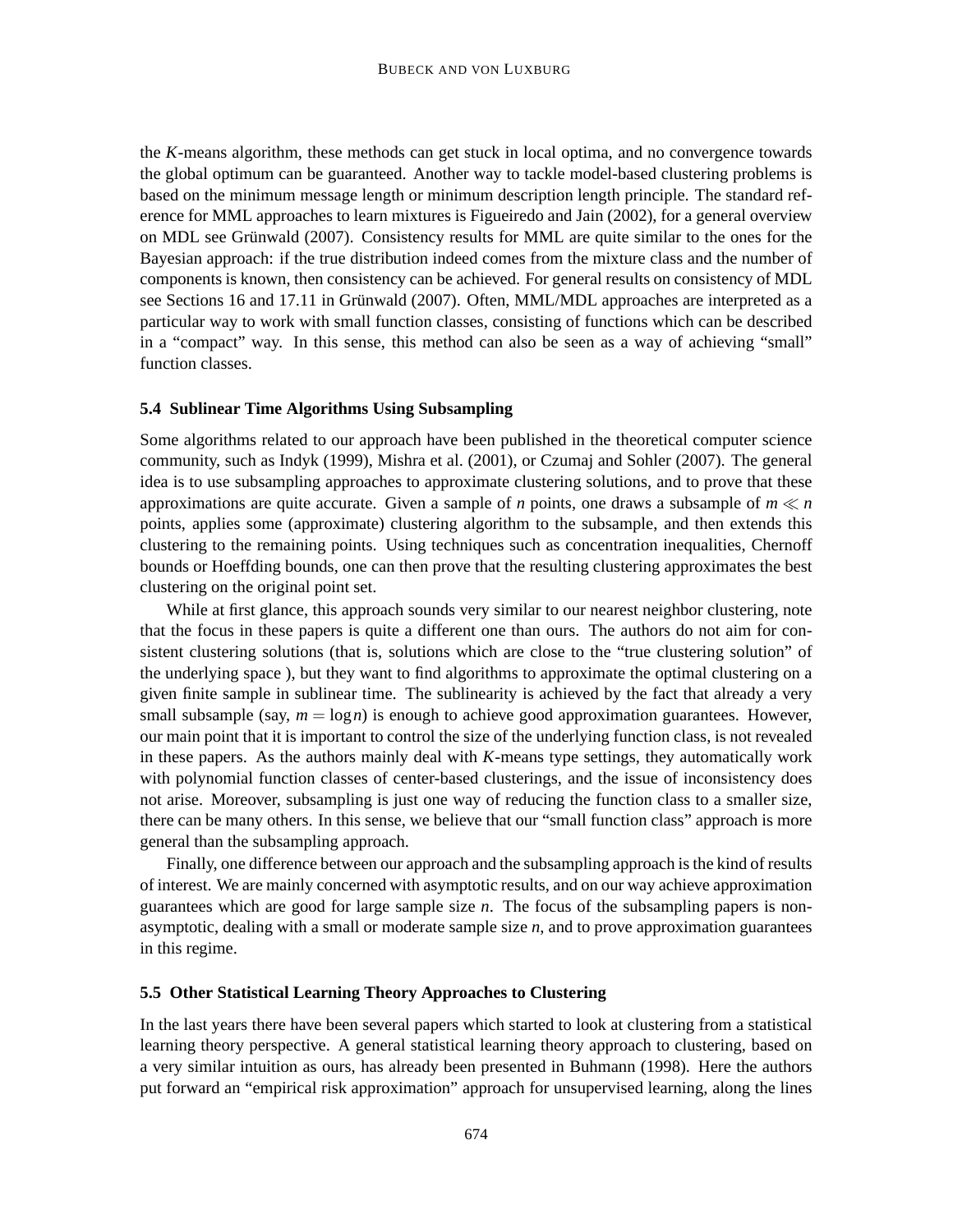#### CONSISTENT CLUSTERING WITH ARBITRARY OBJECTIVE FUNCTIONS

of empirical risk minimization for the supervised case. The setting under consideration is that the clustering quality function is an expectation with respect to the true underlying probability distribution, and the empirical quality function is the corresponding empirical expectation. Then, similar to the statistical learning theory for supervised learning, generalization bounds can be derived, for example using VC dimensions. Additionally, the authors discuss regularization approaches and relate them to annealing schemes for center-based clusterings.

A different approach has been investigated in Ben-David (2007). Here the author formalizes the notion of a "cluster description scheme". Intuitively, a clustering problem can be described by a cluster description scheme of size *l* ∈ <sup>N</sup> if each clustering can be described using *l* points from the space (and perhaps some additional parameter). For instance, this is the case for center-based clusterings, where the clustering can be described by the centroids only. Ben-David then proves generalization bounds for clustering description schemes which show that the global minimizer of the empirical quality function converges to the global minimizer of the true quality function. The proof techniques used in this paper are very close to the ones used in standard minimum description length results.

Another class of results about *K*-means algorithms has been proved in Rakhlin and Caponnetto (2007). After computing covering numbers for the underlying classes, the authors study the stability behavior of *K*-means. This leads to statements about the set of "almost-minimizers" (that is the set of all functions whose quality is ε close to the one of the global optimal solutions). As opposed to our results and all the other results discussed above, the main feature of this approach is that at the end of the day, one is able to make statements about the clustering functions themselves, rather than only about their quality values. In this sense, the approach in Rakhlin and Caponnetto (2007) has more powerful results, but its application is restricted to *K*-means type algorithms.

All approaches outlined above implicitly or explicitly rely on the same intuition as our approach: the function class needs to be "small" in order to lead to consistent clusterings. However, all previous results have some restrictions we could overcome in our approach. First of all, in the papers discussed above the quality function needs to be an expectation, and the empirical quality function is simply the empirical expectation. Here our results are more general: we neither require the quality functions to be expectations (for example, Ncut cannot be expressed as an expectation, it is a ratio of two expectations) nor do we require unbiasedness of the empirical quality function. Second, the papers discussed above make statements about global optimizers, but do not really deal with the question how such a global optimizer can be computed. The case of standard *K*-means shows that this is by no means simple, and in practice one has to use heuristics which discover local optima only. In contrast, we suggest a concrete algorithm (NNC) which computes the global optimum over the current function class, and hence our results not only concern abstract global minimizers which are hard to obtain, but refer to exactly the quantities which are computed by the algorithm. Finally, our algorithm has the advantage that it provides a framework for dealing with more general clustering objective functions than just center-based ones. This is not the case in the papers above.

Finally, we would like to mention that a rather general but vague discussion of some of the open issues in statistical approaches to clustering has been led in von Luxburg and Ben-David (2005). Our current paper partly solves some of the open issues raised there.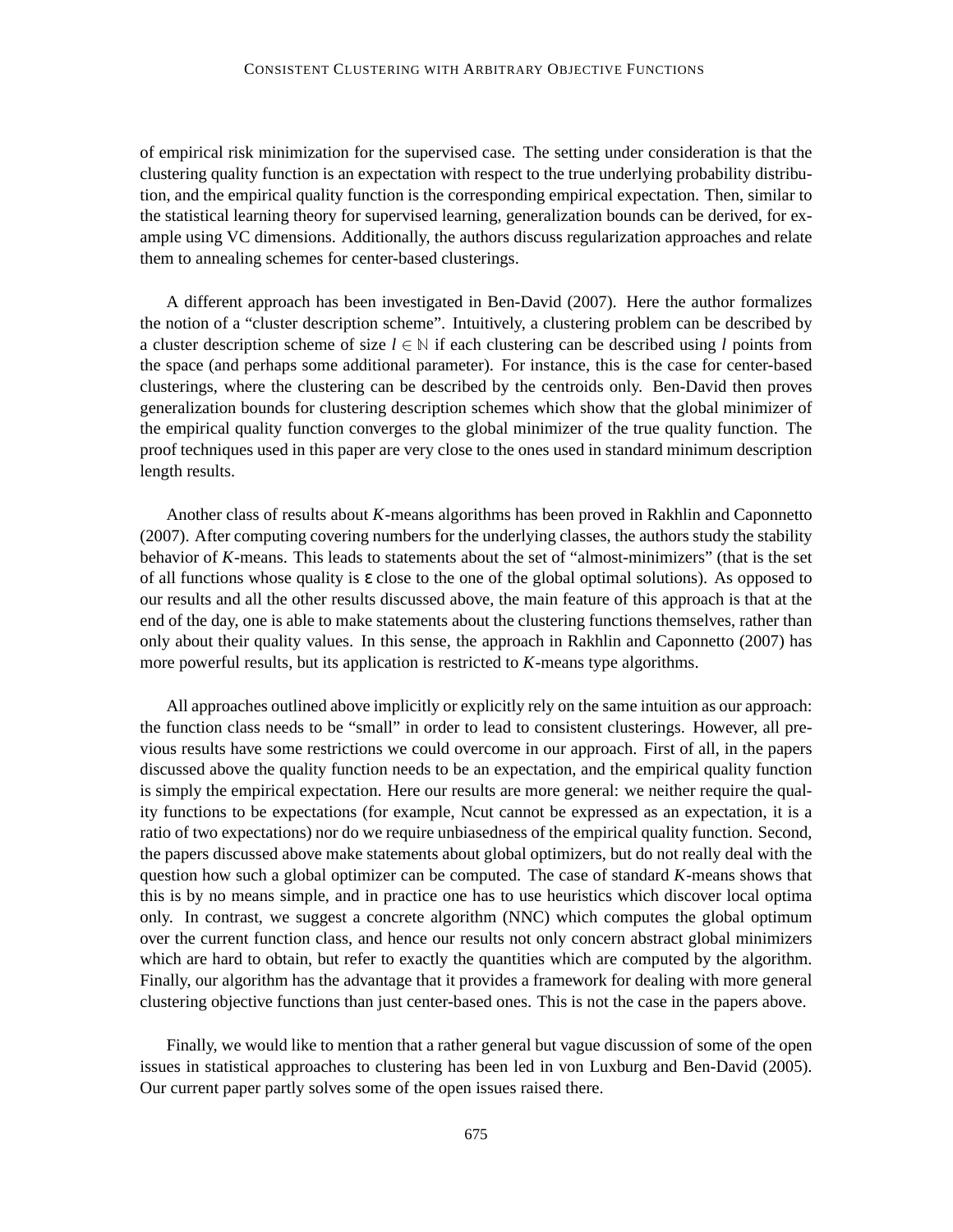# **6. Discussion**

Our paper is concerned with clustering algorithms which minimize certain quality functions. Our main point is that as soon as we require statistical consistency we have to work with function classes  $\mathcal{F}_n$  which are "small". Our results have a similar taste as the well-known corresponding results for supervised classification. While in the domain of supervised classification practitioners are well aware of the effect of overfitting, it seems like this effect has been completely overlooked in the clustering domain.

We would like to highlight a convenient side-effect of working with small function classes. In clustering, for many objective functions the problem of finding the best partition of the discrete data set is an NP-hard problem (for example, this is the case for all balanced graph-cut objective functions). On the other side, if we restrict the function class  $\mathcal{F}_n$  to have polynomial size (in *n*), then the trivial algorithm of evaluating all functions in  $\mathcal{F}_n$  and selecting the best one is inherently polynomial. Moreover, if the small function class is "close" to the large function class, then the solution found in the small function class approximates the best solution in the unrestricted space of all clusterings.

We believe that the approach of using restricted function classes can be very promising, also from a practical point of view. It can be seen as a more controlled way of constructing approximate solutions of NP hard optimization problems than the standard approaches of local optimization or relaxation. While the effects of the latter cannot be controlled in general, we are able to control the effects of optimizing over smaller function classes by carefully selecting  $\mathcal{F}_n$ . This strategy circumvents the problem that solutions of local optimization or relaxation heuristics can be arbitrarily far away from the optimal solution.

The generic clustering algorithm we studied in this article is nearest neighbor clustering, which produces clusterings that are constant on small local neighborhoods. We have proved that this algorithm is statistically consistent for a large variety of popular clustering objective functions. Thus, as opposed to other clustering algorithms such as the *K*-means algorithm or spectral clustering, nearest neighbor clustering is guaranteed to converge to a minimizer of the true global optimum on the underlying space. This statement is much stronger than the results already known for *K*-means or spectral clustering. For *K*-means it has been proved that the global minimizer of the WSS objective function on the sample converges to a global minimizer on the underlying space (e.g., Pollard, 1981). However, as the standard *K*-means algorithm only discovers a local optimum on the discrete sample, this result does not apply to the algorithm used in practice. A related effect happens for spectral clustering, which is a relaxation attempting to minimize Ncut or RatioCut. For this class of algorithms, it has been shown that under certain conditions the solution of the relaxed problem on the finite sample converges to some limit clustering. However, this limit clustering is not necessarily the optimizer of the Ncut or RatioCut objective function.

It is interesting to note that the problems about the existing consistency results for *K*-means and spectral clustering are "reverse" to each other: while for *K*-means we know that the global minimizer converges, but this result does not apply to the algorithm used in practice, for spectral clustering there exist consistency results for the algorithm used in practice, but these results do not relate to the global minimizer. For both cases, our consistency results represent an improvement: we have constructed an algorithm which provably converges to the true limit minimizer of WSS or Ncut, respectively. The same result also holds for a large number of alternative objective functions used for clustering.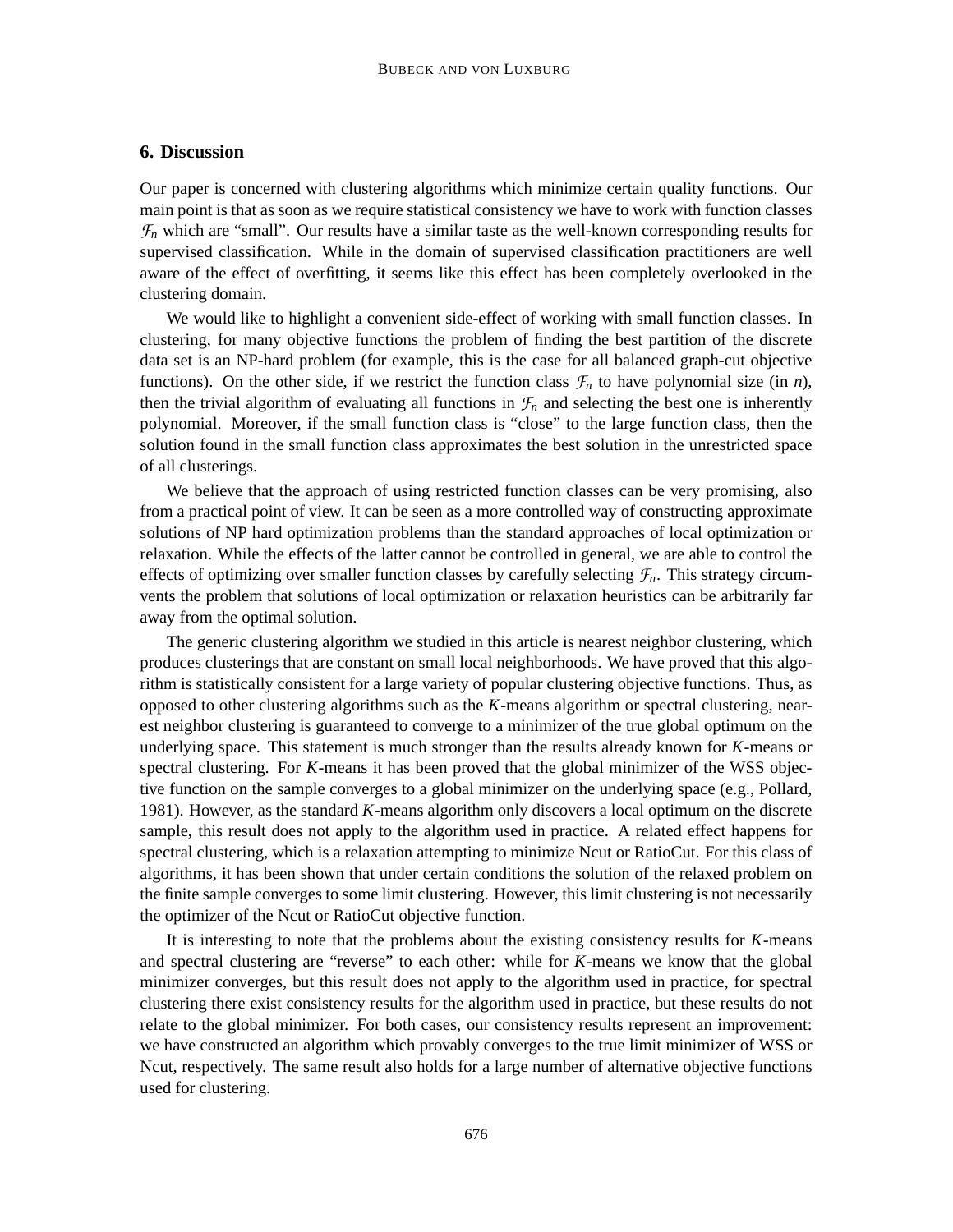We believe that a big advantage of our approach is that both the algorithm and the statistical analysis is not restricted to center-based algorithms only, as it has been the case for most approaches in the literature (Buhmann, 1998; Ben-David, 2007; Rakhlin and Caponnetto, 2007). Instead, nearest neighbor clustering can be used as a baseline method to construct clusterings for any objective function. In von Luxburg et al. (2008) we have shown how nearest neighbor clustering can be implemented efficiently using branch and bound, and that in terms of quality, its results can compete with algorithms of spectral clustering (for the Ncut objective function) or *K*-means (for the WSS objective function). We believe that in particular for unusual objective functions for which no state of the art optimizer exists yet, nearest neighbor clustering is a promising baseline to start with. We have seen that for many commonly used objective functions, statistical guarantees for nearest neighbor clustering can be obtained, and we expect the same to be true for many more clustering objective functions.

Finally, it is a fair question how statistical consistency helps in practical applications. Is it any help in solving the big open issues in clustering, such as the question of selecting clustering algorithms for a particular data set, or selecting the number of clusters? In this generality, the answer is no. In our opinion, consistency is a *necessary* requirement which any clustering algorithm should satisfy. If an algorithm is not consistent, even with a high amount of data one cannot rely on a clustering constructed on a finite amount of data—and this is not due to computational problems, but to inherent statistical problems. Such an algorithm cannot be trusted when constructing results on a finite sample; given another sample, it might just come up with a completely different clustering. Or, the more samples one gets, the more "trivial" the solution might become (unnormalized spectral clustering is an example for such an algorithm). In this sense, consistency is just one piece of evidence to discard unreliable clustering algorithms. In our opinion, it is very hard to come up with *sufficient* conditions about "what a good clustering algorithm is". The applications of clustering are just too diverse, and 50 years of clustering literature show that people will not agree on a unique definition of what a good clustering algorithm is. This is the reason why we believe that it is very fruitful to start by studying necessary conditions first. Our current paper is meant as a contribution to this effort.

# **Appendix A. All Proofs**

In this section we concentrate all the proofs.

#### **A.1 The Proof of Theorem 1**

The following lemma will be central in our analysis. It allows to take a supremum out of a probability.

**Lemma 9** *With the notation in Theorem* 1 *we have:*

$$
\mathbb{P}(\sup_{f\in\mathcal{F}_n} |Q_n(f)-Q(f)|\geq \varepsilon) \leq 2s(\widetilde{\mathcal{F}_n},2n) \frac{f\in\widetilde{\mathcal{F}_n}}{\inf_{f\in\widetilde{\mathcal{F}_n}} \mathbb{P}(|Q_n(f)-Q(f)|\leq \varepsilon/2)}.
$$

The proof technique is similar to the one in Devroye et al. (1996), Section 12.3. The unusual term in the denominator originates in the symmetrization step. In a more standard setting where we have  $\mathbb{E}Q_n = Q$ , this term usually "disappears" as it can be lower bounded by 1/2, for example using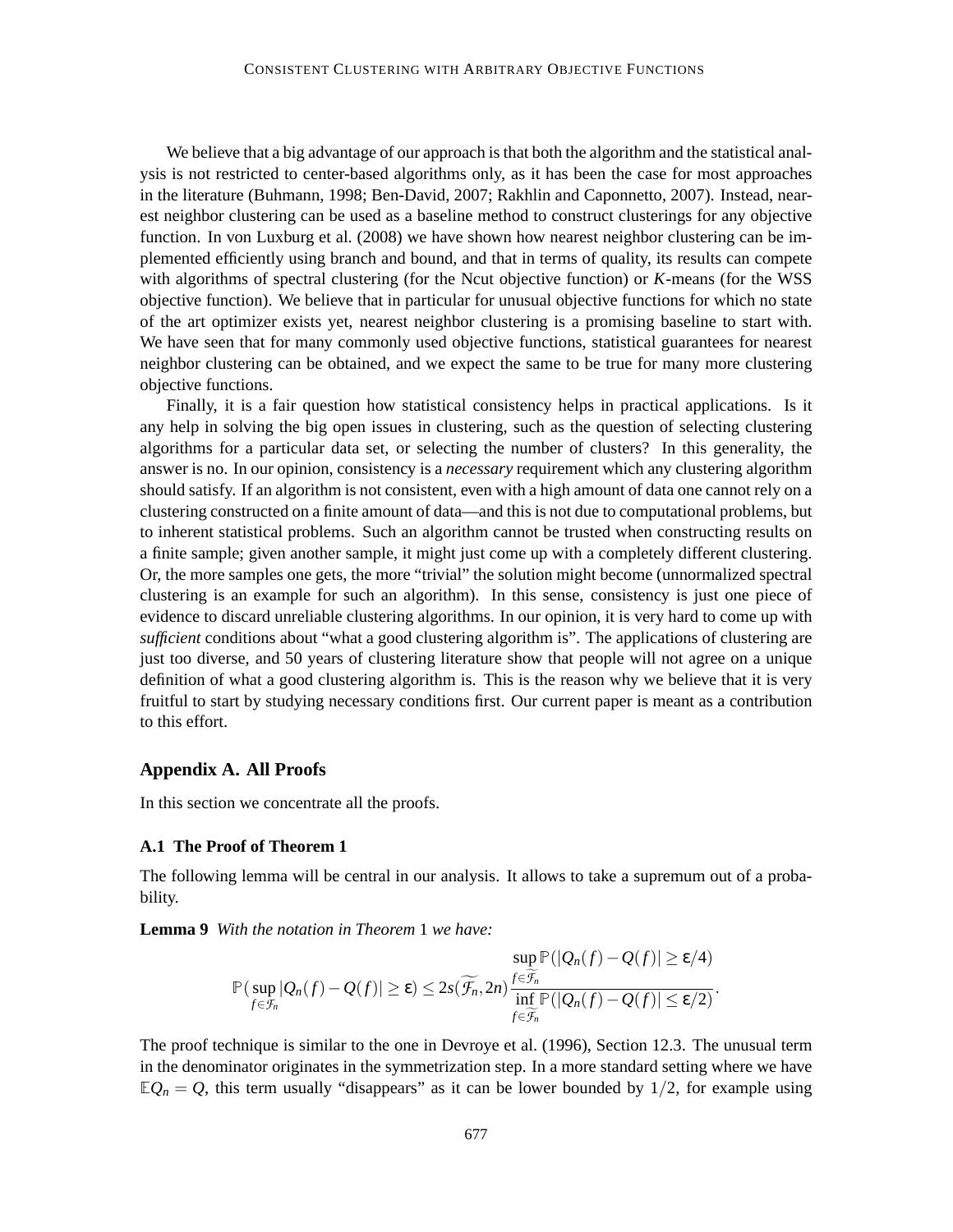Chebyshev's inequality (e.g., Section 12.3 of Devroye et al., 1996). Unfortunately, this does not work in our more general case, as we do not assume unbiasedness and instead also allow  $\mathbb{E}Q_n \neq Q$ . However, note that the ratio in Lemma 9 essentially has the form  $u_n/(1-u_n)$ . Thus, as soon as the term  $u_n$  in the numerator becomes non-trivial (i.e.,  $u_n < 1$  or say,  $u_n < 3/4$ ), then the denominator will only play the role of a small constant (it is lower bounded by  $1/4$ ). This means that in the regime where the numerator is non-trivial, the whole bound will essentially behave like the numerator. **Proof** First note that we can replace the data-dependent function class  $\mathcal{F}_n$  by the class  $\mathcal{F}_n$  which

does not depend on the data:

$$
\mathbb{P}(\sup_{f\in\mathcal{F}_n} |Q_n(f)-Q(f)|\geq \varepsilon)\leq \mathbb{P}(\sup_{f\in\widetilde{\mathcal{F}_n}} |Q_n(f)-Q(f)|\geq \varepsilon).
$$

Now we want to use a symmetrization argument. To this end, let  $X'_1, \ldots, X'_n$  be a ghost sample (that is a sample drawn i.i.d. according to  $\mathbb P$  which is independent of our first sample  $X_1, \ldots, X_n$ , and denote by  $Q'_n$  the empirical quality function based on the ghost sample.

Let  $\hat{f} \in \mathcal{F}_n$  be such that  $|Q_n(\hat{f}) - Q(\hat{f})| \geq \varepsilon$ ; if such an  $\hat{f}$  does not exist then just choose  $\hat{f}$  as some other fixed function in  $\widetilde{\mathcal{F}}_n$ . Note that  $\widehat{f}$  is a data-dependent function depending on the sample  $X_1, \ldots, X_n$ . We have the following inequalities:

$$
\mathbb{P}(\sup_{f\in\widetilde{\mathcal{F}}_n}|\mathcal{Q}_n(f)-\mathcal{Q}'_n(f)| \geq \varepsilon/2)
$$
\n
$$
\geq \mathbb{P}(|\mathcal{Q}_n(\widehat{f})-\mathcal{Q}'_n(\widehat{f})| \geq \varepsilon/2)
$$
\n
$$
\geq \mathbb{P}(|\mathcal{Q}_n(\widehat{f})-\mathcal{Q}(\widehat{f})| \geq \varepsilon, |\mathcal{Q}'_n(\widehat{f})-\mathcal{Q}(\widehat{f})| \leq \varepsilon/2)
$$
\n
$$
= \mathbb{E}\left(\mathbb{P}(|\mathcal{Q}_n(\widehat{f})-\mathcal{Q}(\widehat{f})| \geq \varepsilon, |\mathcal{Q}'_n(\widehat{f})-\mathcal{Q}(\widehat{f})| \leq \varepsilon/2|X_1,\ldots,X_n)\right)
$$
\n
$$
= \mathbb{E}\left(\mathbb{P}(|\mathcal{Q}_n(\widehat{f})-\mathcal{Q}(\widehat{f})| \geq \varepsilon|X_1,\ldots,X_n)\mathbb{P}(|\mathcal{Q}'_n(\widehat{f})-\mathcal{Q}(\widehat{f})| \leq \varepsilon/2|X_1,\ldots,X_n)\right)
$$
\n
$$
= \mathbb{E}\left(1_{|\mathcal{Q}_n(\widehat{f})-\mathcal{Q}(\widehat{f})| \geq \varepsilon} \mathbb{P}(|\mathcal{Q}'_n(\widehat{f})-\mathcal{Q}(\widehat{f})| \leq \varepsilon/2|X_1,\ldots,X_n)\right)
$$
\n
$$
\geq \mathbb{E}\left(1_{|\mathcal{Q}_n(\widehat{f})-\mathcal{Q}(\widehat{f})| \geq \varepsilon} \inf_{f\in\widetilde{\mathcal{F}}_n} \mathbb{P}(|\mathcal{Q}'_n(f)-\mathcal{Q}(f)| \leq \varepsilon/2|X_1,\ldots,X_n)\right)
$$
\n
$$
= \mathbb{E}(1_{|\mathcal{Q}_n(\widehat{f})-\mathcal{Q}(\widehat{f})| \geq \varepsilon}) \mathbb{E}\left(\inf_{f\in\widetilde{\mathcal{F}}_n} \mathbb{P}(|\mathcal{Q}'_n(f)-\mathcal{Q}(f)| \le
$$

The last step is true because of the definition of  $\hat{f}$ : note that due to the definition of  $\hat{f}$  the event  $|Q_n(\hat{f}) - Q(\hat{f})|$  ≥  $\varepsilon$  is true iff there exists some  $f \in \widetilde{\mathcal{F}}_n$  such that  $|Q_n(f) - Q(f)| \ge \varepsilon$ , which is true iff  $\sup_{f \in \widetilde{\mathcal{F}}_n} |Q_n(f) - Q(f)| \geq \varepsilon$  (recall that we assumed for ease of notations that all supremum are attained). Rearranging the inequality above leads to

$$
\mathbb{P}(\sup_{f \in \widetilde{\mathcal{F}_n}} |Q_n(f) - Q(f)| \geq \varepsilon) \leq \frac{f \in \widetilde{\mathcal{F}_n}}{\inf_{f \in \widetilde{\mathcal{F}_n}} \mathbb{P}(|Q_n(f) - Q(f)| \leq \varepsilon/2)}.
$$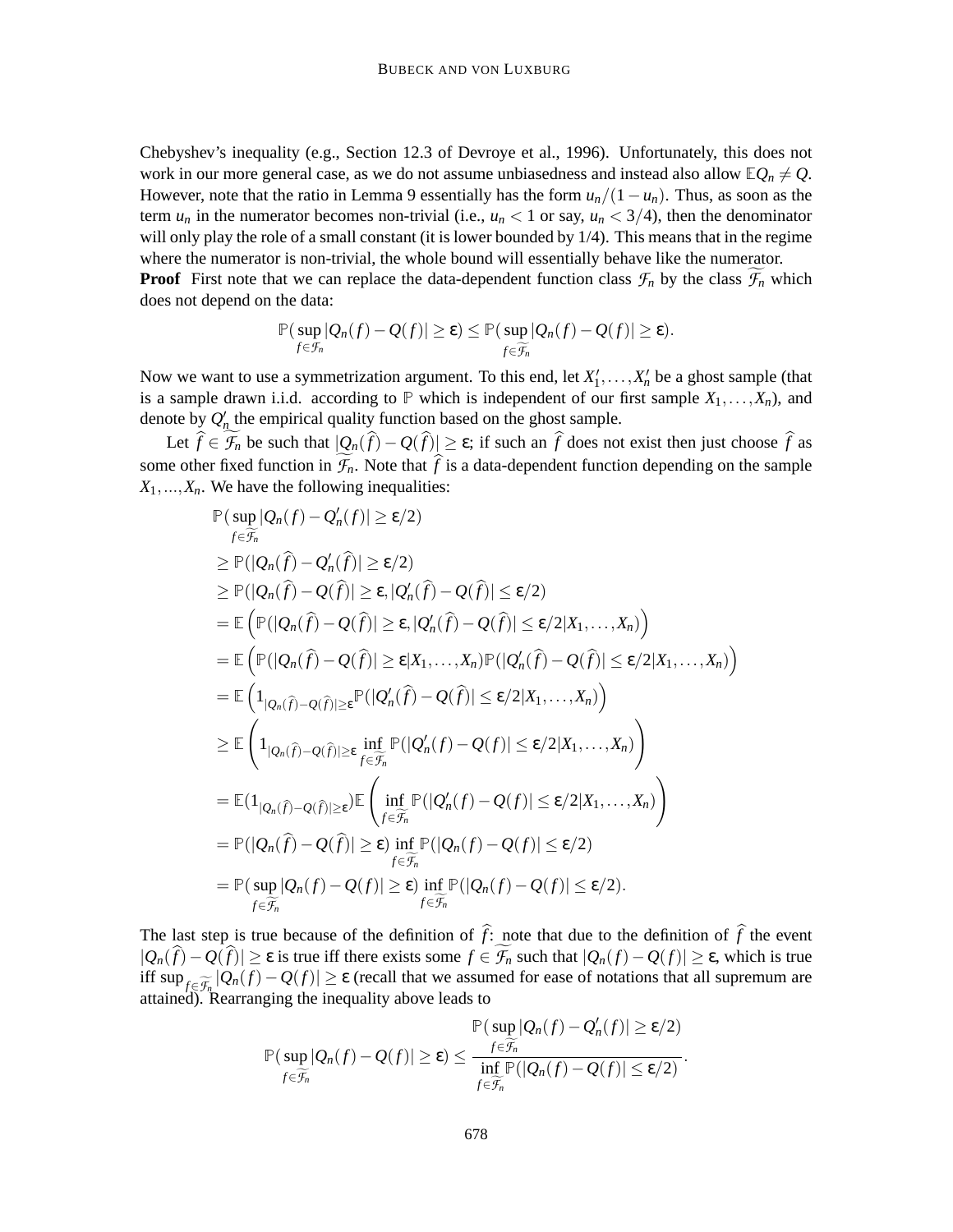Due to the symmetrization we got rid of the quantity  $Q(f)$  in the numerator. Furthermore, using the assumption of the theorem that  $Q_n(f)$  does not involve any function evaluations  $f(x)$  for  $x \notin$  $\{X_1, \ldots, X_n\}$  we can apply a union bound argument to move the supremum in the numerator out of the probability:

$$
\mathbb{P}(\sup_{f \in \widetilde{\mathcal{F}}_n} |Q_n(f) - Q'_n(f)| \ge \varepsilon/2)
$$
\n
$$
\le s(\widetilde{\mathcal{F}}_n, 2n) \sup_{f \in \widetilde{\mathcal{F}}_n} \mathbb{P}(|Q_n(f) - Q'_n(f)| \ge \varepsilon/2)
$$
\n
$$
\le s(\widetilde{\mathcal{F}}_n, 2n) \sup_{f \in \widetilde{\mathcal{F}}_n} \mathbb{P}(|Q_n(f) - Q(f)| + |Q(f) - Q'_n(f)| \ge \varepsilon/2)
$$
\n
$$
\le 2s(\widetilde{\mathcal{F}}_n, 2n) \sup_{f \in \widetilde{\mathcal{F}}_n} \mathbb{P}(|Q_n(f) - Q(f)| \ge \varepsilon/4).
$$

П

This completes the proof of the lemma.

Now we are ready to prove our first main theorem.

#### **A.2 Proof of Theorem 1**

Additionally to the functions  $f_n$  and  $f^*$ , we will define

$$
f_n^* \in \operatorname*{argmin}_{f \in \mathcal{F}_n} Q(f),
$$
  

$$
\widetilde{f}^* \in \operatorname*{argmin}_{f \in \mathcal{F}_n} d(f, f^*).
$$

To prove the theorem we have to show that under the conditions stated, for any fixed  $\epsilon > 0$  the term <sup>P</sup>(|*Q*(*fn*)−*Q*(*f* ∗ )| ≥ ε) converges to 0. We can study each "side" of this convergence independently:

$$
\mathbb{P}(|Q(f_n)-Q(f^*)|\geq \varepsilon)=\mathbb{P}(Q(f_n)-Q(f^*)\leq -\varepsilon)+\mathbb{P}(Q(f_n)-Q(f^*)\geq \varepsilon).
$$

To treat the "first side" observe that if  $f_n \in \mathcal{F}$  then  $Q(f_n) - Q(f^*) > 0$  by the definition of  $f^*$ . This leads to

$$
\mathbb{P}(Q(f_n)-Q(f^*)\leq -\varepsilon)\leq \mathbb{P}(f_n\notin \mathcal{F}).
$$

Under Assumption (2) of Theorem 1 this term tends to 0.

The main work of the proof is to take care of the second side. To this end we split  $Q(f_n) - Q(f^*)$ in two terms, the estimation error and the approximation error:

$$
Q(f_n) - Q(f^*) = Q(f_n) - Q(f_n^*) + Q(f_n^*) - Q(f^*).
$$

For a fixed  $\varepsilon > 0$  we have

$$
\mathbb{P}(Q(f_n)-Q(f^*)\geq \varepsilon)\leq \mathbb{P}(Q(f_n)-Q(f_n^*)\geq \varepsilon/2)+\mathbb{P}(Q(f_n^*)-Q(f^*)\geq \varepsilon/2).
$$

In the following sections we will treat both parts separately.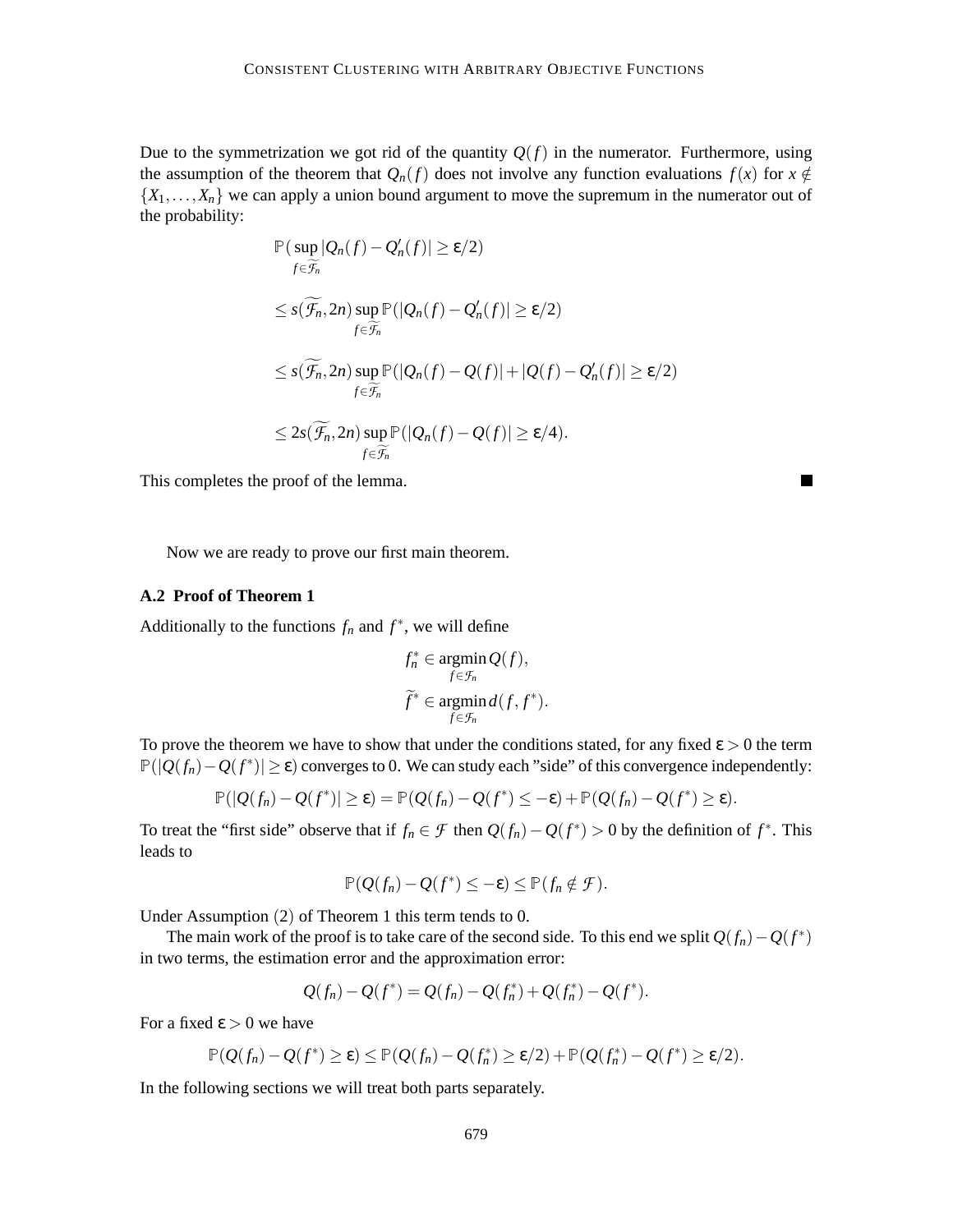# A.2.1 ESTIMATION ERROR

The first step is to see that

$$
Q(f_n)-Q(f_n^*)\leq 2\sup_{f\in\mathcal{F}_n}|Q_n(f)-Q(f)|.
$$

Indeed, since  $Q_n(f_n) \leq Q_n(f_n^*)$  by the definition of  $f_n$  we have

$$
Q(f_n) - Q(f_n^*) = Q(f_n) - Q_n(f_n) + Q_n(f_n) - Q_n(f_n^*) + Q_n(f_n^*) - Q(f_n^*)
$$
  
\n
$$
\leq Q(f_n) - Q_n(f_n) + Q_n(f_n^*) - Q(f_n^*)
$$
  
\n
$$
\leq 2 \sup_{f \in \mathcal{F}_n} |Q_n(f) - Q(f)|.
$$

Using Lemma 9 we obtain

$$
\sup_{f \in \widetilde{\mathcal{F}_n}} \mathbb{P}(|Q(f_n) - Q(f)| \geq \varepsilon/16) \leq 2s(\widetilde{\mathcal{F}_n}, 2n) \frac{\sup_{f \in \widetilde{\mathcal{F}_n}} \mathbb{P}(|Q_n(f) - Q(f)| \geq \varepsilon/16)}{\inf_{f \in \widetilde{\mathcal{F}_n}} \mathbb{P}(|Q_n(f) - Q(f)| \leq \varepsilon/8)}.
$$

Now observe that under Assumption (1) the numerator of the expression in the proposition tends to 0 and the denominator tends to 1, so the whole term tends to 0.

### **A.3 Approximation Error**

By definition of  $f_n^*$  it is clear that

$$
Q(f_n^*) - Q(f^*) \le Q(f^*) - Q(f^*).
$$

Using Assumption (3) this leads to

$$
\mathbb{P}(Q(f_n^*) - Q(f^*) \ge \varepsilon/2) \le \mathbb{P}(Q(\tilde{f}^*) - Q(f^*) \ge \varepsilon/2) \le \mathbb{P}(d(f, \tilde{f}^*) \ge \delta(\varepsilon/2)).
$$

 $\blacksquare$ 

The right hand side clearly tends to 0 by Assumption (2).

# **A.4 The Proof of Theorem 2**

Before proving Theorem 2, we again need to prove a few technical lemmas. The first one is a simple relation between the shattering coefficients of the nearest neighbor function classes.

**Lemma 10** *Let*  $u \in \mathbb{N}$  *and*  $\widetilde{\mathcal{F}}_n$  *and*  $\widehat{\mathcal{F}}_n$  *be the function sets defined in Theorem* 2. *Then* 

$$
s(\widetilde{\mathcal{F}_n},u)\leq s(\widehat{\mathcal{F}_n},u)\leq K^m u^{(d+1)m^2}.
$$

**Proof** The first inequality is obvious as we have  $\widetilde{\mathcal{F}}_n \subset \widehat{\mathcal{F}}_n$ . For the second inequality observe that

$$
s(\widehat{\mathcal{F}_n},u)\leq K^m s^*(\widehat{\mathcal{F}_n},u)
$$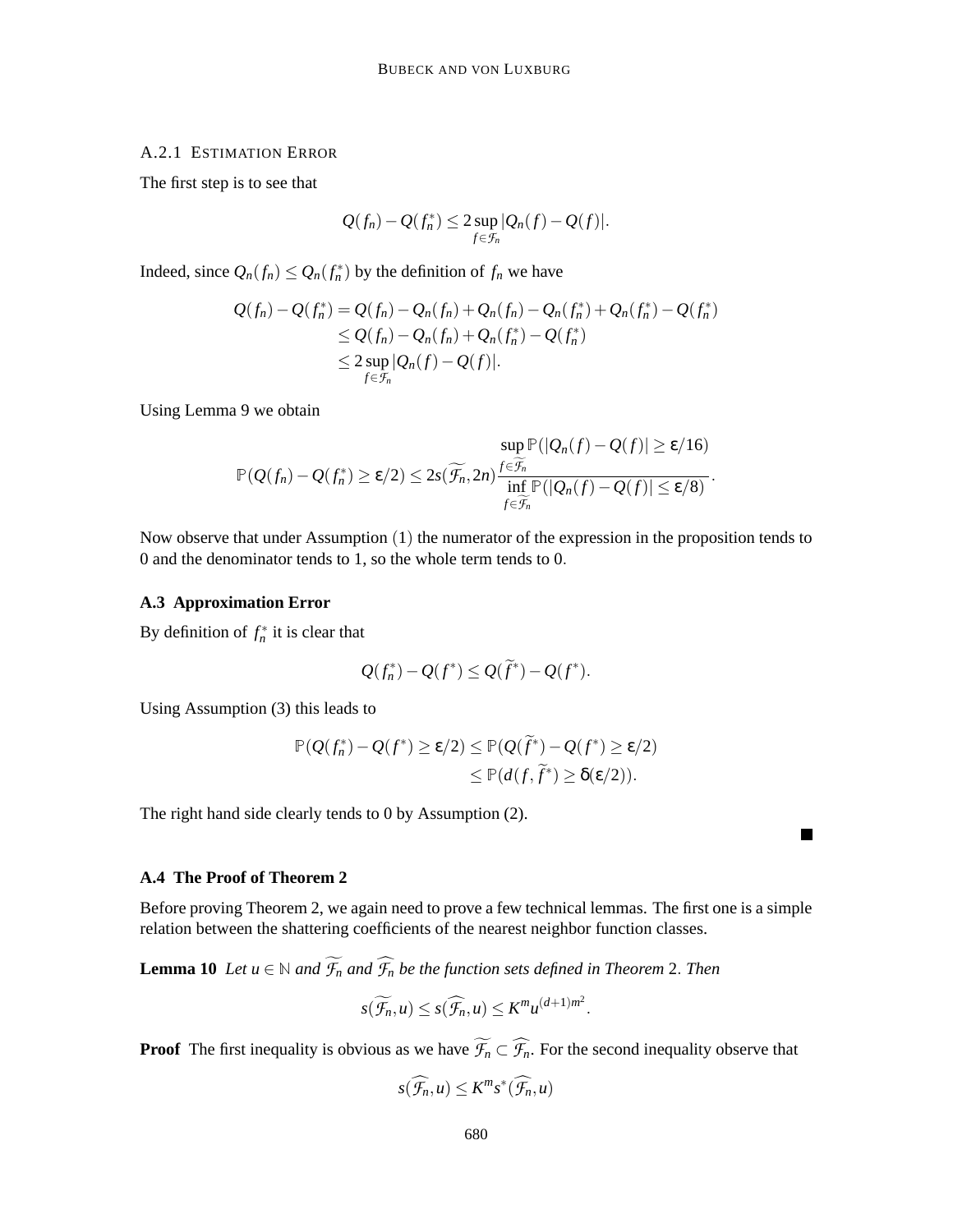where  $s^*(\mathcal{F}_n, u)$  is the maximal number of different ways *u* points can be partitioned by cells of a Voronoi partition of *m* points. It is well known (e.g., Section 21.5 of Devroye et al., 1996) that  $s^*(\widehat{\mathcal{F}_n}, u) \le u^{(d+1)m^2}$  for  $d > 1$ . Note that for  $d = 1$  a similar inequality holds, we do not consider this case any further.

The second lemma relates a function evaluated at a point *x* to the same function, evaluated at the nearest neighbor of  $x$  in the training points. This lemma builds on ideas of Fritz (1975).

**Lemma 11** *Let*  $f: X \to \{1, ..., K\}$  *be continuous almost everywhere and* 

$$
L_n := \mathbb{P}(f(X) \neq f(NN_m(X))|X_1,\ldots,X_n).
$$

*Then for every*  $\epsilon > 0$  *there exists a constant*  $b_f(\epsilon) > 0$  *independent of n such that* 

$$
\mathbb{P}(L_n \geq \varepsilon) \leq \frac{2}{\varepsilon} e^{-mb_f(\varepsilon)}
$$

.

**Proof** By  $B(x, \delta)$  we denote the Euclidean ball of center x and radius  $\delta$ . The first step of the proof consists in constructing a certain set  $D$  (depending on  $\varepsilon$ ) which satisfies the following statement:

*For all*  $\varepsilon > 0$  *there exists some*  $\delta(\varepsilon) > 0$ *, a measurable set*  $D \subset \mathbb{R}^d$  *and a constant*  $1 > u > 0$ *such that*

*(a)*  $P(D)$  ≥ 1 − ε/2  $(b)$  ∀*x* ∈ *D* :  $\mathbb{P}(B(x, \delta)) > u$  $(c)$  ∀*x* ∈ *D* the function f is constant on B(*x*,  $\delta$ ).

Assume we have such a set *D*. Then using Properties (c) and (a) we can see that

$$
L_n = \mathbb{P}(f(X) \neq f(NN_m(X))|X_1, \dots, X_n)
$$
  
\n
$$
\leq \mathbb{P}(X \notin D|X_1, \dots, X_n) + \mathbb{P}(X \in D, |X - NN_m(X)| > \delta |X_1, \dots, X_n)
$$
  
\n
$$
\leq \frac{\varepsilon}{2} + \mathbb{P}(X \in D, |X - NN_m(X)| > \delta |X_1, \dots, X_n).
$$

Using the Markov inequality we can then see that

$$
\mathbb{P}(L_n > \varepsilon) \leq \mathbb{P}(\mathbb{P}(X \in D, |X - NN_m(X)| > \delta | X_1, ..., X_n) \geq \frac{\varepsilon}{2})
$$
  

$$
\leq \frac{2}{\varepsilon} \mathbb{E}(\mathbb{P}(X \in D, |X - NN_m(X)| > \delta | X_1, ..., X_n))
$$
  

$$
= \frac{2}{\varepsilon} \mathbb{P}(X \in D, |X - NN_m(X)| > \delta)
$$
  

$$
= \frac{2}{\varepsilon} \int_D \mathbb{P}(|x - NN_m(x)| > \delta) d\mathbb{P}(x).
$$

Due to Property (b) we know that for all  $x \in D$ ,

$$
\mathbb{P}(|x - NN_m(x)| > \delta) = \mathbb{P}(\forall i \in \{1, ..., m\}, x \notin B(X_i, \delta))
$$

$$
= (1 - \mathbb{P}(B(x, \delta)))^m
$$

$$
\leq (1 - u)^m.
$$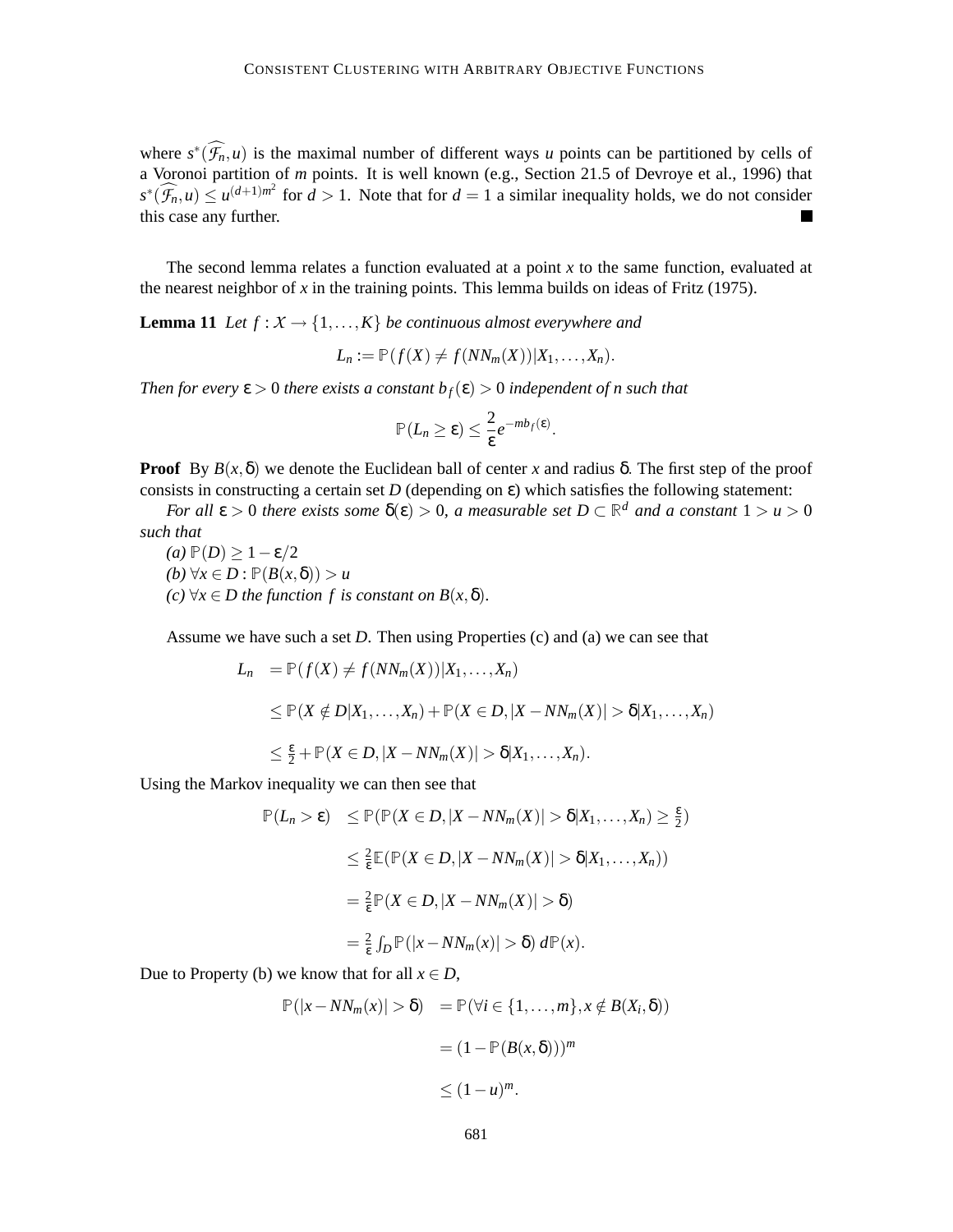Setting  $b(\varepsilon) := -log(1 - u) > 0$  then leads to

$$
P(L_n > \varepsilon) \leq \frac{2}{\varepsilon} \mathbb{P}(D)(1-u)^m \leq \frac{2}{\varepsilon} e^{-mb(\delta(\varepsilon))}.
$$

Note that this constant  $b(\varepsilon)$  will also be used in several of the following lemmas. To finish the proof of the lemma we have to show how the set *D* can be constructed. By the assumption of the lemma we know that  $f$  is continuous a.e., and that  $f$  only takes finitely many values  $1, \ldots, K$ . This implies that the set

$$
C = \{x \in \mathbb{R}^d : \exists \delta > 0 : d(x, y) \le \delta \Rightarrow f(x) = f(y)\}
$$

satisfies  $P(C) = 1$ . Furthermore, for any  $\delta > 0$  we define the set

$$
A_{\delta} = \{x \in C : d(x, y) \leq \delta \Rightarrow f(x) = f(y)\}.
$$

We have  $\cup_{\delta} A_{\delta} = C$ , and for  $\sigma > \delta$  we have  $A_{\sigma} \subset A_{\delta}$ . This implies that given some  $\varepsilon > 0$  there exists some  $\delta(\epsilon) > 0$  such that  $\mathbb{P}(A_{\delta(\epsilon)}) \geq 1 - \epsilon/4$ . By construction, all points in  $A_{\delta(\epsilon)}$  satisfy Property (c).

As the next step, we can see that for every  $\delta > 0$  one has  $\mathbb{P}(B(x,\delta)) > 0$  almost surely (with respect to *x*). Indeed, the set  $U = \{x : \exists \delta > 0 : \mathbb{P}(B(x, \delta)) = 0\}$  is a union of sets of probability zero. So using the fact that  $\mathbb{R}^d$  is separable we see that  $\mathbb{P}(U) = 0$ . Thus,  $\mathbb{P}(\mathbb{P}(B(X,\delta)|X) > 0) = 1$ , which implies  $\mathbb{P}(\mathbb{P}(B(X,\delta)|X) > \frac{1}{n})$  $\frac{1}{n}$   $\rightarrow$  1. This means that given  $\varepsilon > 0$  and  $\delta > 0$  there exists a set *A* and a constant  $u > 0$  such that  $\mathbb{P}(A) \ge 1 - \varepsilon/4$  and  $\forall x \in A$ ,  $\mathbb{P}(B(x, \delta)) > u$ . So all points in *A* satisfy Property (b).

Now finally define the set  $D = A \cap A_{\delta(\varepsilon)}$ . By construction, this set has probability  $P(D) \ge \varepsilon/2$ , so it satisfies Property (a). It satisfies Properties (b) and (c) by construction of *A* and  $A_{\delta(\varepsilon)}$ , respectively.

#### **A.5 Proof of Theorem 2**

To prove this theorem we will verify that the conditions (1) - (3) of Theorem 1 are satisfied for the function classes studied in Theorem 2.

Lemma 10 proves that Condition (1) of Theorem 2 implies Condition (1) of Theorem 1. Moreover, it is obvious that Condition (3) of Theorem 2 implies Condition (3) of Theorem 1.

Thus we only have to prove Condition (2) of Theorem 1. We begin by proving that  $P(f_n \notin \mathcal{F})$  $\mathcal{F}$  )  $\rightarrow$  0. As  $f_n \in \mathcal{F}_n$  by definition we have that  $\Phi_n(f_{n,k}) > a_n$  for all  $k = 1, \ldots, K$ . A union bound argument shows that

$$
\mathbb{P}(f_n \notin \mathcal{F}) \leq K \sup_k \mathbb{P}(\Phi(f_{n,k}) \leq a).
$$

Using the same techniques as in the proof of Lemma 9 we can see that

$$
\mathbb{P}(\Phi(f_{n,k}) \le a) \le \mathbb{P}(\Phi_n(f_{n,k}) - \Phi(f_{n,k}) \ge a_n - a)
$$
  
\n
$$
\le \mathbb{P}(\sup_{g \in \mathcal{F}_n} \Phi_n(g_k) - \Phi(g_k) \ge a_n - a)
$$
  
\n
$$
\sup_{g \in \widehat{\mathcal{F}_n}} \mathbb{P}(\Phi_n(g_k) - \Phi(g_k) \ge (a_n - a)/4)
$$
  
\n
$$
\le 2s(\widehat{\mathcal{F}_n}, 2n) \frac{\sum_{g \in \widehat{\mathcal{F}_n}}}{\inf_{g \in \widehat{\mathcal{F}_n}} \mathbb{P}(\Phi_n(g_k) - \Phi(g_k) \le (a_n - a)/2)}.
$$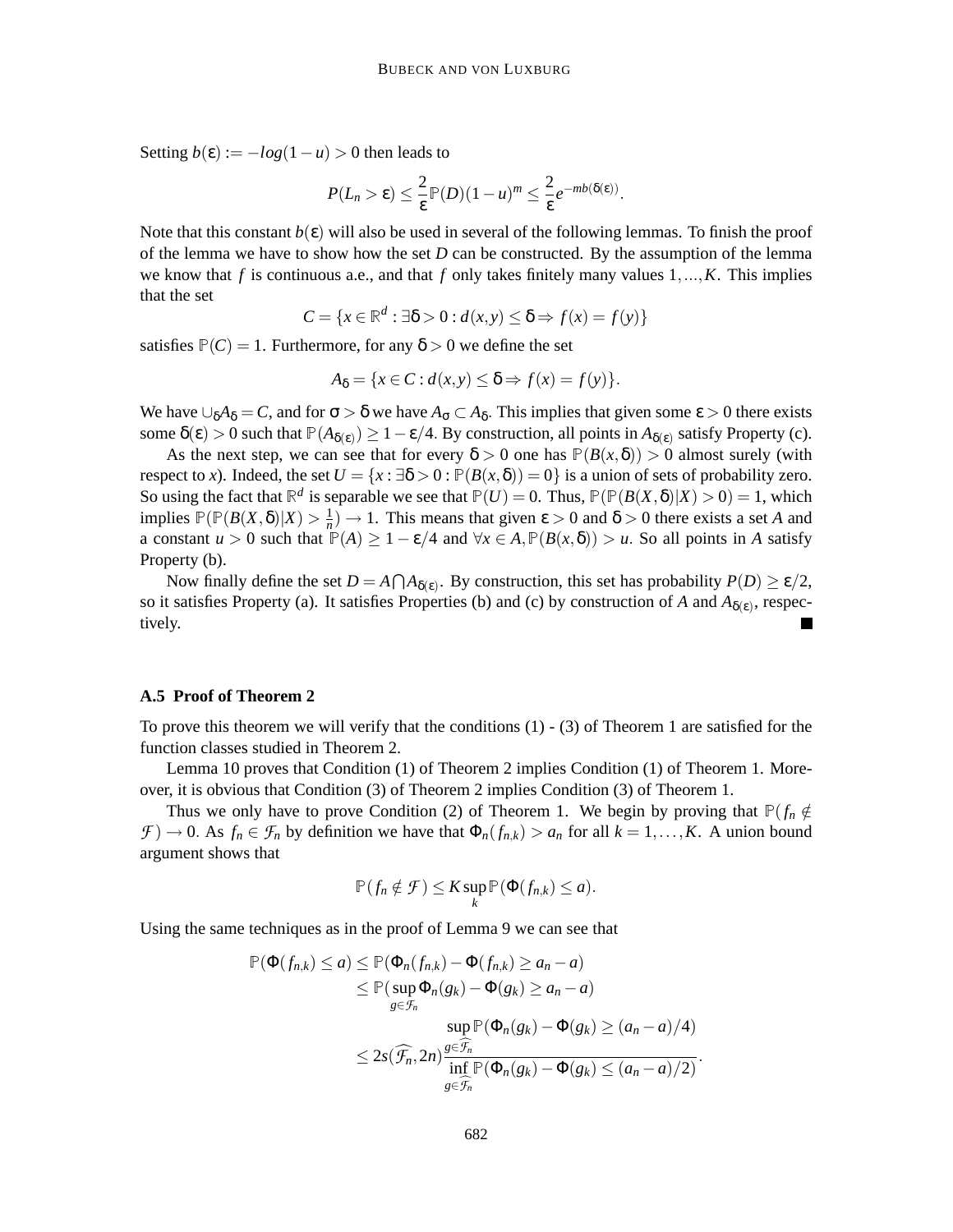Moreover, we already proved in Lemma 10 that  $s(\widehat{f_n}, 2n) \le K^m(2n)^{(d+1)m^2}$ . Condition (5) of Theorem 2 then implies that  $\mathbb{P}(\Phi(f_{n,k}) \leq a)$  tends to 0.

Now we have to prove that for  $f \in \mathcal{F}$  the term  $d(f, \mathcal{F}_n) := \min_{g \in \mathcal{F}_n} d(f, g)$  tends to 0 in probability. Let  $\widetilde{f}(x) = f(NN_m(x))$ . If  $\widetilde{f} \in \mathcal{F}_n$  then  $d(f, \mathcal{F}_n) \leq d(f, \widetilde{f})$ , so the following holds true:

$$
\mathbb{P}(d(f,\mathcal{F}_n)\geq \varepsilon)\leq \mathbb{P}(\tilde{f}\notin \mathcal{F}_n)+\mathbb{P}(d(f,\tilde{f})\geq \varepsilon).
$$

The second term on the right hand side tends to 0 because of Lemma 11. To deal with the first term on the right hand side, observe that

$$
\mathbb{P}(\widetilde{f} \notin \mathcal{F}_n) \leq K \sup_k \mathbb{P}(\Phi_n(\widetilde{f}_k) \leq a_n).
$$

Because of Condition (4), for all  $\varepsilon > 0, f \in \mathcal{F}$  and  $g \in \widehat{\mathcal{F}_n}$  there exists  $\delta(\varepsilon) > 0$  such that

$$
d(f,g) \leq \delta(\varepsilon) \Rightarrow \Phi(f_k) - \Phi(g_k) \leq \varepsilon.
$$

Define  $a_n^f := \inf_k \Phi(f_k) - a_n$ . Since  $f \in \mathcal{F}$  there exists N such that  $n \ge N \Rightarrow a_n^f > 0$ . For  $n \ge N$  we have the following inequalities:

$$
\mathbb{P}(\Phi_n(f_k) \le a_n)
$$
  
\n
$$
= \mathbb{P}(\Phi(f_k) - \Phi_n(\tilde{f}_k) \ge \Phi(f_k) - a_n)
$$
  
\n
$$
= \mathbb{P}(\Phi(f_k) - \Phi(\tilde{f}_k) + \Phi(\tilde{f}_k) - \Phi_n(\tilde{f}_k) \ge \Phi(f_k) - a_n)
$$
  
\n
$$
\le \mathbb{P}(\Phi(f_k) - \Phi(\tilde{f}_k) \ge (\Phi(f_k) - a_n)/2) + \mathbb{P}(\Phi(\tilde{f}_k) - \Phi_n(\tilde{f}_k) \ge (\Phi(f_k) - a_n)/2)
$$
  
\n
$$
\le \mathbb{P}(\Phi(f_k) - \Phi(\tilde{f}_k) \ge a_n^f/2) + \mathbb{P}(\Phi(\tilde{f}_k) - \Phi_n(\tilde{f}_k) \ge a_n^f/2)
$$
  
\n
$$
\le \mathbb{P}(d(f, \tilde{f}) > \delta(a_n^f/2)) + \mathbb{P}(\sup_{g \in \tilde{\mathcal{F}}_n} \Phi(g_k) - \Phi_n(g_k) \ge a_n^f/2)
$$
  
\n
$$
\le \frac{2}{\delta(a_n^f/2)} e^{-mb(\delta(a_n^f/2))} + \mathbb{P}(\sup_{g \in \tilde{\mathcal{F}}_n} \Phi(g_k) - \Phi_n(g_k) \ge a_n^f/2).
$$

If  $m \to \infty$  then the first term goes to 0. Indeed,  $\delta(a_n^f/2)$  and  $b(\delta(a_n^f/2))$  tend to positive constants since  $f \in \mathcal{F}$  and thus  $a_n^f \to \inf_k \Phi(f_k) - a > 0$ . For the second term, the key step is to see that by the techniques used in the proof of Lemma 9 we get

$$
\mathbb{P}(\sup_{g\in\widehat{\mathcal{F}_n}}\Phi(g_k)-\Phi_n(g_k)\geq a_n^f/2)
$$

$$
\sup_{g \in \widehat{\mathcal{F}_n}} \mathbb{P}(\Phi(g_k) - \Phi_n(g_k) \ge a_n^f/8)
$$
  
\$\le 2K^m(2n)^{(d+1)m^2} \frac{\sum\_{g \in \widehat{\mathcal{F}\_n}}}{\inf\_{g \in \widehat{\mathcal{F}\_n}} \mathbb{P}(\Phi(g\_k) - \Phi\_n(g\_k) \le a\_n^f/4)\$.

Under Condition (2) this term tends to 0.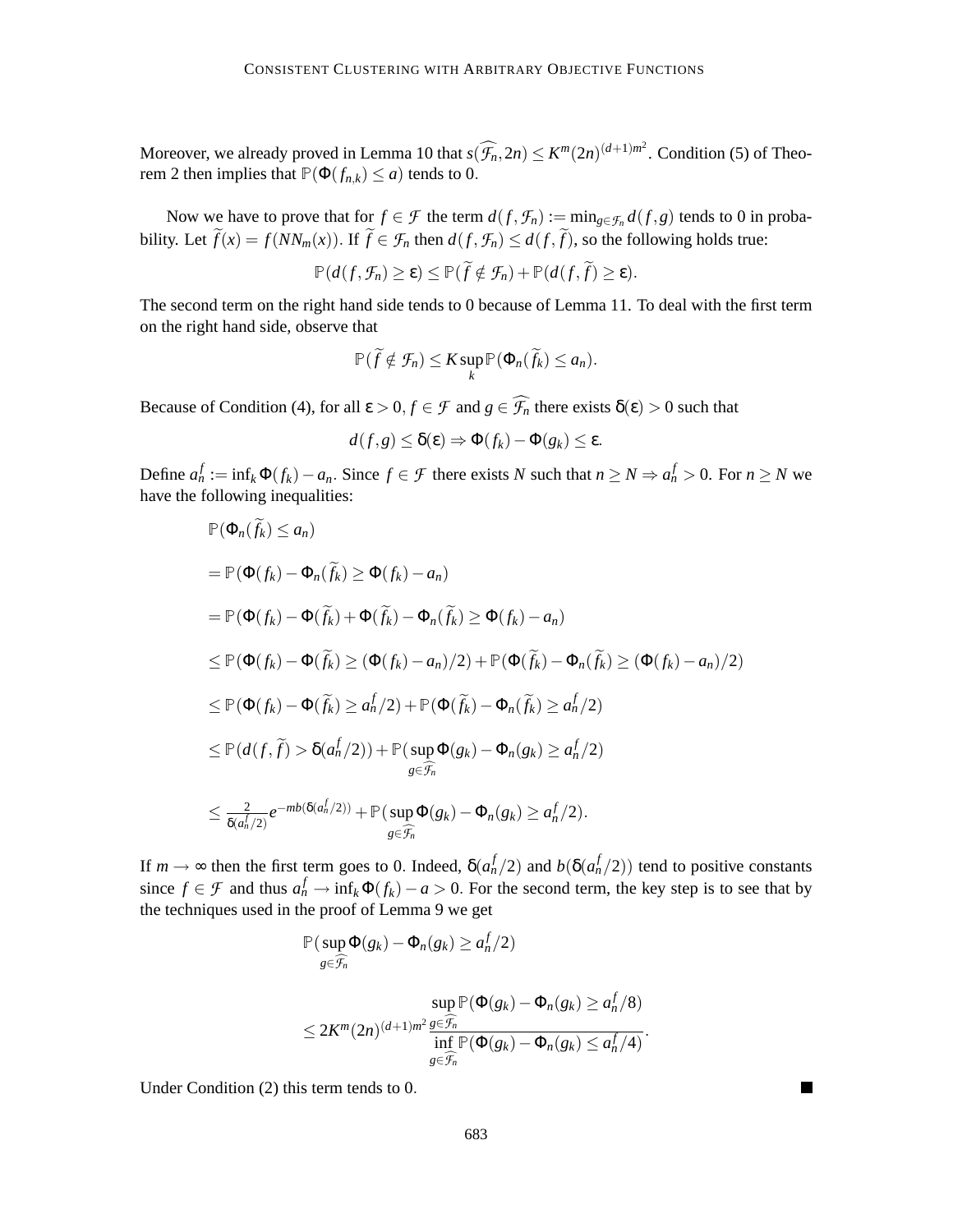### **A.6 The Proofs of the Consistency Theorems 3, 5, 7 and 8**

All these theorems are applications of Theorem 2 to specific objective functions *Q<sup>n</sup>* and *Q* and to specific functions  $\Phi_n$  and  $\Phi$ . For all of them, we individually have to check whether the conditions in Theorem 2 are satisfied. In this section, we do not follow the order of the Theorems in the paper. This is only due to better readability of the proofs.

In most of these proves, we will use the McDiarmid inequality (McDiarmid, 1989), which we recall for the convenience of the reader:

**Theorem 12 (McDiarmid inequality)** *Let*  $(X_n)_{n\in\mathbb{N}}$  *be a sequence of independent random vari*ables. Let  $g: (\mathbb{R}^d)^n \to \mathbb{R}$  be measurable and  $c > 0$  a constant such that for all  $1 \leq i \leq n$  we have

$$
\sup_{x_1,...,x_n,x'\in\mathbb{R}^d} g(x_1,...,x_n)-g(x_1,...,x_{i-1},x',x_{i+1},...,x_n)\leq c.
$$

*Then*

$$
\mathbb{P}(|g(X_1,\ldots,X_n)-\mathbb{E}g(X_1,\ldots,X_n)|\geq \varepsilon)\leq 2e^{-\frac{2\varepsilon^2}{nc^2}}.
$$

Moreover, several times we will use the fact that  $a_n \to a, m \to \infty$  and  $\frac{m^2 \log n}{n(a-a_n)}$  $\frac{m \cdot \log n}{n(a-a_n)^2} \to 0$  implies that  $n(a - a_n)^2 \to \infty$  and  $\frac{m^2 \log n}{n} \to 0$ .

Before we look at the "combined" objective functions such as Ncut, RatioCut, WSS, we will prove some technical conditions about their "ingredients" cut, vol, *E fk*(*X*) and WS.

**Lemma 13 (Conditions (2), (4), and (5) for** cut, vol,  $E f_k(X)$ , and WS) *Assume that* 

$$
\frac{m^2\log n}{n(a-a_n)^2}\to 0
$$

*then* vol, cut,  $E f_k(X)$  *and* WS *satisfy Conditions* (2), (4) *and* (5) *of Theorem* 2*.* 

**Proof** To prove Conditions (2) and (5) we are going to use the McDiarmid inequality. Observe that if one replaces one variable  $X_i$  by a new one  $X'_i$ , then vol<sub>n</sub> changes by at most  $2C/n$ , cut<sub>n</sub> changes by at most  $2C/n$ ,  $WS(f_k)$  changes by at most  $2C/n$ , and  $n_k(f)$  changes by at most  $1/n$ . Using the McDiarmid inequality, this implies that for all  $g \in \mathcal{F}_n$  and  $\varepsilon > 0$ 

$$
\mathbb{P}(|\text{vol}_n(g_k) - \text{vol}(g_k)| \geq \varepsilon) \leq 2e^{-\frac{n\varepsilon^2}{2C^2}},
$$
  

$$
\mathbb{P}(|\text{cut}_n(g_k) - \text{cut}(g_k)| \geq \varepsilon) \leq 2e^{-\frac{n\varepsilon^2}{2C^2}},
$$
  

$$
\mathbb{P}(|\text{WS}_n(g_k) - \text{WS}(g_k)| \geq \varepsilon) \leq 2e^{-\frac{n\varepsilon^2}{2C^2}},
$$
  

$$
\mathbb{P}(|n_k(g) - \mathbb{E}g_k(X)| \geq \varepsilon) \leq 2e^{-2n\varepsilon^2}.
$$

So to prove Condition (2) we have to show that

 $\forall \varepsilon > 0, K^m(2n)^{(d+1)m^2}e^{-n\varepsilon} \to 0.$ 

This follows clearly from  $K^m(2n)^{(d+1)m^2}e^{-n\varepsilon} = e^{-n\left(\frac{m\log K + (d+1)m^2\log(2n)}{-n} + \varepsilon\right)}$ and  $\frac{m^2 \log n}{n} \to 0$ . Moreover, since  $n(a - a_n)^2 \to \infty$  Condition (5) is also true.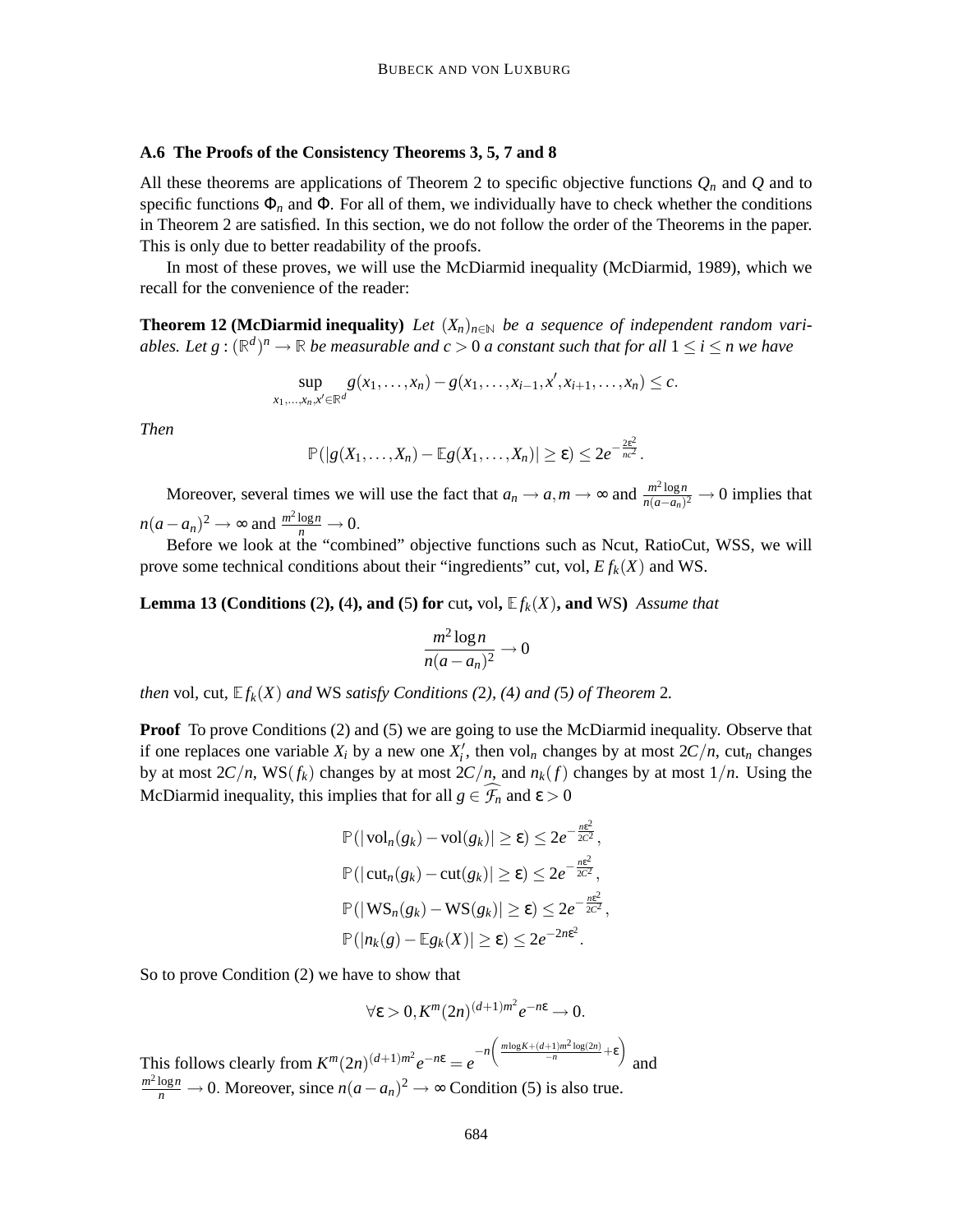To prove (4) for each of the objective functions, let  $f, g \in H$  and  $f_k$  and  $g_k$  be the corresponding cluster indicator functions for cluster *k*. Then we can see that

$$
|\operatorname{vol}(g_k) - \operatorname{vol}(f_k)| = |\int \int (f_k(X) - g_k(X))s(X,Y) \, dP(X)dP(Y)|
$$
  
\n
$$
\leq C \int_{\{f_k = g_k\}} 0 \, dP(X)dP(Y) + C \int_{\{f_k = g_k\}^c} 1 \, dP(X)dP(Y)
$$
  
\n
$$
= C \mathbb{P}(f_k \neq g_k)
$$
  
\n
$$
\leq C d(f,g),
$$

$$
|\text{cut}(g_k) - \text{cut}(f_k)| = |\int \int f_k(X)(1 - f_k(Y))s(X, Y) - g_k(X)(1 - g_k(Y))s(X, Y) \, dP(X) \, dP(Y)|
$$
\n
$$
\leq C \int \int_{\{f=g\}^2} 0 \, dP(X) \, dP(Y) + C \int \int_{(\{f=g\}^2)^c} 1 \, dP(X) \, dP(Y)
$$
\n
$$
= C(1 - \mathbb{P}(f(X) = g(X))^2)
$$
\n
$$
= C(1 - (1 - d(f, g))^2)
$$
\n
$$
\leq 2Cd(f, g),
$$

 $|\mathbb{E} f_k(X) - \mathbb{E} g_k(X)| \leq d(f,g),$ 

$$
|\mathbf{WS}(f_k) - \mathbf{WS}(g_k)| = |\int \int (f_k(X)f_k(Y) - g_k(X)g_k(Y))s(X,Y) \, dP(X) \, dP(Y)|
$$
  
\n
$$
\leq \int_{\{f=g\}^2} 0 \, dP(X) \, dP(Y) + C \int_{(\{f=g\}^2)^2} 1 \, dP(X) \, dP(Y)
$$
  
\n
$$
= C(1 - \mathbb{P}(f=g)^2)
$$
  
\n
$$
= C(1 - (1 - d(f,g))^2)
$$
  
\n
$$
\leq 2Cd(f,g).
$$

Now we are going to check that the "combined" objective functions Ncut, RatioCut, Mod, WSS, BWR satisfy the conditions of Theorem 2. For many of the objective functions, one important step in the proof is to separate the convergence of the whole term into the convergence of the numerator and the denominator.

 $\blacksquare$ 

**Lemma 14 (Condition (**1**) for** Ncut**)** *Assume that*

$$
\frac{m^2\log n}{n}\to 0
$$

*then* Ncut *satisfies Condition (*1*) of Theorem* 2*.*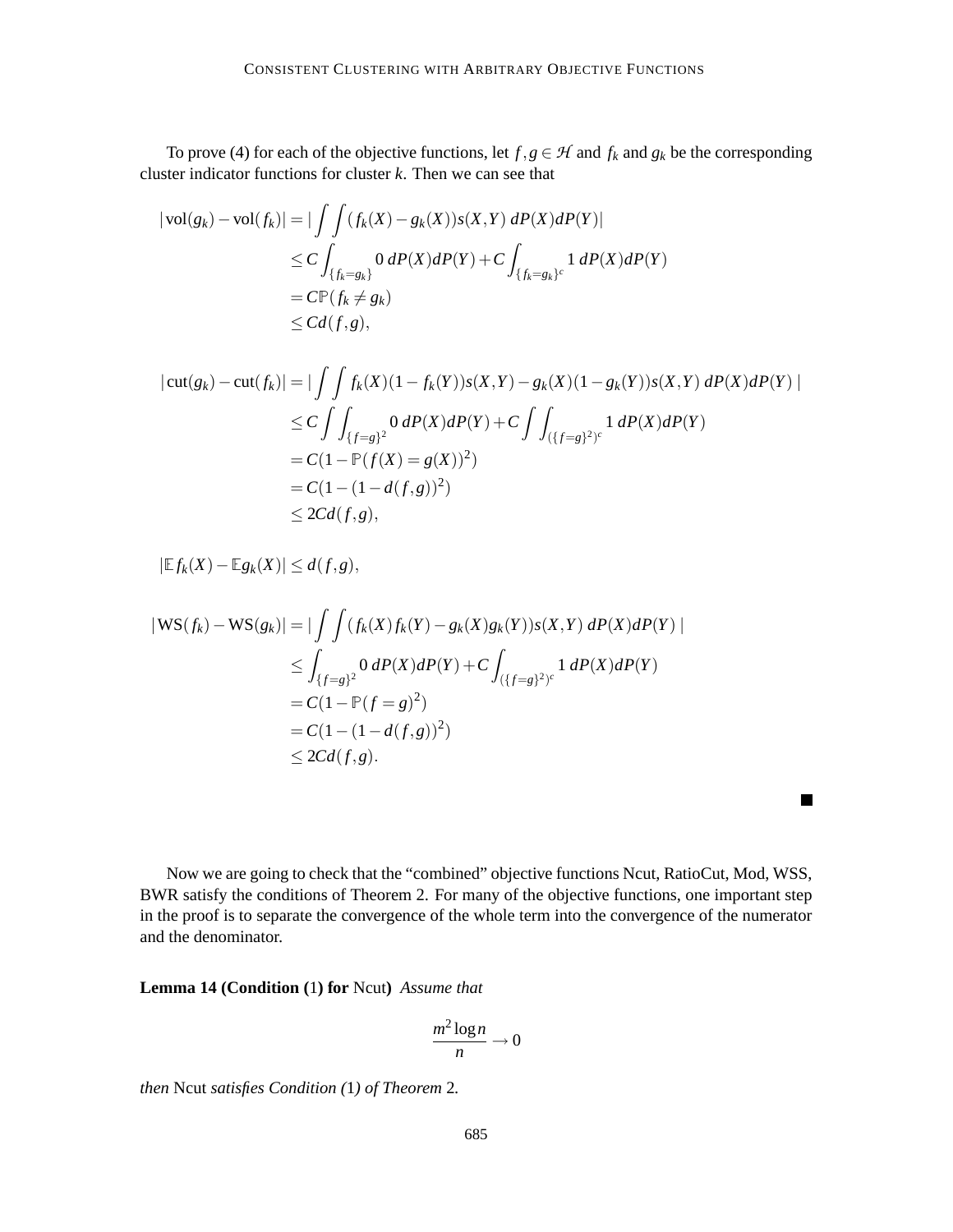**Proof** We first want to split the deviations of Ncut into the ones of cut and vol, respectively. To this end we want to show that for any  $f \in \mathcal{F}_n$ 

$$
\{|\operatorname{cut}_n(f_k) - \operatorname{cut}(f_k)| \le \frac{a}{2}\varepsilon\} \bigcap \{|\operatorname{vol}_n(f_k) - \operatorname{vol}(f_k)| \le \frac{a}{2}\varepsilon\}
$$
  

$$
\subset \{|\frac{\operatorname{cut}_n(f_k)}{\operatorname{vol}_n(f_k)} - \frac{\operatorname{cut}(f_k)}{\operatorname{vol}(f_k)}| \le \varepsilon\}.
$$

This can be seen as follows. Assume that  $|\text{cut}_n(f_k) - \text{cut}(f_k)| \leq \varepsilon$  and  $|\text{vol}_n(f_k) - \text{vol}(f_k)| \leq \varepsilon$ . If  $vol(f_k) \neq 0$  then we have (using the facts that  $cut(f_k) \leq vol(f_k)$  and that  $vol_n(f_k) > a_n > a$  by definition of  $\widetilde{\mathcal{F}_n}$ ):

$$
\frac{\mathrm{cut}_{n}(f_{k})}{\mathrm{vol}_{n}(f_{k})} - \frac{\mathrm{cut}(f_{k})}{\mathrm{vol}(f_{k})} = \frac{\mathrm{cut}_{n}(f_{k})\,\mathrm{vol}(f_{k}) - \mathrm{cut}(f_{k})\,\mathrm{vol}_{n}(f_{k})}{\mathrm{vol}_{n}(f_{k})\,\mathrm{vol}(f_{k})}
$$
\n
$$
\leq \frac{(\mathrm{cut}(f_{k}) + \varepsilon)\,\mathrm{vol}(f_{k}) - \mathrm{cut}(f_{k})(\mathrm{vol}(f_{k}) - \varepsilon)}{\mathrm{vol}_{n}(f_{k})\,\mathrm{vol}(f_{k})}
$$
\n
$$
= \frac{\varepsilon}{\mathrm{vol}_{n}(f_{k})} \frac{\mathrm{cut}(f_{k}) + \mathrm{vol}(f_{k})}{\mathrm{vol}(f_{k})}
$$
\n
$$
\leq \frac{2\varepsilon}{a}.
$$

On the other hand, if  $vol(f_k) = 0$  then we have  $cut(f_k) = 0$ , which implies  $cut_n(f_k) \leq \varepsilon$  by the assumption above. Thus the following statement holds true:

$$
\frac{\mathrm{cut}_n(f)}{\mathrm{vol}_n(f)} - \frac{\mathrm{cut}(f)}{\mathrm{vol}(f)} = \frac{\mathrm{cut}_n(f)}{\mathrm{vol}_n(f)} \leq \frac{\varepsilon}{a} \leq \frac{2\varepsilon}{a}.
$$

Using the same technique we have the same bound for  $\frac{\text{cut}(f_k)}{\text{vol}(f_k)} - \frac{\text{cut}_n(f_k)}{\text{vol}_n(f_k)}$  $\frac{\text{cut}_n(f_k)}{\text{vol}_n(f_k)}$ , which proves our set inclusion.

Now we apply a union bound and the McDiarmid inequality. For the latter, note that if one changes one  $X_i$  then  $\text{cut}_n(f)$  and  $\text{vol}_n(f)$  will change at most by  $2C/n$ . Together all this leads to

$$
\mathbb{P}(|\text{Ncut}(f) - \text{Ncut}_n(f)| > \varepsilon)
$$
\n
$$
\leq K \sup_k \mathbb{P}(|\frac{\text{cut}_n(f_k)}{\text{vol}_n(f_k)} - \frac{\text{cut}(f_k)}{\text{vol}(f_k)}| > \varepsilon/K)
$$
\n
$$
\leq K \sup_k \left(\mathbb{P}(|\text{cut}_n(f_k) - \text{cut}(f_k)| > \frac{a}{2K}\varepsilon) + \mathbb{P}(|\text{vol}_n(f_k) - \text{vol}(f_k)| > \frac{a}{2K}\varepsilon)\right)
$$
\n
$$
\leq 4Ke^{-\frac{na^2\varepsilon^2}{8C^2K^2}}.
$$

To finish we have to prove that

$$
\forall \varepsilon > 0, K^{m+1}(2n)^{(d+1)m^2} e^{-n\varepsilon} \to 0.
$$
  
This follows clearly from  $K^{m+1}(2n)^{(d+1)m^2} e^{-n\varepsilon} = e^{-n\left(\frac{(m+1)\log K + (d+1)m^2 \log(2n)}{n} + \varepsilon\right)}$  and  $\frac{m^2 \log n}{n} \to 0.$ 

۰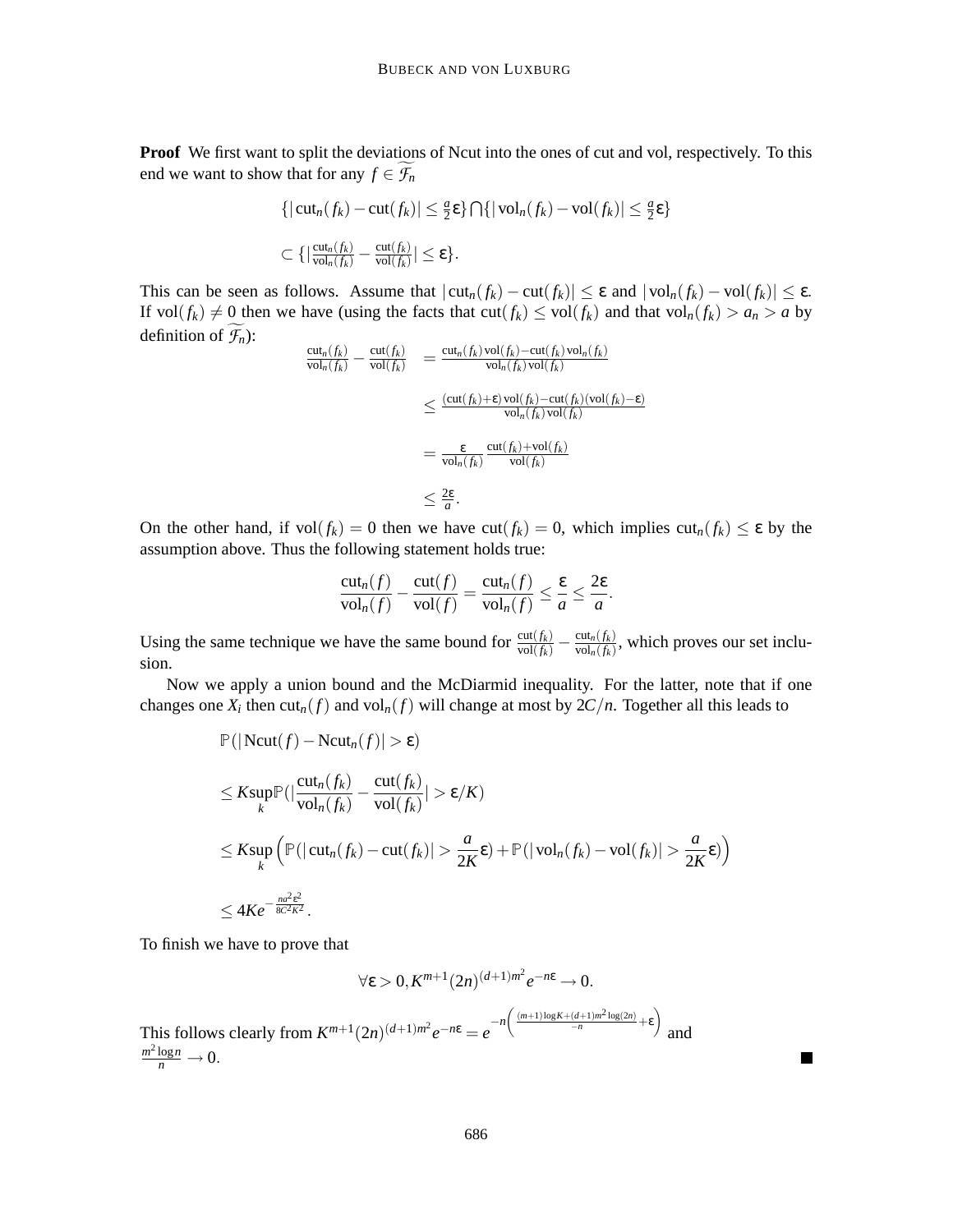**Lemma 15 (Condition (**3**) for** Ncut**)** Ncut *satisfies Condition (*3*) of Theorem* 2*.* **Proof** Let  $f \in \mathcal{F}, g \in \widetilde{\mathcal{F}_n}$ . In the proof of Lemma 13 we have already seen that

$$
|\operatorname{cut}(f_k) - \operatorname{cut}(g_k)| \le 2Cd(f,g),
$$

$$
|\operatorname{vol}(f_k) - \operatorname{vol}(g_k)| \leq 2Cd(f, g).
$$

If  $vol(g) \neq 0$  then we have (using the fact that we always have  $cut(f) \leq vol(f)$ ):

$$
\frac{\mathrm{cut}(f_k)}{\mathrm{vol}(f_k)} - \frac{\mathrm{cut}(g_k)}{\mathrm{vol}(g_k)} = \frac{\mathrm{cut}(f_k)\mathrm{vol}(g_k) - \mathrm{cut}(g_k)\mathrm{vol}(f_k)}{\mathrm{vol}(f_k)\mathrm{vol}(g_k)}
$$
\n
$$
\leq \frac{(\mathrm{cut}(g_k) + 2Cd(f,g))\mathrm{vol}(\tilde{f}) - \mathrm{cut}(g_k)(\mathrm{vol}(g_k) - 2Cd(f,g))}{\mathrm{vol}(f_k)\mathrm{vol}(g_k)}
$$
\n
$$
= \frac{2Cd(f,g)}{\mathrm{vol}(f_k)} \frac{\mathrm{vol}(g_k) + \mathrm{cut}(g_k)}{\mathrm{vol}(g_k)}
$$
\n
$$
\leq \frac{4C}{a}d(f,g)).
$$

On the other hand if  $vol(g_k) = 0$  then we have  $|cut(f_k)| \le |vol(f_k)| \le 2Cd(f,g)$ , in which case the following holds true:

$$
\frac{\mathrm{cut}(f_k)}{\mathrm{vol}(f_k)} - \frac{\mathrm{cut}(g_k)}{\mathrm{vol}(\widetilde{f_k})} = \frac{\mathrm{cut}(f_k)}{\mathrm{vol}(f_k)} \le \frac{2Cd(f,g)}{a} \le \frac{4C}{a}d(f,g).
$$

So all in all we have

$$
Ncut(f) - Ncut(g) \le \frac{4CK}{a}d(f,g).
$$

We can use the same technique to bound Ncut(*g*)−Ncut(*f*). This proves that Ncut is Lipschitz and thus uniformly continuous.

**Lemma 16 (Condition (**1**) for** RatioCut**)** *Assume that*

$$
\frac{m^2\log n}{n}\to 0
$$

*then* RatioCut *satisfies Condition* (1) *of Theorem* 2*.*

**Proof** Using exactly the same proof as for Lemma 14 (just changing vol<sub>n</sub>( $f_k$ ) to  $n_k$  and vol( $f_k$ ) to  $E f_k(X)$  and using the fact that  $cut(f_k) \leq C E f_k(X)$ ) we get

<sup>P</sup>(|RatioCut*n*(*f*)−RatioCut(*f*)| > ε)

$$
\leq K \sup_{k} \left( \mathbb{P}(|\mathrm{cut}_{n}(f_{k}) - \mathrm{cut}(f_{k})| > \frac{a}{(S+1)K} \varepsilon) + \mathbb{P}(|n_{k}(f) - \mathbb{E} f_{k}(X)| > \frac{a}{(S+1)K} \varepsilon) \right).
$$

Now a simple McDiarmid argument (using again the fact that changing one *X<sup>i</sup>* changes cut*<sup>n</sup>* by at most 2*S*/*n*) gives

$$
\mathbb{P}(|\mathrm{RatioCut}_n(f) - \mathrm{RatioCut}(f)| > \varepsilon) \leq 2Ke^{-\frac{na^2\varepsilon}{8C^2K^2}} + 2Ke^{-\frac{na^2\varepsilon^2}{2K^2}}.
$$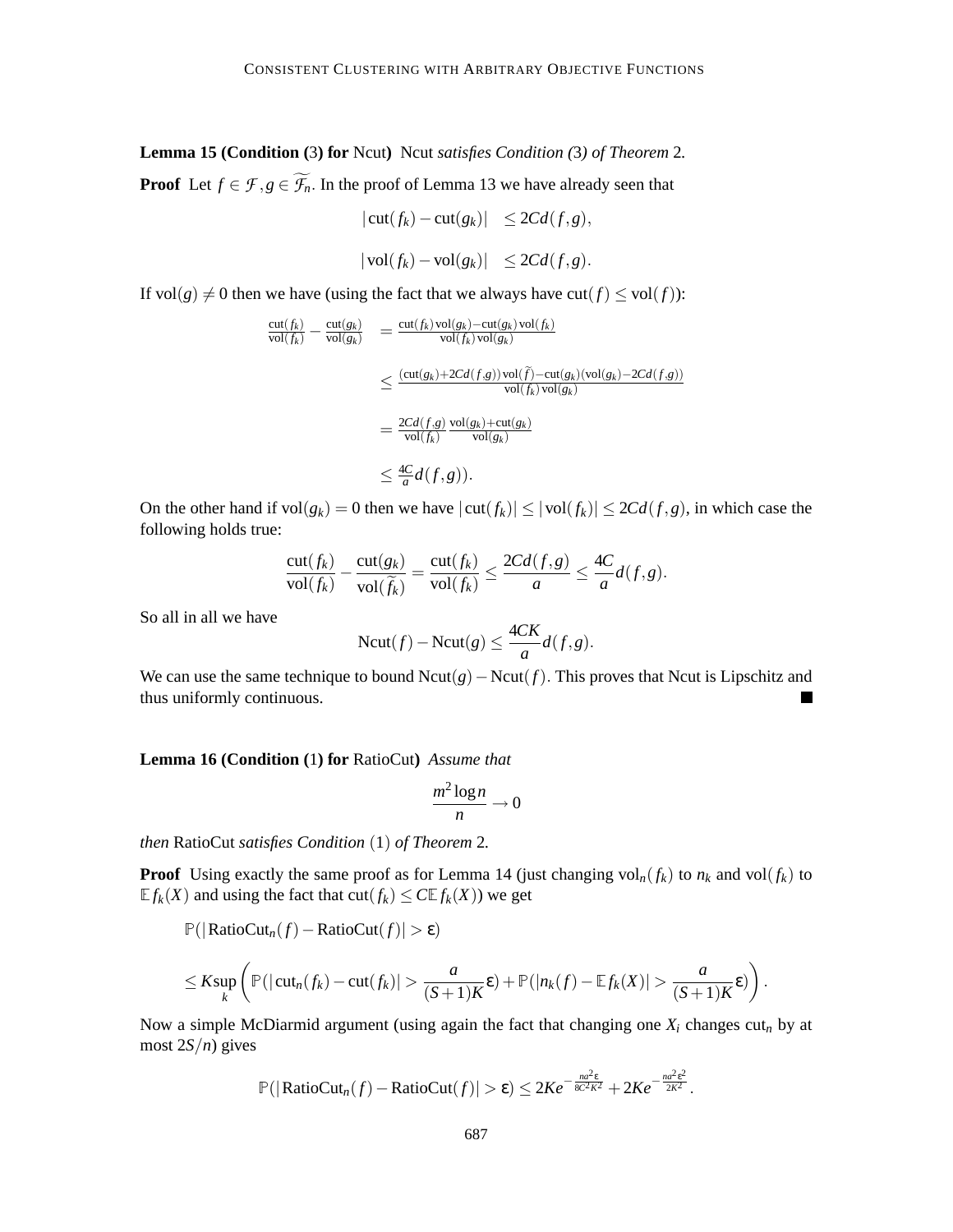$\blacksquare$ 

We conclude the proof with the same argument as in Lemma 14.

# **Lemma 17 (Condition (**3**) for** RatioCut**)** RatioCut *satisfies Condition (*3*) of Theorem* 2*.*

**Proof** This follows by the same proof as Lemma 14, just changing  $vol_n(f_k)$  to  $n_k$ ,  $vol(f_k)$  to  $Ef_k(X)$ and using the fact that  $\text{cut}(f_k) \leq C \mathbb{E} f_k(X)$ .

**Lemma 18 (Condition** (1) for BWR) *If*  $m^2 \log n/n \to 0$ , then BWR satisfies Condition (1) of The*orem* 2*.*

**Proof** Let  $f \in \widetilde{\mathcal{F}_n}$ . Let  $\epsilon \leq a/2$ . If  $|\text{WS}_n(f_k) - \text{WS}(f_k)| \leq \epsilon$  and  $|\text{cut}_n(f_k) - \text{cut}(f_k)| \leq \epsilon$  then  $WS(f_k) \ge a/2 > 0$  (because  $WS_n(f_k) > a_n > a$  since  $f \in \widetilde{\mathcal{F}_n}$ ). This implies

$$
\frac{\mathrm{cut}_{n}(f_{k})}{\mathrm{WS}_{n}(f_{k})} - \frac{\mathrm{cut}(f_{k})}{\mathrm{WS}(f_{k})} = \frac{\mathrm{WS}(f_{k})\mathrm{cut}_{n}(f_{k}) - \mathrm{WS}_{n}(f_{k})\mathrm{cut}(f_{k})}{\mathrm{WS}_{n}(f_{k})\mathrm{WS}(f_{k})}
$$
\n
$$
\leq \frac{\mathrm{WS}(f_{k})(\mathrm{cut}(f_{k}) + \varepsilon) - (\mathrm{WS}(f_{k}) - \varepsilon)\mathrm{cut}(f_{k})}{\mathrm{WS}_{n}(f_{k})\mathrm{WS}(f_{k})}
$$
\n
$$
= \frac{\varepsilon}{\mathrm{WS}_{n}(f_{k})} \frac{\mathrm{WS}(f_{k}) + \mathrm{cut}(f_{k})}{\mathrm{WS}(f_{k})}
$$
\n
$$
\leq \frac{2C\varepsilon}{a^{2}}.
$$

The analogous statement holds for  $\frac{\text{cut}(f_k)}{\text{WS}(f_k)} - \frac{\text{cut}_n(f_k)}{\text{WS}_n(f_k)}$  $\frac{\text{cut}_n(f_k)}{\text{WS}_n(f_k)}$ . Thus, if  $\epsilon \le C/a$  then

$$
\{|\mathbf{WS}_n(f_k) - \mathbf{WS}(f_k)| \le a^2 \varepsilon/(2C)\} \cap \{|\text{cut}_n(f_k) - \text{cut}(f_k)| \le a^2 \varepsilon/(2C)\}\
$$
  

$$
\subset \{ \left|\frac{\text{cut}_n(f_k)}{\mathbf{WS}_n(f_k)} - \frac{\text{cut}(f_k)}{\mathbf{WS}(f_k)}\right| \le \varepsilon \}.
$$

As a consequence, if  $\varepsilon \leq CK/a$  we have

$$
\mathbb{P}(|BWR_n(f) - BWR(f)| > \varepsilon) \leq K \sup_k \mathbb{P}\left(\left|\frac{\mathrm{cut}_n(f_k)}{WS_n(f_k)} - \frac{\mathrm{cut}(f_k)}{WS(f_k)}\right|| > \varepsilon/K\right)
$$
  

$$
\leq K \sup_k \left(\mathbb{P}(|WS_n(f_k) - WS(f_k)| > a^2 \varepsilon/(2CK)) + \mathbb{P}(|\mathrm{cut}_n(f_k) - \mathrm{cut}(f_k)| > a^2 \varepsilon/(2CK))\right).
$$

Using the McDiarmid inequality together with the fact that changing one point changes  $\text{cut}_n$  and  $WS_n$  by at most  $C/(2n)$ , we get for  $\varepsilon \leq CK/a$ :

$$
\mathbb{P}(|BWR_n(f)-BWR(f)|>\varepsilon)\leq 4Ke^{-\frac{na^4\varepsilon^2}{8C^4K^2}}.
$$

On the other hand, for  $\varepsilon > CK/a$  we have

$$
\mathbb{P}(|BWR_n(f) - BWR(f)| > \varepsilon)
$$
  
\n
$$
\leq \mathbb{P}(|BWR_n(f) - BWR(f)| > SK/a)
$$
  
\n
$$
\leq 4Ke^{-\frac{na^4(SK/a)^2}{8C^4K^2}}.
$$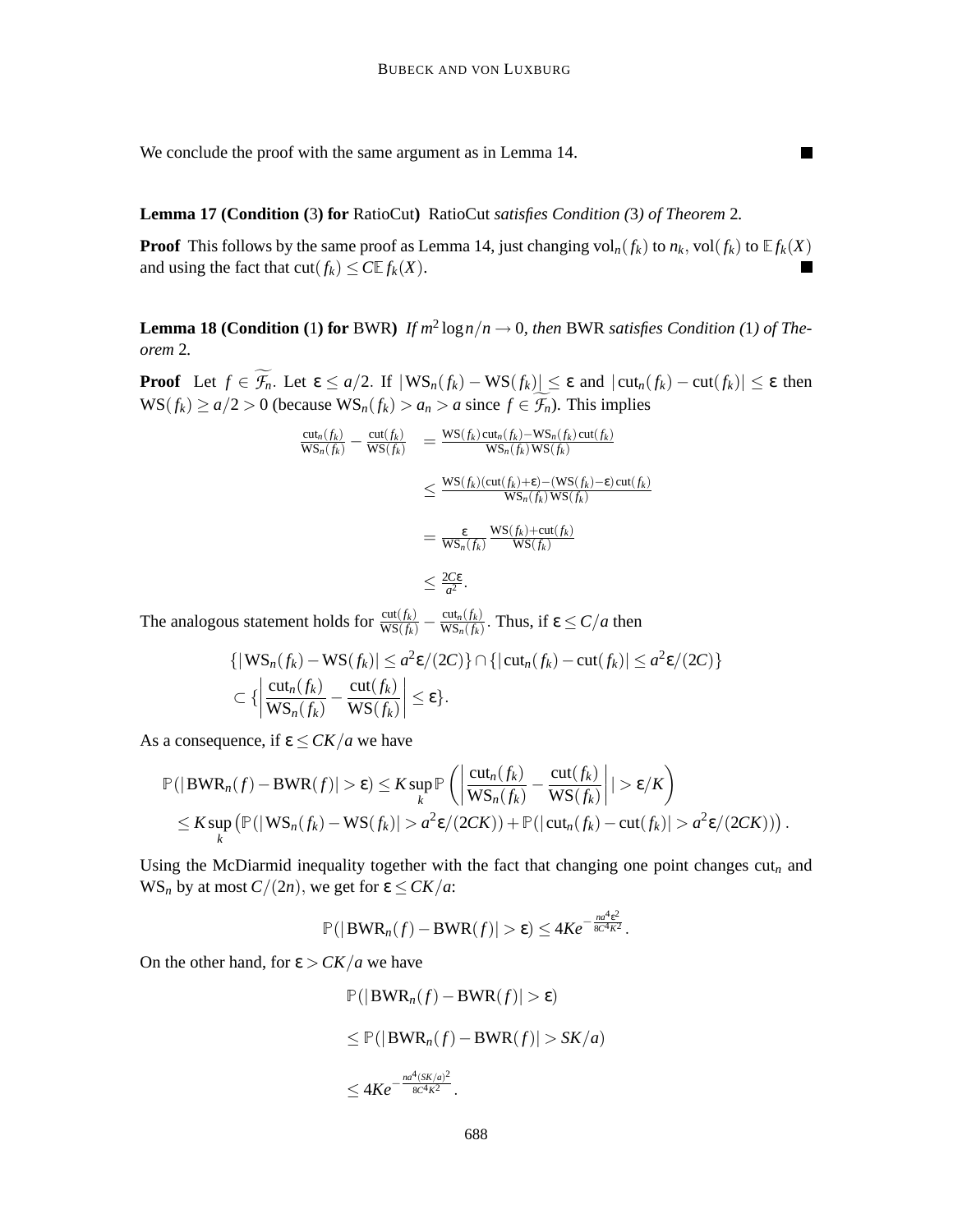So all in all we have proved that

$$
\mathbb{P}(|BWR_n(f)-BWR(f)|>\varepsilon)\leq 2Ke^{-\frac{na^4(\min(\varepsilon,CK/a))^2}{8C^4K^2}}.
$$

П

П

We conclude the proof with the same argument as in Lemma 14.

# **Lemma 19 (Condition (**3**) for** BWR**)** BWR *satisfies Condition (*3*) of Theorem* 2.

**Proof** Let  $\varepsilon > 0$ ,  $f \in \mathcal{F}$  and  $g \in \widetilde{\mathcal{F}}_n$ . We have already proved the two following inequalities (in the proofs of Lemmas 13 and 15):

$$
|\operatorname{cut}(f_k) - \operatorname{cut}(g_k)| \le 2Cd(f,g),
$$

$$
|\mathbf{WS}(f_k) - \mathbf{WS}(g_k)| \leq 2Cd(f,g).
$$

If  $2Cd(f,g) \le a/2$ , then using that  $WS(f_k) > a$  we get  $WS(g_k) \ge a/2 > 0$ . By the same technique as at the beginning of Lemma 18 we get

$$
|\text{BWR}(f) - \text{BWR}(g)| \le \frac{2CK}{a^2} 2Cd(f, g).
$$

Written a bit differently,

$$
d(f,g) \le \frac{a}{4C} \Rightarrow |\text{BWR}(f) - \text{BWR}(g)| \le \frac{4C^2K}{a^2}d(f,g).
$$

Now recall that we want to prove that there exists  $\delta > 0$  such that  $d(f,g) \leq \delta \Rightarrow |BWR(f) -$ BWR(*g*)|  $\leq$  ε.

If  $\varepsilon$   $\leq$  *CK*/*a* then we have:

$$
d(f,g) \leq \frac{a^2}{4C^2K} \varepsilon \leq \frac{a}{4C} \Rightarrow |\text{BWR}(f) - \text{BWR}(g)| \leq \frac{4C^2K}{a^2}d(f,g) \leq \varepsilon.
$$

On the other hand, if  $\varepsilon > CK/a$  then

$$
d(f,g) \le \frac{a}{4C} \Rightarrow |\text{BWR}(f) - \text{BWR}(g)| \le \frac{4C^2K}{a^2}d(f,g) \le CK/a \le \varepsilon
$$

so we have proved the lemma.

**Lemma 20 (Condition** (1) for WSS) *If*  $\frac{m^2 \log n}{n} \to 0$  *and that* supp $P \subset B(0,A)$ *, then* WSS *satisfies Condition (*1*) of Theorem* 2*.*

**Proof** Let  $f \in \widetilde{\mathcal{F}_n}$ . First note that

$$
|\mathbf{WSS}_{n}(f) - \mathbf{WSS}(f)| = \left| \frac{1}{n} \sum_{i=1}^{n} \sum_{k=1}^{K} f_{k}(X_{i}) \| X_{i} - c_{k,n} \|^{2} - \mathbb{E} \sum_{k=1}^{K} f_{k}(X) \| X - c_{k} \|^{2} \right|
$$
  

$$
\leq \left| \frac{1}{n} \sum_{i=1}^{n} \sum_{k=1}^{K} f_{k}(X_{i}) \| X_{i} - c_{k,n} \|^{2} - \frac{1}{n} \sum_{i=1}^{n} \sum_{k=1}^{K} f_{k}(X_{i}) \| X_{i} - c_{k} \|^{2} \right|
$$
  

$$
+ \left| \frac{1}{n} \sum_{i=1}^{n} \sum_{k=1}^{K} f_{k}(X_{i}) \| X_{i} - c_{k} \|^{2} - \mathbb{E} \sum_{k=1}^{K} f_{k}(X) \| X - c_{k} \|^{2} \right|.
$$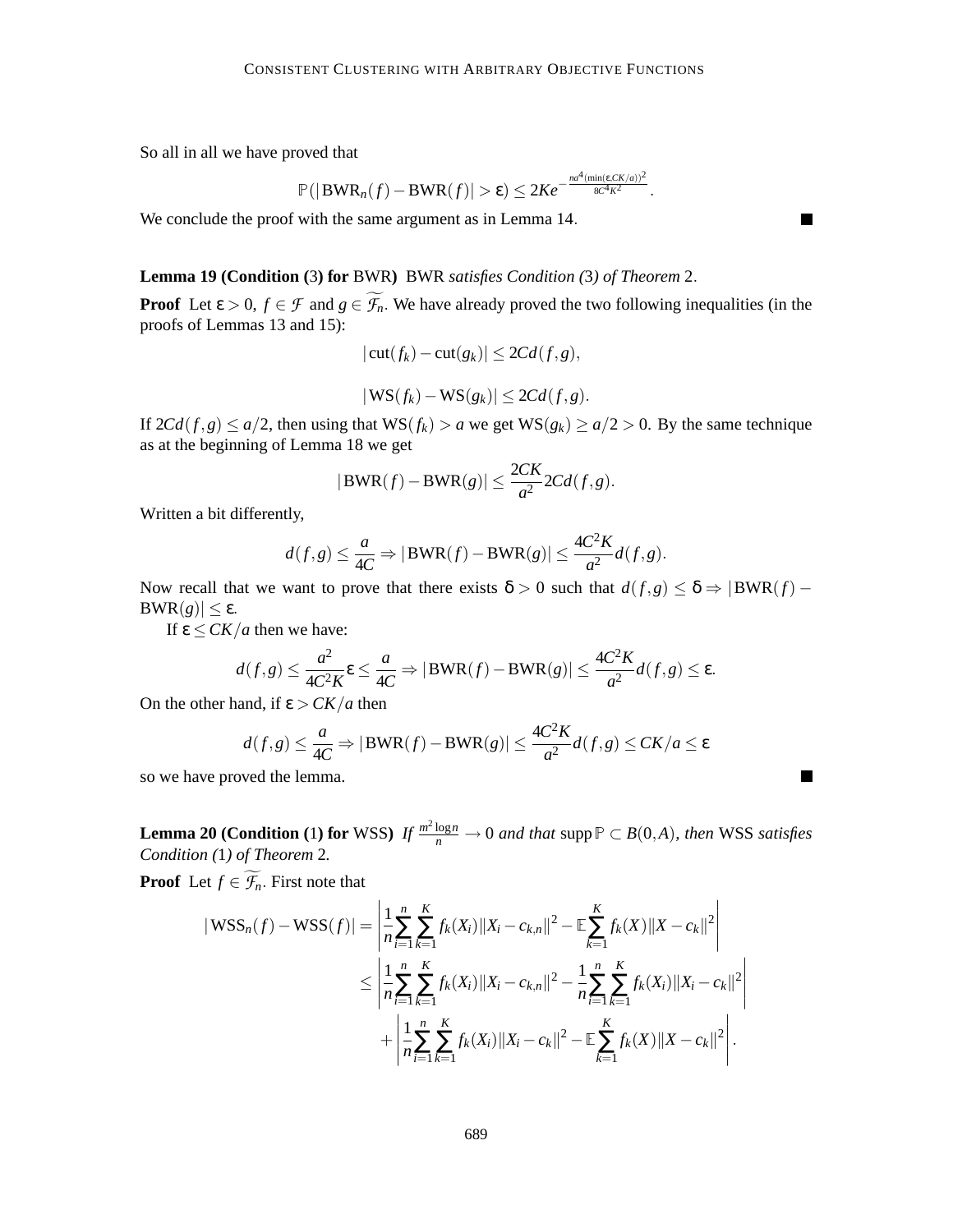Now we will bound the probability for each of the terms on the right hand side. For the second term we can simply apply McDiarmid's inequality. Due to the assumption that supp  $P \subset B(0,A)$  we know that for any two points  $x, y \in \text{supp } \mathbb{P}$  we have  $||x - y|| \le 2A$ . Thus if one changes one variable *X*<sup>*i*</sup> then the term  $\frac{1}{n} \sum_{i=1}^{n} \sum_{k=1}^{K} f_k(X_i) ||X_i - c_k||^2$  will change by at most  $A^2/(4n)$ . This leads to

$$
\mathbb{P}\left(\left|\frac{1}{n}\sum_{i=1}^n\sum_{k=1}^K f_k(X_i)\|X_i-c_k\|^2-\mathbb{E}\sum_{k=1}^K f_k(X)\|X-c_k\|^2\right|\geq \varepsilon\right)\leq 2e^{-\frac{2n\varepsilon^2}{A^4}}.
$$

Now we have to take care of the first term, which can be written as

$$
\frac{1}{n}\sum_{i=1}^n\sum_{k=1}^K f_k(X_i) \left( ||X_i - c_{k,n}||^2 - ||X_i - c_k||^2 \right).
$$

The triangle inequality gives

$$
||X_i - c_{k,n}||^2 \le (||X_i - c_k|| + ||c_{k,n} - c_k||)^2,
$$

and together with the fact that supp  $P \subset B(0,A)$  this leads to

$$
||X_i - c_{k,n}||^2 - ||X_i - c_k||^2 \leq 6A ||c_{k,n} - c_k||.
$$

So at this point we have

$$
\left|\frac{1}{n}\sum_{i=1}^n\sum_{k=1}^K f_k(X_i) \|X_i - c_{k,n}\|^2 - \|X_i - c_k\|^2\right| \leq 6A \sup_k \|c_{k,n} - c_k\|.
$$

We will denote the *j*-th coordinate of a vector *X* by  $X^j$ . Recall that *d* denotes the dimensionality of our space. Using this notation we have

$$
||c_{k,n}-c_k||^2 = \sum_{j=1}^d \left( \frac{\mathbb{E} f_k(X)X^j}{\mathbb{E} f_k(X)} - \frac{1}{n_k} \frac{1}{n} \sum_{i=1}^n f_k(X_i)X_i^j \right)^2.
$$

Our goal will be to apply the McDiarmid inequality to each coordinate. Before we can do this, we want to show that

$$
\{|n_k-\mathbb{E} f_k(X)|\leq \frac{a \varepsilon}{A+1}\}\ \cap\ \{|\frac{1}{n}\sum_{i=1}^n f_k(X_i)X_i^j-\mathbb{E} f_k(X)X^j|\leq \frac{a \varepsilon}{A+1}\}\ \subset\ \{|c_k^j-c_{k,n}^j|\leq \varepsilon\}.
$$

To this end, assume that  $|n_k - \mathbb{E} f_k(X)| \le \varepsilon$  and  $|\frac{1}{n} \sum f_k(X_i) X_i^j - \mathbb{E} f_k(X) X^j| \le \varepsilon$ . *n n* ∑ *i*=1  $f_k(X_i)X_i^j - \mathbb{E} f_k(X)X^j| \leq \varepsilon.$ 

In case  $E f_k(X) \neq 0$  we have

$$
c_k^j - c_{k,n}^j = \frac{n_k \mathbb{E} f_k(X) X^j - \mathbb{E} f_k(X) \frac{1}{n_k} \frac{1}{n} \sum_{i=1}^n f_k(X_i) X_i^j}{n_k \mathbb{E} f_k(X)}
$$
  
\n
$$
\leq \frac{(\mathbb{E} f_k(X) + \varepsilon) \mathbb{E} f_k(X) X^j - \mathbb{E} f_k(X) (\mathbb{E} f_k(X) X^j - \varepsilon)}{n_k \mathbb{E} f_k(X)}
$$
  
\n
$$
= \frac{\varepsilon}{n_k} \frac{\mathbb{E} f_k(X) X^j + \mathbb{E} f_k(X)}{\mathbb{E} f_k(X)}
$$
  
\n
$$
\leq \frac{(A+1)\varepsilon}{a}
$$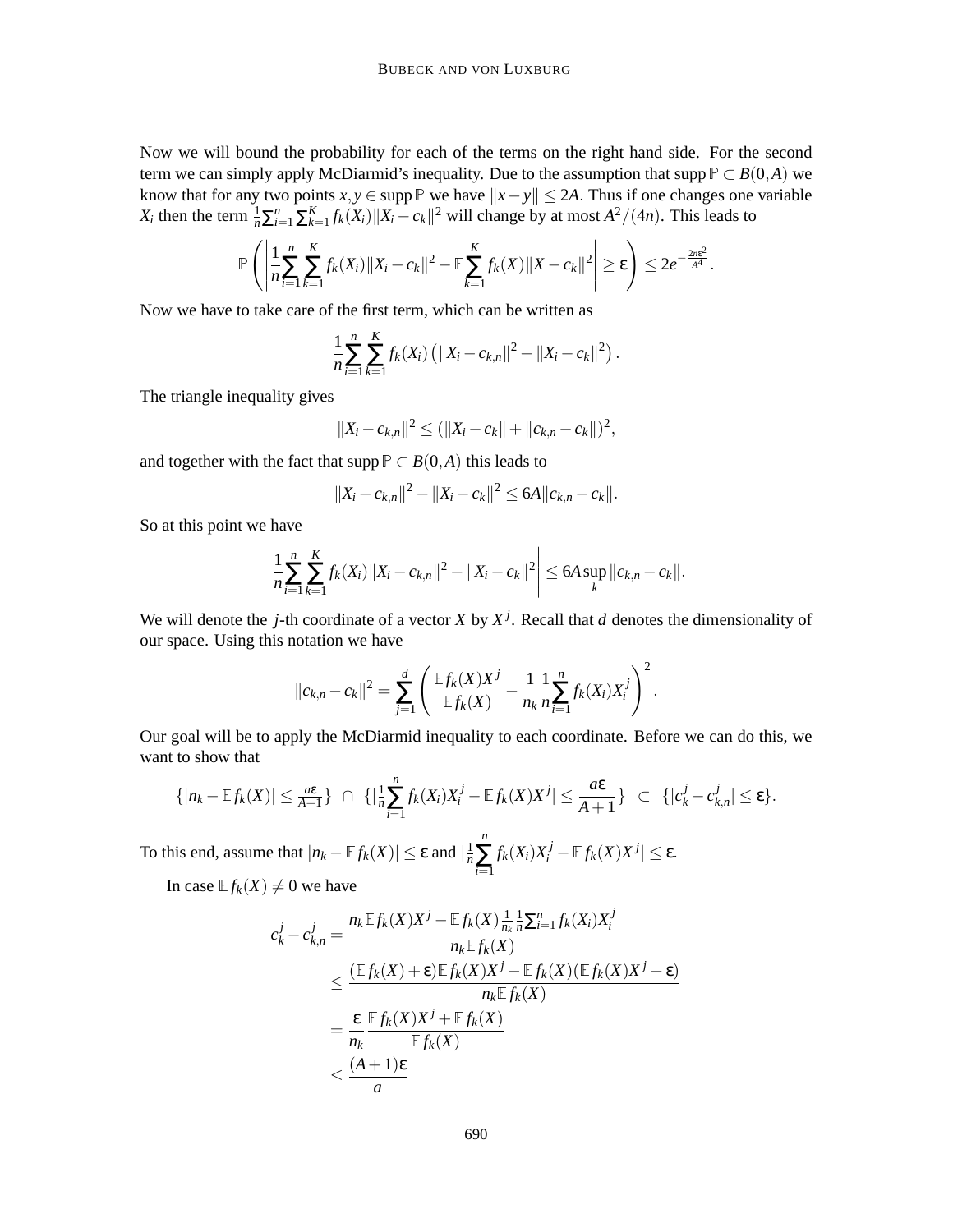and similarly for  $c_{k,n}^j - c_k^j$ *k* .

On the other hand, in case  $E f_k(X) = 0$  we also have  $E f_k(X)X^j = 0$  (as  $f_k$  is a non-negative function and  $|X|$  is bounded by *A*). Together with the assumption this means that  $\frac{1}{n} \sum_{i=1}^{n} f_k(X_i) X_i^j \le \varepsilon$ . This implies

$$
|c_k^j - c_{k,n}^j| = \frac{1}{n_k} \frac{1}{n} \sum_{i=1}^n f_k(X_i) X_i^j \le \frac{\varepsilon}{a} \le \frac{(A+1)\varepsilon}{a}
$$

which shows the inclusion stated above. The McDiarmid inequality now yields the two statements

$$
\mathbb{P}(|n_k - \mathbb{E} f_k(X)| > \varepsilon) \leq 2e^{-2n\varepsilon^2},
$$
  

$$
\mathbb{P}\left(\left|\frac{1}{n}\sum_{i=1}^n f_k(X_i)X_i^j - \mathbb{E} f_k(X)X^j\right| > \varepsilon\right) \leq 2e^{-\frac{2n\varepsilon^2}{A^2}}.
$$

Together they show that for the coordinate-wise differences

$$
\mathbb{P}(|c_k^j - c_{k,n}^j| > \varepsilon) \leq 2e^{-\frac{2na^2\varepsilon^2}{(A+1)^2}} + 2e^{-\frac{2na^2\varepsilon^2}{A^2(A+1)^2}} \leq 4e^{-\frac{2na^2\varepsilon^2}{\max(1,A^2)(A+1)^2}}.
$$

This leads to

$$
\mathbb{P}(\|c_k - c_{k,n}\| > \varepsilon) = \mathbb{P}(\sum_{j=1}^d |c_k^j - c_{k,n}^j|^2 > \varepsilon^2) \le d \sup_j \mathbb{P}(|c_k^j - c_{k,n}^j| > \varepsilon/\sqrt{d})
$$
  

$$
\le 4de^{-\frac{2na^2\varepsilon^2}{d \max(1, A^2)(A+1)^2}}.
$$

Combining all this leads to a bound for the first term of the beginning of the proof:

$$
\mathbb{P}\left(\left|\frac{1}{n}\sum_{i=1}^{n}\sum_{k=1}^{K}f_{k}(X_{i})\left(\|X_{i}-c_{k,n}\|^{2}-\|X_{i}-c_{k}\|^{2}\right)\right|\geq\varepsilon\right)
$$
\n
$$
\leq \mathbb{P}\left(\sup_{k}\left\|c_{k,n}-c_{k}\right\|\geq\varepsilon/(6A)\right)
$$
\n
$$
\leq K\sup_{k}\mathbb{P}\left(\left\|c_{k,n}-c_{k}\right\|\geq\varepsilon/(6A)\right)
$$
\n
$$
\leq 4dKe^{-\frac{ma^{2}\varepsilon^{2}}{18d\max(1,A^{2})A^{2}(A+1)^{2}}}.
$$

Now we combine the probabilities for the first and the second term from the beginning of the proof using a union bound to get

$$
\mathbb{P}(|\mathbf{WSS}_{n}(f)-\mathbf{WSS}(f)|>\varepsilon)\leq 4dKe^{-\frac{na^2\varepsilon}{18d\max(1,A^2)A^2(A+1)^2}}+2e^{-\frac{8n\varepsilon^2}{A^4}}.
$$

 $\blacksquare$ 

We conclude the proof with the same argument as in Lemma 14.

**Lemma 21 (Condition** (3**) for** WSS) *Assume that* supp $P ⊂ B(0,A)$  *then* WSS *satisfies Condition (*3*) of Theorem* 2.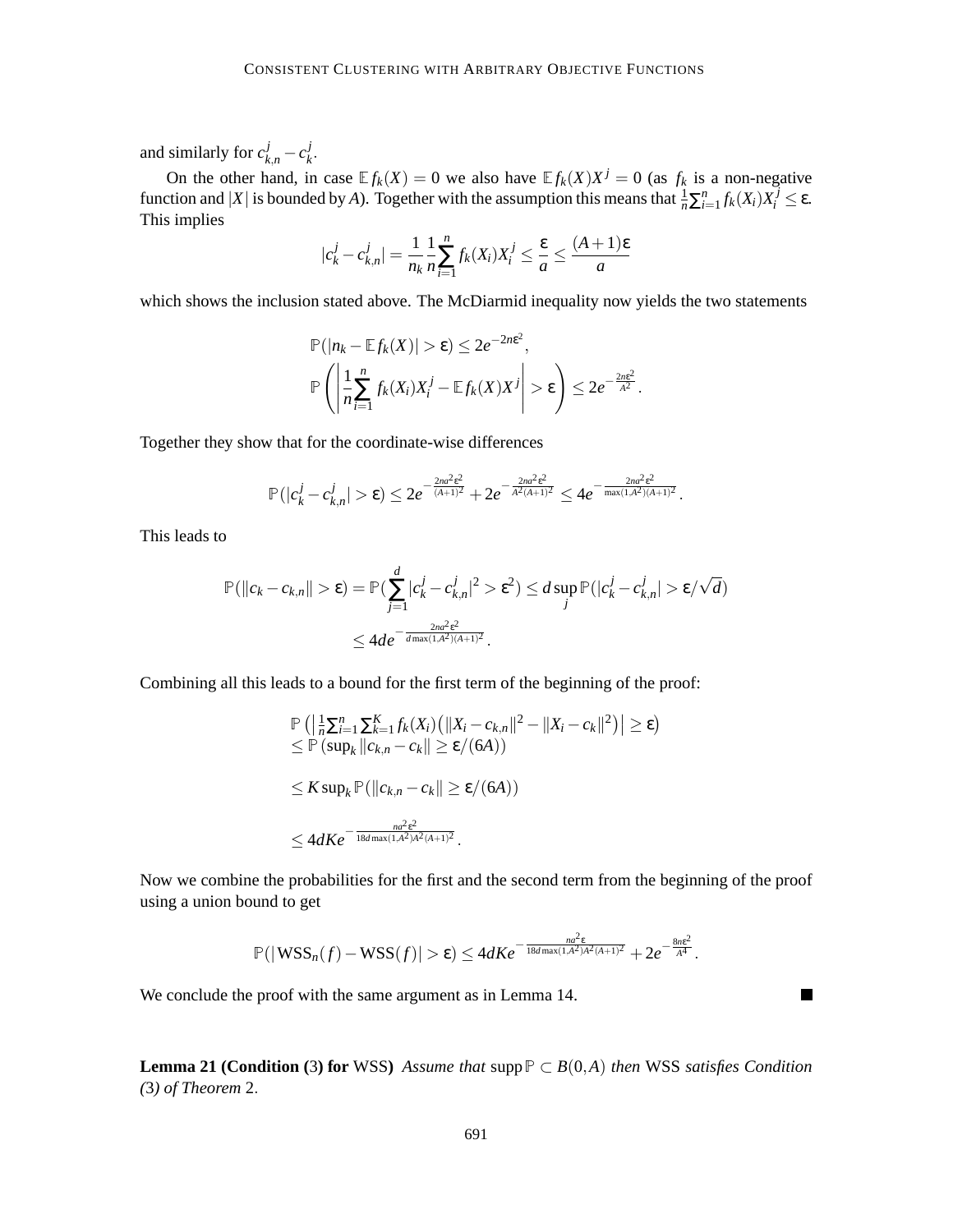**Proof** Let  $f \in \mathcal{F}, g \in \widetilde{\mathcal{F}}_n$ . We begin with the following inequality, which can be seen by splitting the expectation in the part where  $\{f = g\}$  and  $\{f \neq g\}$  and using the fact that supp  $P \subset B(0,A)$ :

$$
\begin{aligned} |\text{WSS}(f) - \text{WSS}(g)| &= |\mathbb{E}\sum_{k=1}^{K} f_k(X) \|X - c_k(f)\|^2 - g_k(X) \|X - c_k(g)\|^2| \\ &\le 4A^2 d(f, g) + \int_{\{f=g\}} \sum_{k=1}^{K} f_k(X) \left( \|X - c_k(f)\|^2 - \|X - c_k(g)\|^2 \right). \end{aligned}
$$

For the second term we have already seen in the proof of the previous lemma that  $||X - c_k(f)||^2$  –  $||X - c_k(g)||^2$  ≤ 6*A* $||c_k(f) - c_k(g)||$ . So for the moment we have

$$
|\mathbf{WSS}(f) - \mathbf{WSS}(g)| \le 4A^2 d(f,g) + 6A \sup_k ||c_k(f) - c_k(g)||.
$$

Now we want to bound the expression  $||c_k(f) - c_k(g)||$ . First of all, observe that  $|E f_k(X) - g_k(X)| \le$  $d(f, g)$  and  $\|\mathbb{E} f_k(X)X - g_k(X)X\| \leq Ad(f, g)$ .

In case  $E g_k(X) \neq 0$  we have

$$
||c_k(f) - c_k(g)|| = \frac{||\mathbb{E}g_k(X)\mathbb{E}f_k(X)X - \mathbb{E}f_k(X)\mathbb{E}g_k(X)X||}{\mathbb{E}f_k(X)\mathbb{E}g_k(X)}
$$
  
\n
$$
\leq \frac{||\mathbb{E}g_k(X)(\mathbb{E}f_k(X)X - \mathbb{E}g_k(X)X)|| + ||(\mathbb{E}g_k(X) - \mathbb{E}f_k(X))\mathbb{E}g_k(X)X||}{\mathbb{E}f_k(X)\mathbb{E}g_k(X)}
$$
  
\n
$$
\leq \frac{\mathbb{E}g_k(X)||\mathbb{E}f_k(X)X - g_k(X)X|| + A\mathbb{E}g_k(X)||\mathbb{E}g_k(X) - f_k(X)||}{\mathbb{E}f_k(X)\mathbb{E}g_k(X)}
$$
  
\n
$$
\leq \frac{2A}{\mathbb{E}f_k(x)}d(f,g)
$$
  
\n
$$
\leq \frac{2A}{a}d(f,g).
$$

On the other hand, in case  $\mathbb{E}g_k(X) = 0$  we also have  $\mathbb{E}g_k(X) = 0$  (as  $g_k$  is a non-negative function and  $|X|$  is bounded by *A*). This leads to

$$
||c_k(f) - c_k(g)|| = ||\frac{\mathbb{E} f_k(X)X}{\mathbb{E} f_k(X)} - \frac{\mathbb{E} g_k(X)X}{\mathbb{E} g_k(X)}|| = ||\frac{\mathbb{E} f_k(X)X}{\mathbb{E} f_k(X)}|| \leq \frac{A}{a}d(f,g) \leq \frac{2A}{a}d(f,g).
$$

Combining all results leads to

$$
|\mathbf{WSS}(f) - \mathbf{WSS}(g)| \le 4A^2(1+3/a)d(f,g)
$$

which proves the lemma.

**Lemma 22 (Condition** (1) for Mod) *If*  $m^2 \log n/n \to 0$ , then Mod *satisfies Condition* (1) *of Theorem* 2.

**Proof** Let  $f \in \tilde{f}$ . Using McDiarmid inequality one can prove

$$
\mathbb{P}(|\sum_{k=1}^K \frac{1}{n(n-1)} \sum_{i \neq j} f_k(X_i) f_k(X_j) s(X_i, X_j) - \sum_{k=1}^K \mathbb{E} f_k(X) f_k(Y) s(X, Y)| \geq \varepsilon) \leq 2e^{-\frac{n\varepsilon^2}{2C^2K^2}}.
$$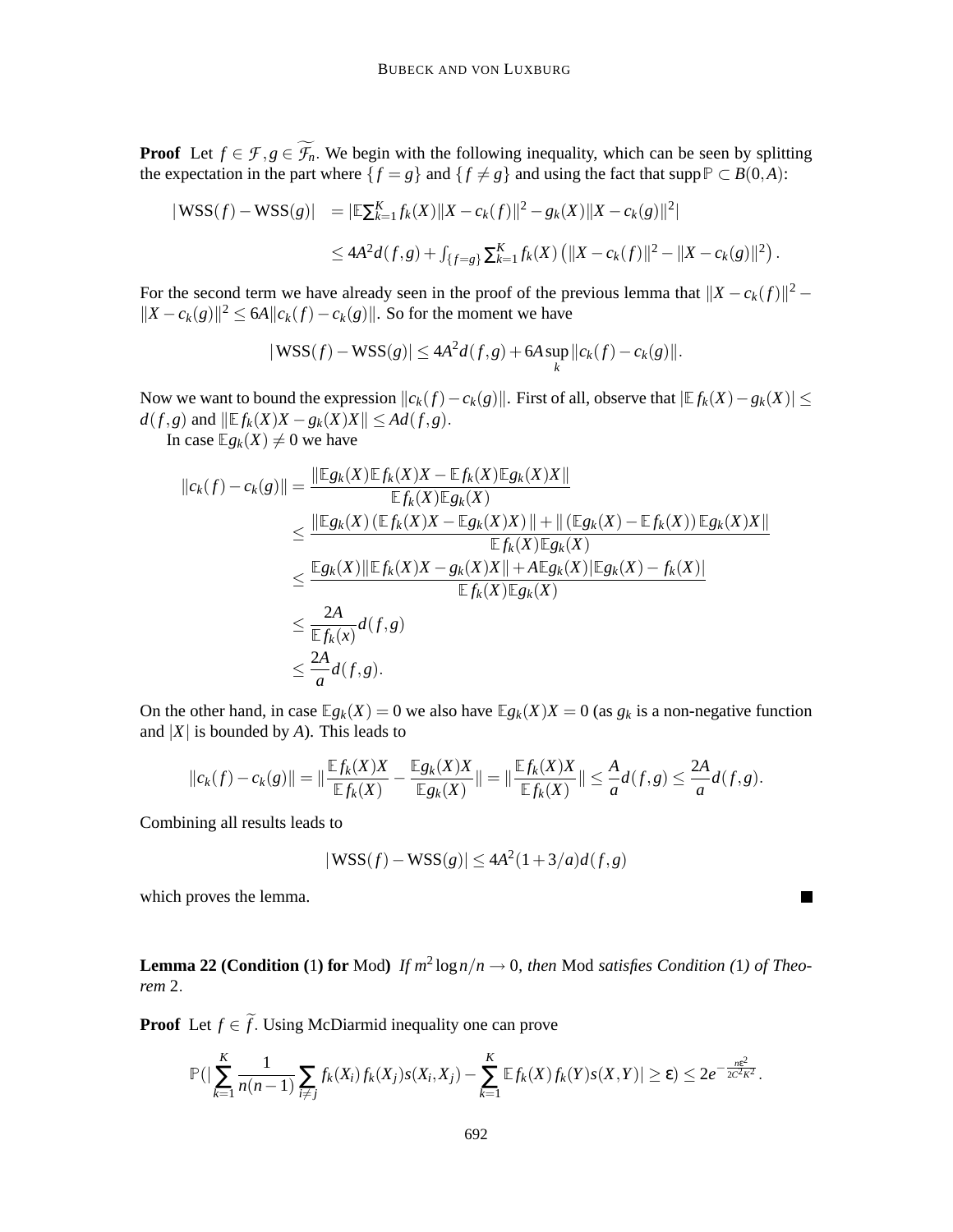Now for ease of notation let

$$
Q_n(f) = \frac{1}{n(n-1)^3} \sum_{k=1}^K \sum_{i \neq j} f_k(X_i) f_k(X_j) \sum_{l,l \neq i} s(X_i, X_l) \sum_{l,l \neq j} s(X_j, X_l),
$$
  

$$
\widetilde{Q_n}(f) = \frac{1}{n(n-1)} \sum_{k=1}^K \sum_{i \neq j} f_k(X_i) f_k(X_j) \int s(X_i, Z) d\mathbb{P}(Z) \int s(X_j, Z) d\mathbb{P}(Z),
$$
  

$$
Q(f) = \sum_{k=1}^K \int \int f_k(X) f_k(Y) \int s(X, Z) d\mathbb{P}(Z) \int s(Y, Z) d\mathbb{P}(Z) d(\mathbb{P} \times \mathbb{P})(X, Y).
$$

If we have an exponential bound for  $P(|Q_n(f) - Q(f)| \ge \varepsilon)$  then with the above bound we would have an exponential bound for  $P(|Mod_n(f) - Mod(f)| \ge \varepsilon)$ . Thus with the same argument than the one at the end of Lemma 14 the current lemma will be proved. First note that

$$
\mathbb{P}(|Q_n(f)-Q(f)|\geq \varepsilon)\leq \mathbb{P}(|Q_n(f)-\widetilde{Q_n}(f)|\geq \varepsilon/2)+\mathbb{P}(|\widetilde{Q_n}(f)-Q(f)|\geq \varepsilon/2).
$$

Moreover  $\mathbb{E}\widetilde{Q_n}(f) = Q(f)$  and thus with McDiarmid one can prove that

$$
\mathbb{P}(|\widetilde{Q_n}(f)-Q(f)|\geq \varepsilon)\leq 2e^{\frac{m\varepsilon^2}{2C^4K^2}}.
$$

The next step is to use the fact that for real numbers  $a, b, a_n, b_n \in B(0, C)$ ,

$$
|ab - a_n b_n| = |ab - a_n b + a_n b - a_n b_n| \leq C(|a - a_n| + |b - b_n|).
$$

This implies the following inequalities:

$$
|Q_n(f) - \widetilde{Q_n}(f)|
$$
  
\n
$$
\leq \frac{K}{n(n-1)} \sum_{i \neq j} \left| \frac{1}{(n-1)^2} \sum_{l, l \neq i} s(X_i, X_l) \sum_{l, l \neq j} s(X_j, X_l) - \int s(X_i, Z) d\mathbb{P}(Z) \int s(X_j, Z) d\mathbb{P}(Z) \right|
$$
  
\n
$$
\leq 2CK \sup_i \left| \frac{1}{n-1} \sum_{l, l \neq i} s(X_i, X_l) - \int s(X_i, Z) d\mathbb{P}(Z) \right|.
$$

Hence the following:

$$
\mathbb{P}(|Q_n(f) - \widetilde{Q_n}(f)| \geq \varepsilon) \leq \mathbb{P}(\sup_i |\frac{1}{n-1} \sum_{l,l \neq i} s(X_i, X_l) - \int s(X_i, Z) d\mathbb{P}(Z)| \geq \varepsilon/(2CK))
$$
  

$$
\leq n \sup_i \mathbb{P}(|\frac{1}{n-1} \sum_{l,l \neq i} s(X_i, X_l) - \int s(X_i, Z) d\mathbb{P}(Z)| \geq \varepsilon/(2CK)).
$$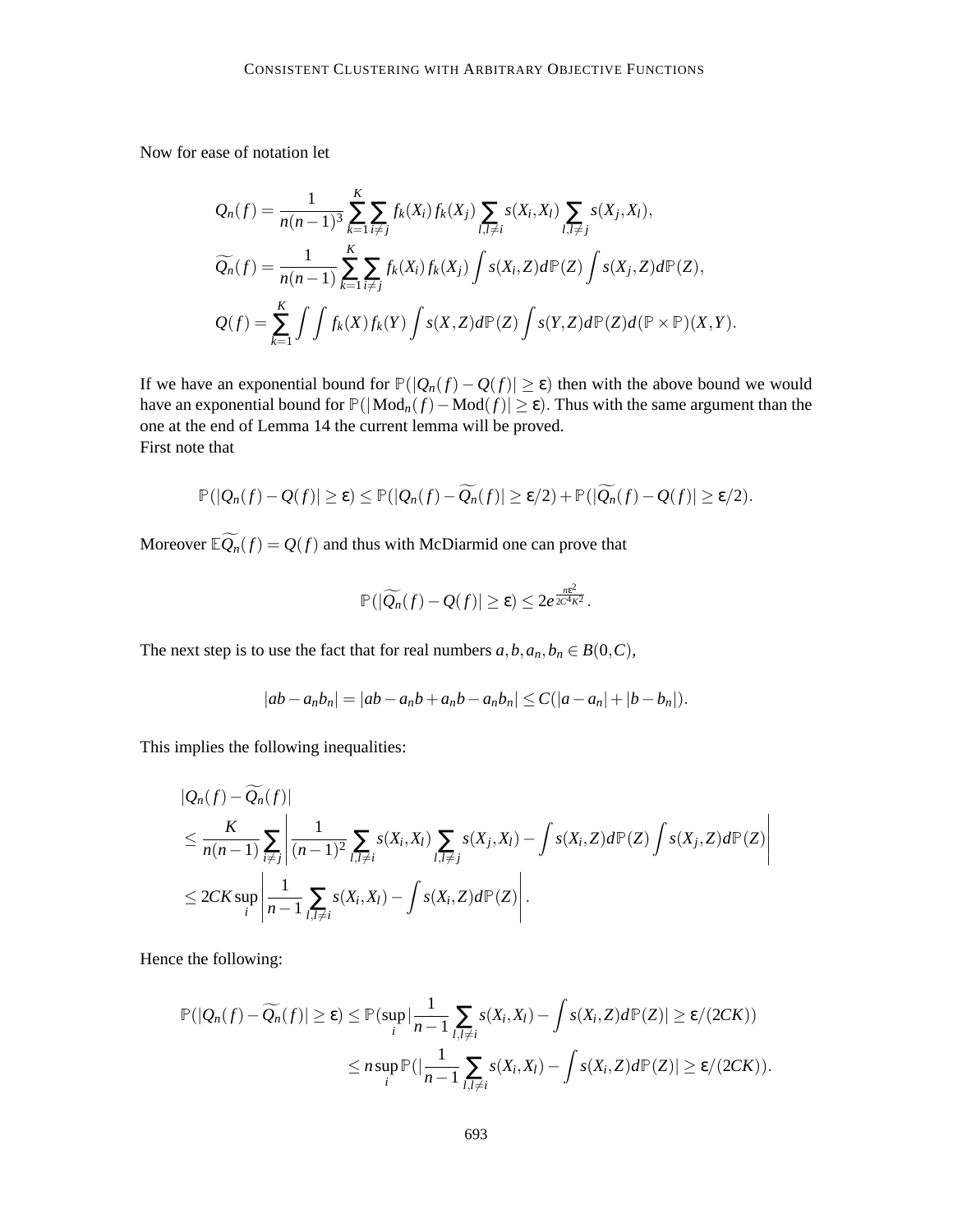Now to bound the last term we condition on  $X_i$  and use the McDiarmid inequality. Then taking the expectation yields the exponential bound:

$$
\mathbb{P}(|\frac{1}{n-1}\sum_{l,l\neq i} s(X_i,X_l) - \int s(X_i,Z)d\mathbb{P}(Z)| \geq \varepsilon/(2CK))
$$
  
= 
$$
\mathbb{E}(\mathbb{P}(|\frac{1}{n-1}\sum_{l,l\neq i} s(X_i,X_l) - \int s(X_i,Z)d\mathbb{P}(Z)| \geq \varepsilon/(2CK)|X_i))
$$
  

$$
\leq \mathbb{E}(2e^{-\frac{ne^2}{2C^4K^2}})
$$
  
= 
$$
2e^{-\frac{ne^2}{2C^4K^2}}.
$$

All in all we proved that

$$
\mathbb{P}(|\text{Mod}_n(f) - \text{Mod}(f)| \geq \varepsilon) \leq 2e^{-\frac{ne^2}{8C^2K^2}} + 2(n+1)e^{-\frac{ne^2}{32C^2K^2}}.
$$

The *n* in front of the exponential obviously does not matter for the limit, see end of the proof of Lemma 14.

**Lemma 23 (Condition (**3**) for** Mod**)** Mod *satisfies Condition (*3*) of Theorem* 2.

**Proof** Let  $f \in \mathcal{F}, g \in \widetilde{\mathcal{F}_n}$ . Following the proof of Lemma 15 we have:

$$
|\text{Mod}(f) - \text{Mod}(g)| \le \sum_{k=1}^{K} \int \int_{(\{f=g\}^2)^c} (C + C^2)
$$
  
=  $K(C + C^2)(1 - (1 - d(f, g))^2)$   
 $\le 2K(C + C^2)d(f, g).$ 

#### **A.7 The Proofs of the Convergence Rates in Theorems** 4 **and** 6

The following lemma collects all the bounds given in the previous proofs for WSS. Whenever possible, we used the one-sided McDiarmid inequality.

**Lemma 24** *Assume that* supp  $P \subset B(0,A)$  *for some constant*  $A > 0$ *. Let*  $a_n^* := \inf_k \mathbb{E} f_k^*(X) - a_n$ *. Then*  $a_n^* \to a^* := \inf_k \mathbb{E} f_k^*(X) - a > 0$ . For all n and  $\varepsilon > 0$  there exists a constant  $b(a_n^*/2)$  which *tends to a constant*  $C' > 0$  *when*  $n \to \infty$ *, and a constant*  $b(\varepsilon/(8A^2(1+3/a)))$  (see Lemma 11 for *more details about b) such that the following holds true*

$$
\mathbb{P}(|\text{WSS}(f_n) - \text{WSS}(f^*)| \geq \varepsilon)
$$
\n
$$
\leq 2K^{m+1}(2n)^{(d+1)m^2} \left( \frac{4dKe^{-\frac{na^2\varepsilon}{616d\max(1,A^2)A^2(A+1)^2} + 2e^{-\frac{ne^2}{32A^4}}}{1 - 4dKe^{-\frac{na^2\varepsilon}{308d\max(1,A^2)A^2(A+1)^2} - 2e^{-\frac{ne^2}{8A^4}}} + \frac{Ke^{-\frac{n(an-a)^2}{8}}}{1 - e^{-\frac{n(an-a)^2}{2}}} + \frac{Ke^{-\frac{n a_n^*2}{32}}}{1 - e^{-\frac{n a_n^*2}{8}}}\right)
$$
\n
$$
+ \frac{4K}{a_n^*}e^{-mb(a_n^*/2)} + (16A^2(1+3/a)/\varepsilon)e^{-mb(\varepsilon/(8A^2(1+3/a)))}.
$$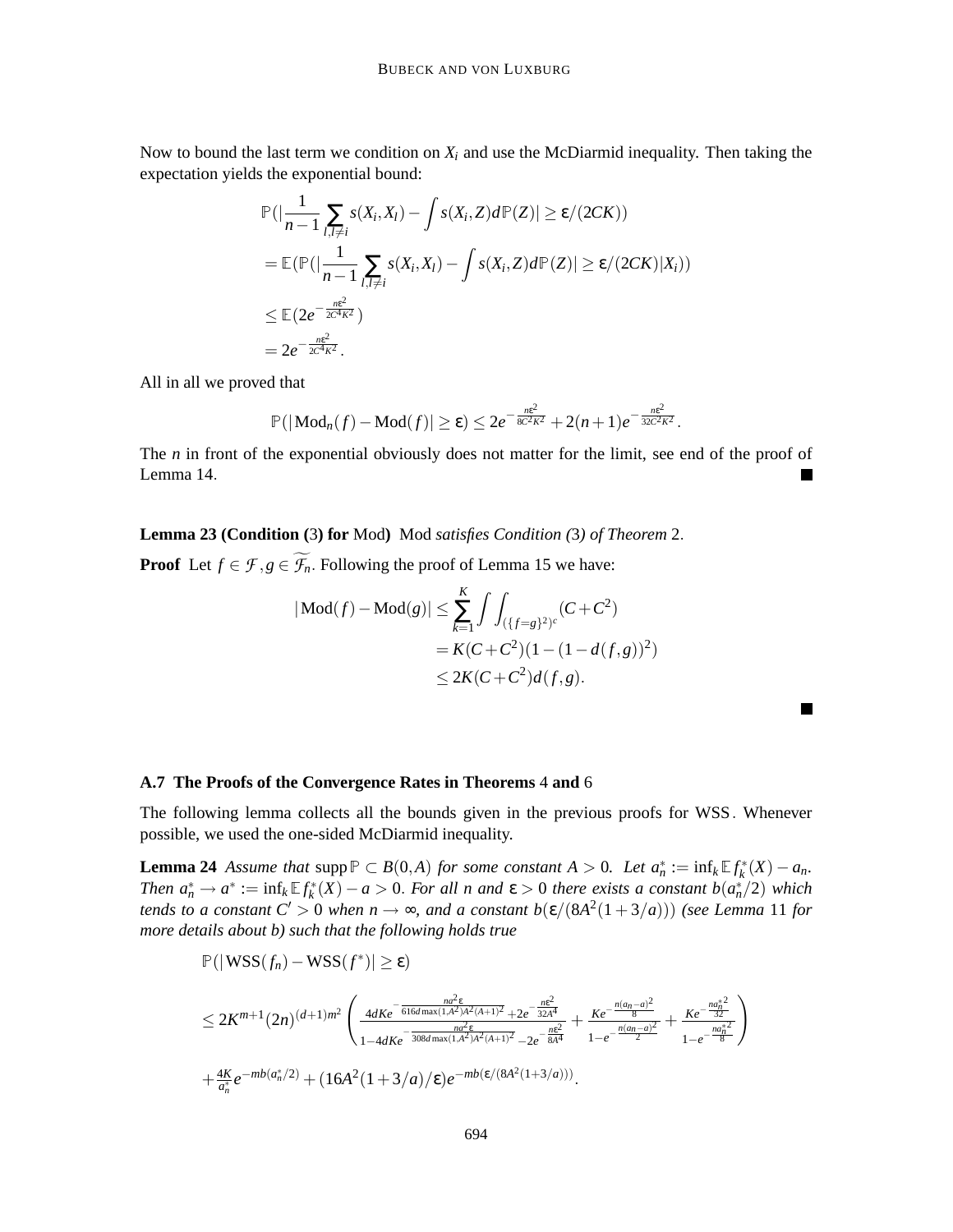# **A.8 Proof of Theorem 4**

First we take care of the last two terms. There exists  $N'$  which depends on the rate of convergence of  $a_n$  and on  $a^*$  such that for  $n \ge N'$  we have

$$
a_n^* \leq a^*/2.
$$

This implies  $b(a_n^*/2) \le b(a^*/4)$  (see Lemma 11 for details). Now let  $C'_1 := b(\varepsilon/(8A^2(1+3/a)))$ and  $C'_2 := b(a^*/4)$ . Then for  $n \ge N'$  we have:

$$
\frac{4K}{a_n^*}e^{-mb(a_n^*/2)} + (16A^2(1+3/a)/\epsilon)e^{-mb(\epsilon/(8A^2(1+3/a)))}
$$
  
\n
$$
\leq 8Ka^*e^{-C_2'm} + (16A^2(1+3/a)/\epsilon)e^{-C_1'm}
$$
  
\n
$$
\leq C_1e^{-C_2m}
$$

with

$$
C_1 := \max(8Ka^*; 16A^2(1+3/a)/\epsilon)
$$
 and  $C_2 := \min(C'_1; C'_2).$ 

*C*<sub>2</sub> is a positive constant which depends on *a*,  $a^*$ , *A*,  $\varepsilon$  and  $\mathbb{P}$ . *C*<sub>1</sub> depends on *K*,  $a$ ,  $a^*$ ,  $\varepsilon$  and *A*.

Since we assume  $n(a_n - a)^2 \to \infty$  there exists *N*<sup>*''*</sup> which depends on the rate of convergence of *a<sub>n</sub>* and on  $a^*$  such that  $n \geq N''$  implies:

$$
e^{-\frac{n(a_n-a)^2}{8}} \le 1/2 \qquad \text{and} \qquad e^{-\frac{n a_n^*}{32}} \le e^{-\frac{n(a_n-a)^2}{8}}.
$$

This means that for  $n \geq N''$ :

$$
\frac{Ke^{-\frac{n(a_n-a)^2}{8}}}{1-e^{-\frac{n(a_n-a)^2}{2}}}+\frac{Ke^{-\frac{n a_n^*^2}{32}}}{1-e^{-\frac{n a_n^*^2}{8}}}\leq 4Ke^{-\frac{n(a_n-a)^2}{8}}.
$$

Finally let  $N = \max(N', N'')$  and

$$
C_3 := \frac{8dK}{1 - 4dKe^{-\frac{Na^2\epsilon}{308d\max(1,A^2)A^2(A+1)^2}} - 2e^{-\frac{N\epsilon^2}{8A^4}}}
$$
  

$$
C_4 := \min(\frac{a^2}{616d\max(1,A^2)A^2(A+1)^2}; \frac{1}{32A^4}).
$$

Since  $\epsilon \leq 1$  we have with these notations for  $n \geq N$ :

$$
\frac{4dKe^{-\frac{na^2\epsilon}{616d\max(1,A^2)A^2(A+1)^2}+2e^{-\frac{me^2}{32A^4}}}}{1-4dKe^{-\frac{na^2\epsilon}{308d\max(1,A^2)A^2(A+1)^2}}-2e^{-\frac{me^2}{8A^4}}}\leq (C_3/2)e^{-C_4\epsilon^2n}.
$$

All in all Theorem 4 is proved.

The **Proof of Theorem 6** works analogously, we just replace the above lemma by to following one: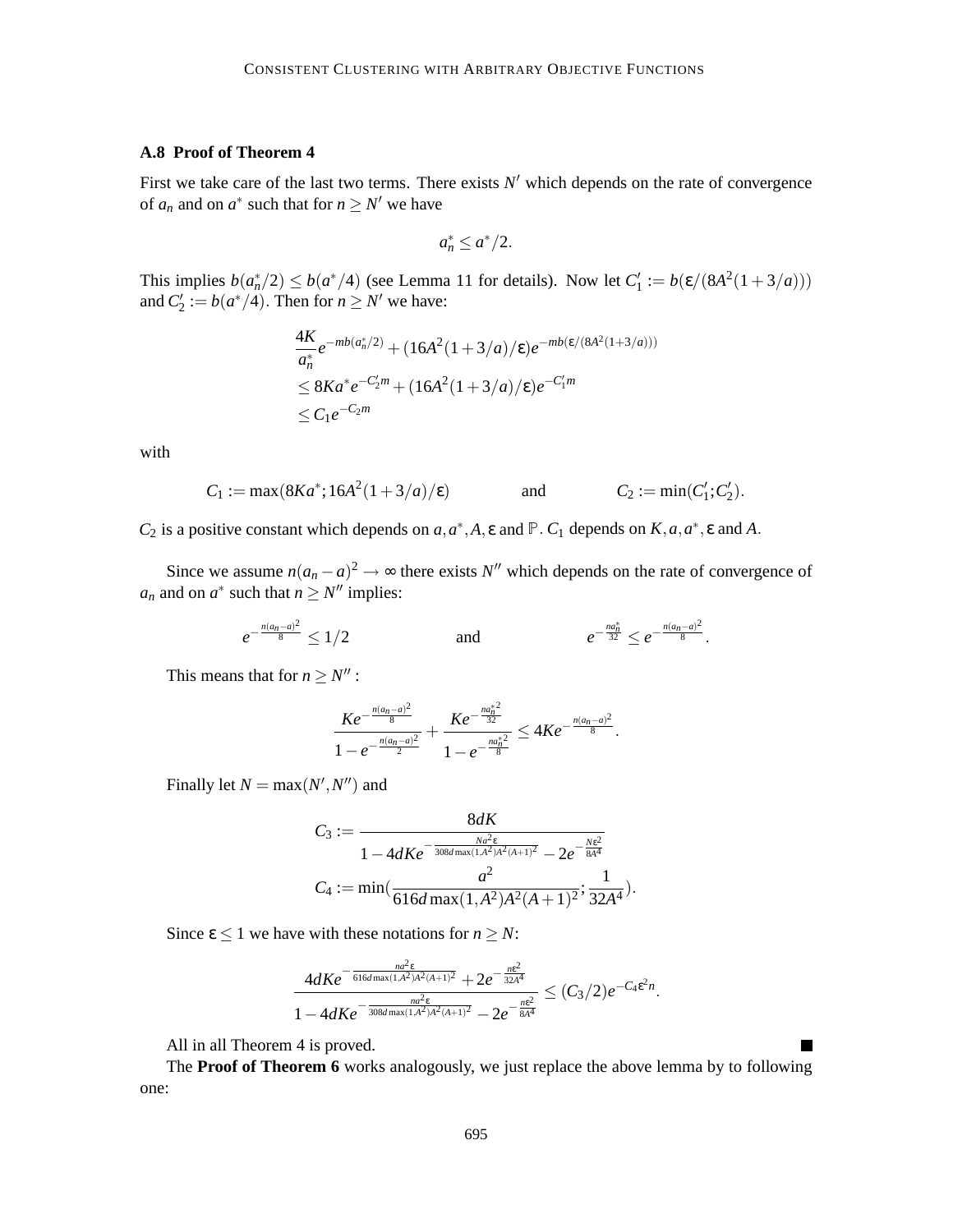**Lemma 25** *Assume that the similarity function s is bounded by*  $C > 0$ *. Let*  $a_n^* := \inf_k \text{vol}(f_k^*) - a_n$ *. Then*  $a_n^* \to \inf_k \text{vol}(f_k^*) - a > 0$ . *For all n and*  $\varepsilon > 0$  *there exists a constant*  $b(a_n^*/(2S))$  *which tends to a constant*  $C' > 0$  *when*  $n \to \infty$ *, and a constant*  $b(a\epsilon/(8SK))$  *(see Lemma 11 for more details about b) such that the following holds true*

> $\mathbb{P}(|\text{Ncut}(f_n) - \text{Ncut}(f^*)| \ge \varepsilon)$  $\leq 2K^{m+1}(2n)^{(d+1)m^2}\left(\frac{4e^{-\frac{na^2\hat{\epsilon}^2}{2048C^2K^2}}}{\frac{na^2\hat{\epsilon}^2}{2}}\right)$  $1−4Ke$ <sup>- $\frac{na^2ε^2}{512C^2K^2}$ </sup>  $+\frac{e^{-\frac{n(a_n-a)^2}{32C^2}}}{n(a_n-a)}$ 32*C*2  $\sqrt{1-e^{-\frac{n(a_n-a)^2}{8C^2}}}$  $+$   $\frac{e^{-\frac{na_n^*^2}{128C}}}{n^2}$ 128*C*2  $1-e^{-\frac{na_n^*^2}{32C^2}}$ 32*C*2 !  $+\frac{4CK}{a^*}$  $\frac{CK}{a_n^*}e^{-mb(a_n^*/(2C))} + \frac{16CK}{a\epsilon}$ *a*ε *e* −*mb*(*a*ε/(8*CK*)) .

### **References**

- S. Ben-David. A framework for statistical clustering with constant time approximation algorithms for k-median and k-means clustering. *Machine Learning*, 66:243 – 257, 2007.
- J. Buhmann. Empirical risk approximation: An induction principle for unsupervised learning. Technical report, University of Bonn, 1998.
- A. Czumaj and C. Sohler. Sublinear-time approximation algorithms for clustering via random sampling. *Random Struct. Algorithms*, 30(1-2):226–256, 2007.
- L. Devroye, L. Györfi, and G. Lugosi. A Probabilistic Theory of Pattern Recognition. Springer, New York, 1996.
- M. Figueiredo and A. Jain. Unsupervised learning of finite mixture models. *PAMI*, 24(3):381–396, 2002.
- C. Fraley and A. Raftery. How many clusters? Which clustering method? Answers via model-based cluster analysis. *Comput. J*, 41(8):578–588, 1998.
- J. Fritz. Distribution-free exponential error bound for nearest neighbor pattern classification. *IEEE Trans. Inf. Th.*, 21(5):552 – 557, 1975.
- M. Garey, D. Johnson, and H. Witsenhausen. The complexity of the generalized Lloyd max problem (corresp.). *IEEE Trans. Inf. Theory*, 28(2):255–256, 1982.
- P. Grünwald. The Minimum Description Length Principle. MIT Press, Cambridge, MA, 2007.
- S. Guattery and G. Miller. On the quality of spectral separators. *SIAM Journal of Matrix Anal. Appl.*, 19(3):701 – 719, 1998.
- J. Hartigan. Consistency of single linkage for high-density clusters. *JASA*, 76(374):388 394, 1981.
- J. Hartigan. Statistical theory in clustering. *Journal of Classification*, 2:63 76, 1985.
- M. Inaba, N. Katoh, and H. Imai. Applications of weighted Voronoi diagrams and randomization to variance-based *k*-clustering. In *Proceedings of the 10th Annual Symposium on Computational Geometry*, pages 332–339. ACM Press, Stony Brook, USA, 1994.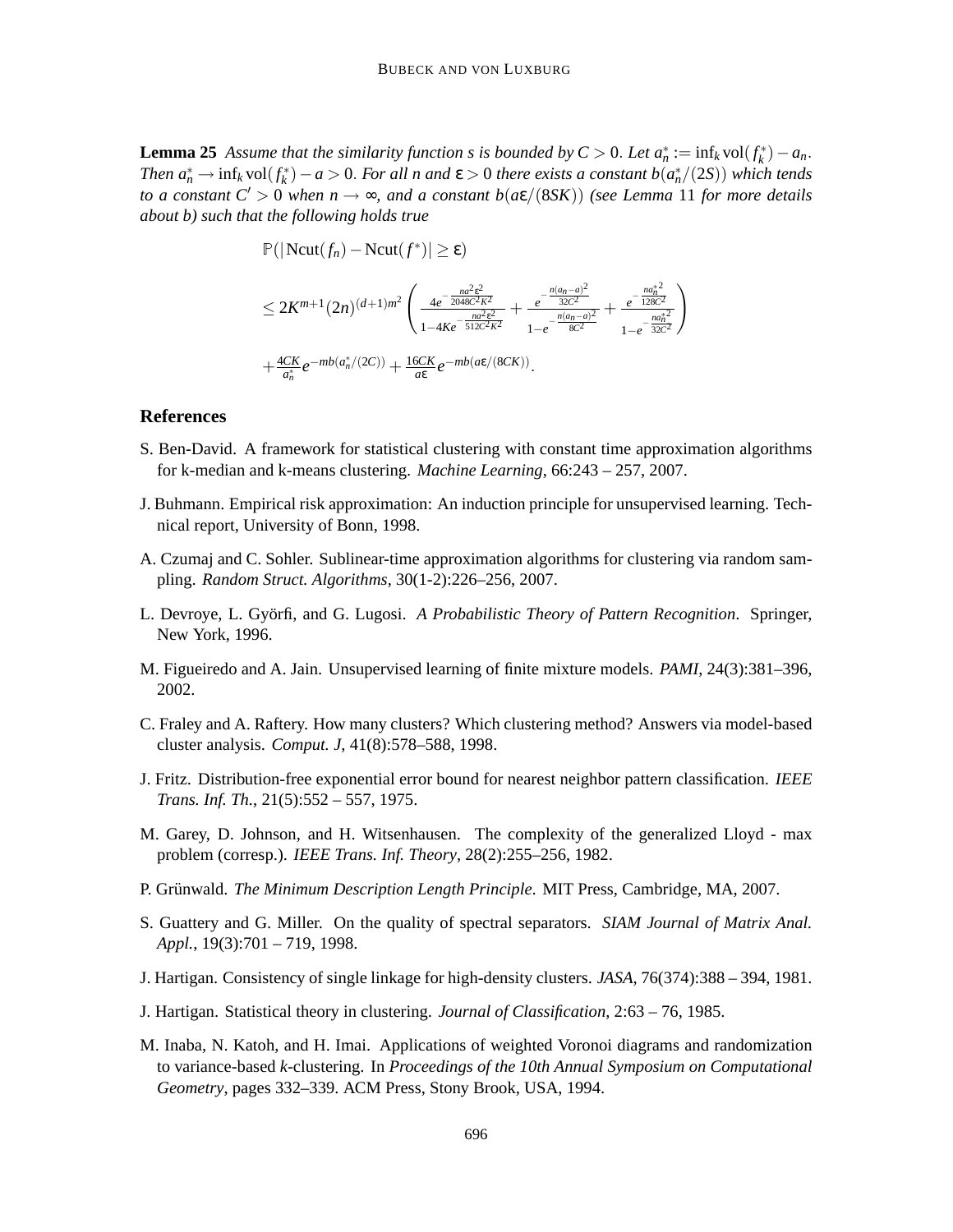- P. Indyk. Sublinear time algorithms for metric space problems. In *Proceedings of the Thirty-first Annual ACM Symposium on Theory of Computing (STOC)*, pages 428–434. ACM Press, New York, 1999.
- S. Jegelka. Statistical learning theory approaches to clustering. Master's thesis, University of Tübingen, 2007. Available at http://www.kyb.mpg.de/publication.html?user=jegelka.
- R. Kannan, S. Vempala, and A. Vetta. On clusterings: Good, bad and spectral. *Journal of the ACM*, 51(3):497–515, 2004.
- C. McDiarmid. On the method of bounded differences. *Surveys in Combinatorics*, pages 148 188, 1989. Cambridge University Press.
- G. McLachlan and D. Peel. *Finite Mixture Models*. John Wiley, New York, 2004.
- N. Mishra, D. Oblinger, and L. Pitt. Sublinear time approximate clustering. In *Proceedings of the Twelfth Annual ACM-SIAM Symposium on Discrete Algorithms (SODA-01)*, pages 439–447. ACM Press, New York, 2001.
- M. Newman. Finding community structure in networks using the eigenvectors of matrices. *Physical Review E*, 74:036104, 2006.
- D. Pollard. Strong consistency of k-means clustering. *Annals of Statistics*, 9(1):135 140, 1981.
- A. Rakhlin and A. Caponnetto. Stability of *k*-means clustering. In B. Scholkopf, J. Platt, and ¨ T. Hoffman, editors, *Advances in Neural Information Processing Systems 19*. MIT Press, Cambridge, MA, 2007.
- D. Spielman and S. Teng. Spectral partitioning works: planar graphs and finite element meshes. In *37th Annual Symposium on Foundations of Computer Science (Burlington, VT, 1996)*, pages 96 – 105. IEEE Comput. Soc. Press, Los Alamitos, CA, 1996. (See also extended technical report version.).
- A. W. van der Vaart and J. A. Wellner. *Weak Convergence and Empirical Processes*. Springer, New York, 1996.
- V. Vapnik. *The Nature of Statistical Learning Theory*. Springer Verlag, New York, 1995.
- U. von Luxburg. A tutorial on spectral clustering. *Statistics and Computing*, 17(4):395 416, 2007.
- U. von Luxburg and S. Ben-David. Towards a statistical theory of clustering. In *PASCAL workshop on Statistics and Optimization of Clustering, London*, 2005.
- U. von Luxburg, M. Belkin, and O. Bousquet. Consistency of spectral clustering. *Annals of Statistics*, 36(2):555 – 586, 2008.
- U. von Luxburg, S. Bubeck, S. Jegelka, and M. Kaufmann. Consistent minimization of clustering objective functions. In J.C. Platt, D. Koller, Y. Singer, and S. Roweis, editors, *Advances in Neural Information Processing Systems (NIPS) 21*. MIT Press, Cambridge, MA, 2008.